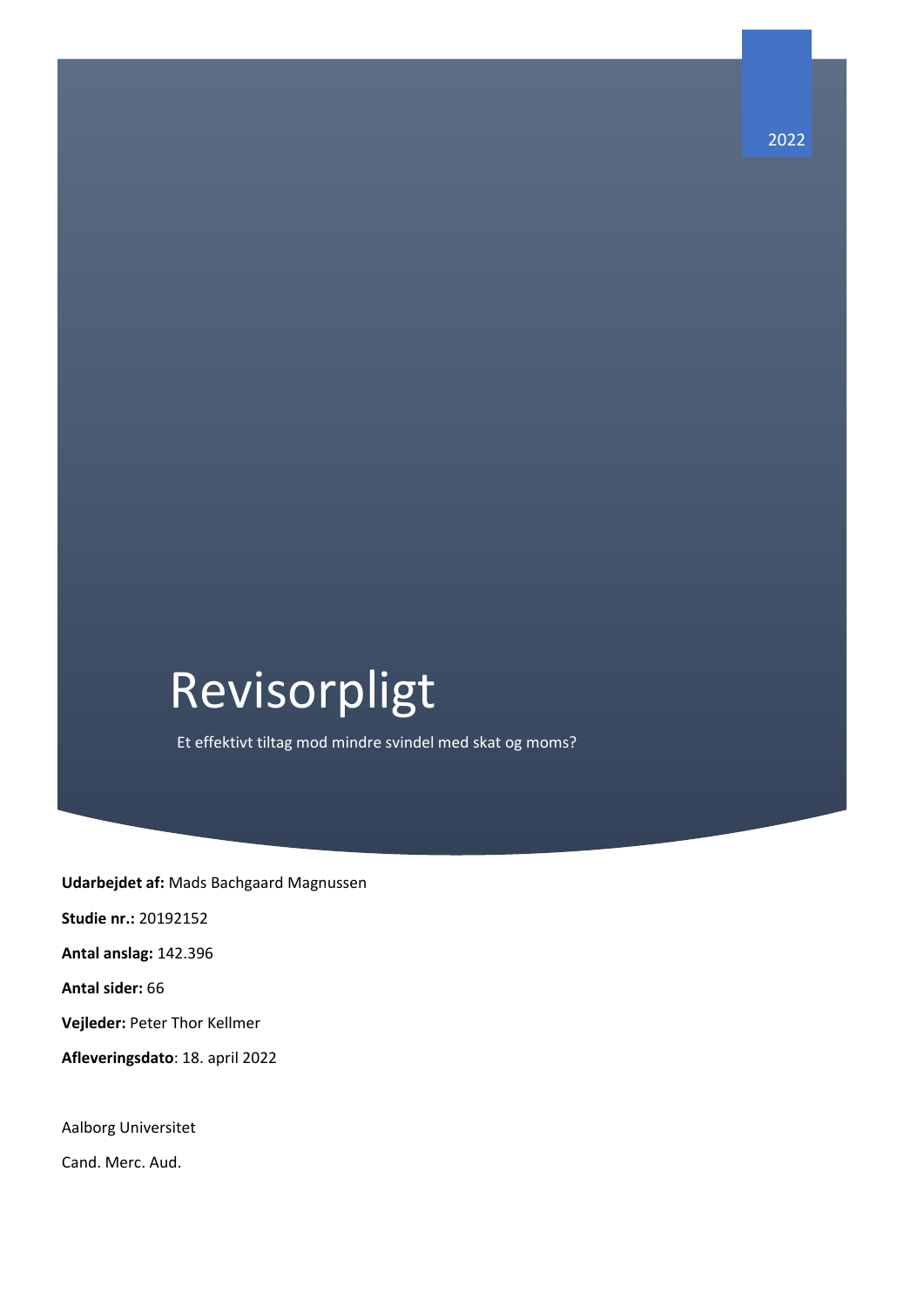## <span id="page-1-0"></span>**Abstract**

This thesis aims to answer whether the auditor obligation (revisorpligt) will have a positive effect on mistakes and fraud with tax and VAT. The research in this thesis comes from current legislation, governmental agreement regarding auditor obligation and interviews with relevant stakeholders.

The current legislation includes the auditors act. and the possible auditors' statements in a annual report here under what kind of reporting obligations the auditors have for each auditor statement.

To examine the issue of the thesis, the thesis must describe the agreement of auditor obligation and what kind of effects the agreement will have on the Danish companies. Beyond the understanding of the agreement regarding auditor obligation the thesis will also need to include compliance survey from the Danish Tax Agency which includes calculations of the average misstatements in companies with or without an approved auditor statement in the annual report. This survey concludes that there's significant fewer misstatements regarding tax and VAT in annual reports which includes an auditor statement compared to annual reports which does not include an auditor statement.

The thesis further includes description of the tax and VAT gap. Description of the expectation gap, between the level of security the Danish politicians expect in the statement of assistance (assistanceerklæring) and the real level of security as the statement of assistance includes.

Based on the interview with the different stakeholders the thesis includes an alternative solution proposal the minimize the misstatements and fraud with tax and VAT. The alternative solution main difference from the auditor obligation is the risk parameter and that the companies does not have a free choice when it comes to selecting the auditor statement. This means that risk parameter in the auditor obligation the "risk industries" will be shifted to the risk parameter bank debt. The free choice of auditor statement is suggested to be shifted to an audit statement.

The thesis concludes that a statement of assistance can have a positive effect on the companies which will be covered by the auditor obligation. The conclusion is based on surveys concluding that it's more important to have any of the possible auditor statements, than a specific auditor statement to prevent misstatements and fraud with tax and VAT. Further the thesis concludes that the agreement of auditor obligation is a small and unambitious agreement since the agreement only will cover around 700 companies.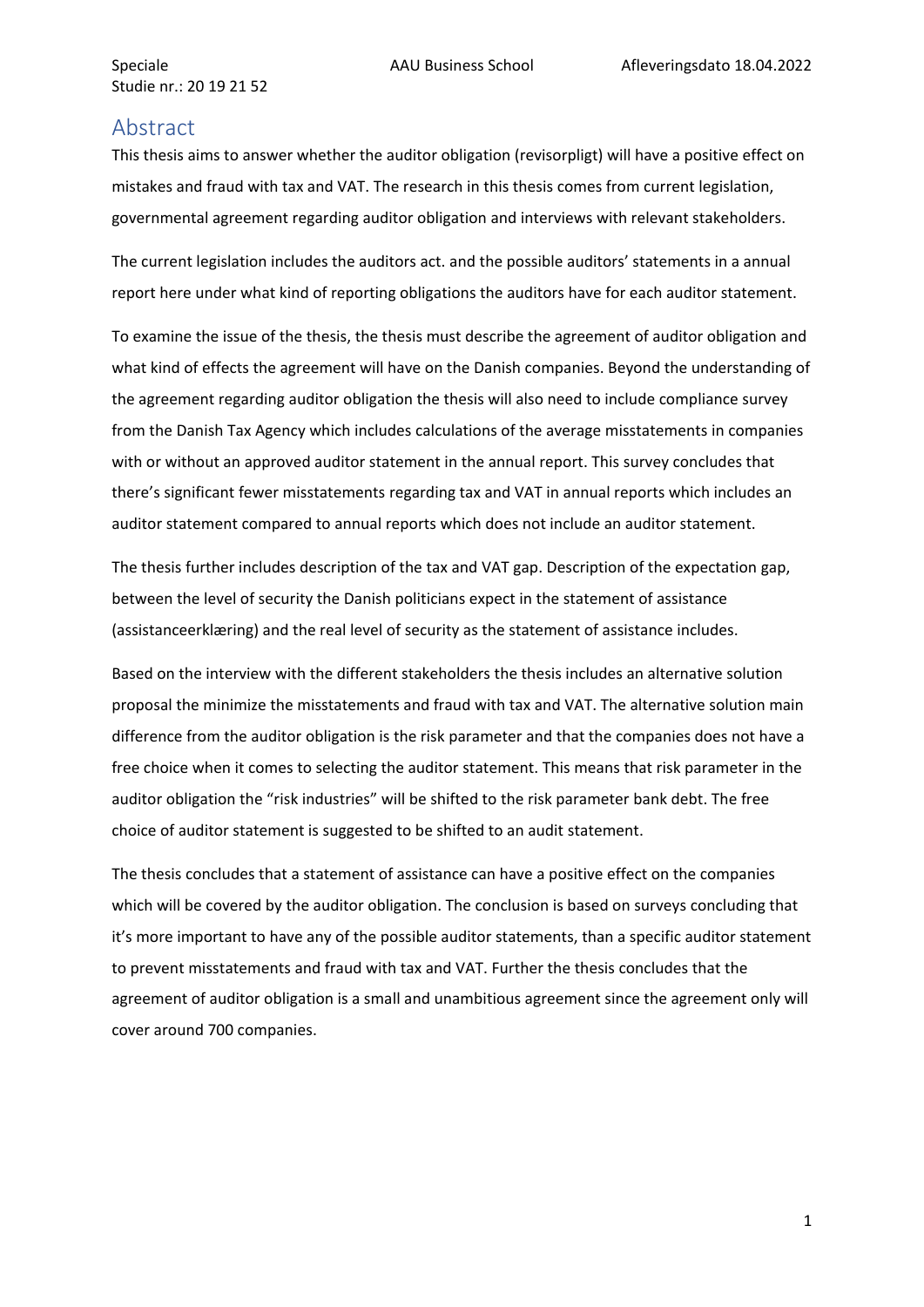# Contents

| 1. |     |  |  |  |  |  |
|----|-----|--|--|--|--|--|
| 2. |     |  |  |  |  |  |
| 3. |     |  |  |  |  |  |
| 4. |     |  |  |  |  |  |
|    |     |  |  |  |  |  |
|    |     |  |  |  |  |  |
|    |     |  |  |  |  |  |
|    |     |  |  |  |  |  |
|    |     |  |  |  |  |  |
|    |     |  |  |  |  |  |
|    |     |  |  |  |  |  |
|    |     |  |  |  |  |  |
|    |     |  |  |  |  |  |
|    |     |  |  |  |  |  |
| 5. |     |  |  |  |  |  |
|    | 5.1 |  |  |  |  |  |
|    | 5.2 |  |  |  |  |  |
| 6. |     |  |  |  |  |  |
| 7. |     |  |  |  |  |  |
|    | 7.1 |  |  |  |  |  |
|    |     |  |  |  |  |  |
|    | 7.3 |  |  |  |  |  |
|    | 7.4 |  |  |  |  |  |
| 8. |     |  |  |  |  |  |
|    | 8.1 |  |  |  |  |  |
|    |     |  |  |  |  |  |
|    |     |  |  |  |  |  |
|    | 8.2 |  |  |  |  |  |
|    | 8.3 |  |  |  |  |  |
|    | 8.4 |  |  |  |  |  |
|    | 8.5 |  |  |  |  |  |
|    | 8.6 |  |  |  |  |  |
|    |     |  |  |  |  |  |
|    |     |  |  |  |  |  |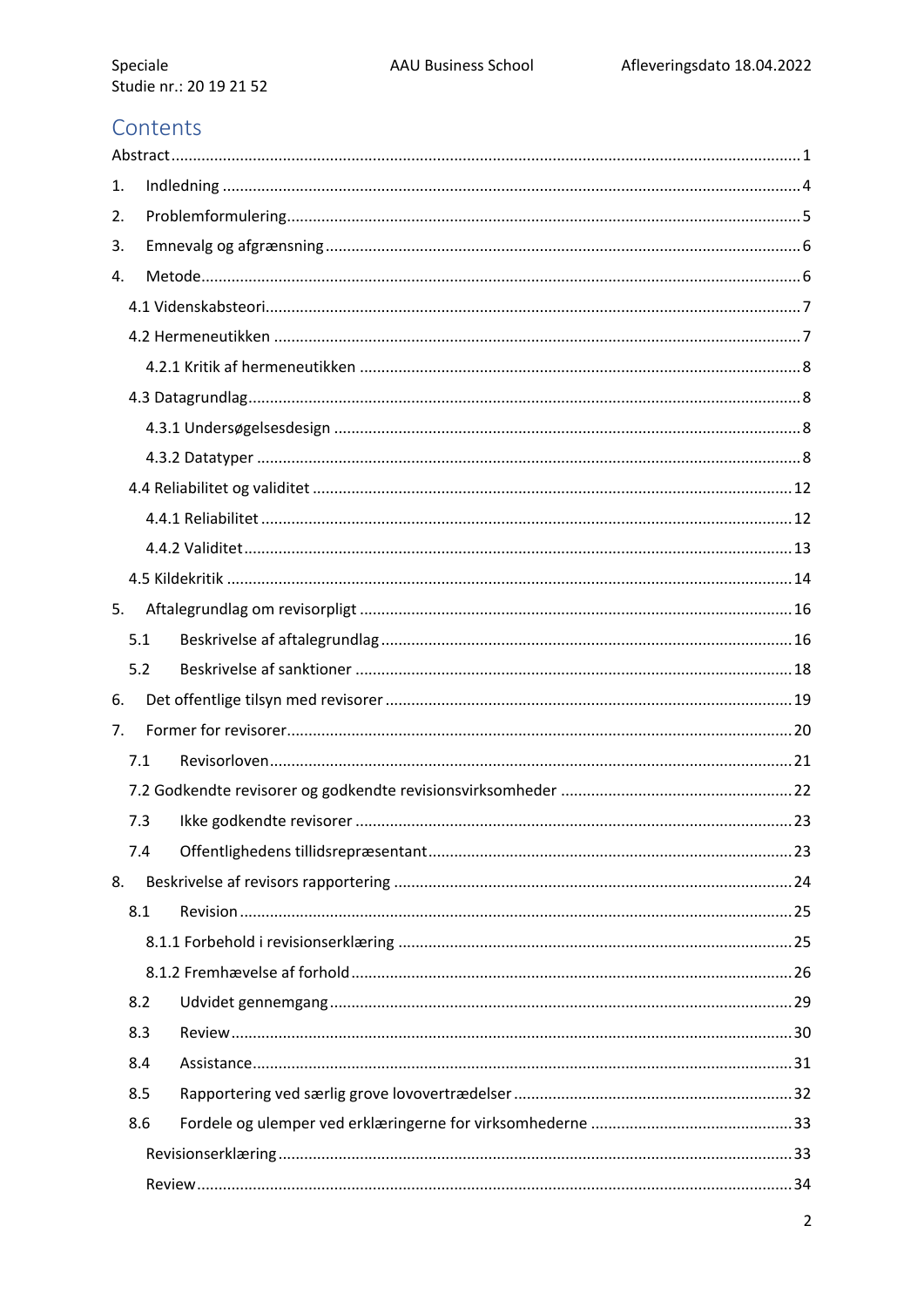|     | 8.6.1 |  |  |  |  |
|-----|-------|--|--|--|--|
| 9.  |       |  |  |  |  |
|     | 9.1   |  |  |  |  |
|     | 9.2   |  |  |  |  |
| 9.3 |       |  |  |  |  |
| 10. |       |  |  |  |  |
|     |       |  |  |  |  |
| 11. |       |  |  |  |  |
|     |       |  |  |  |  |
|     |       |  |  |  |  |
|     |       |  |  |  |  |
| 12. |       |  |  |  |  |
|     |       |  |  |  |  |
|     |       |  |  |  |  |
| 13. |       |  |  |  |  |
|     |       |  |  |  |  |
|     |       |  |  |  |  |
|     |       |  |  |  |  |
| 14. |       |  |  |  |  |
| 15. |       |  |  |  |  |
| 16. |       |  |  |  |  |
| 17. |       |  |  |  |  |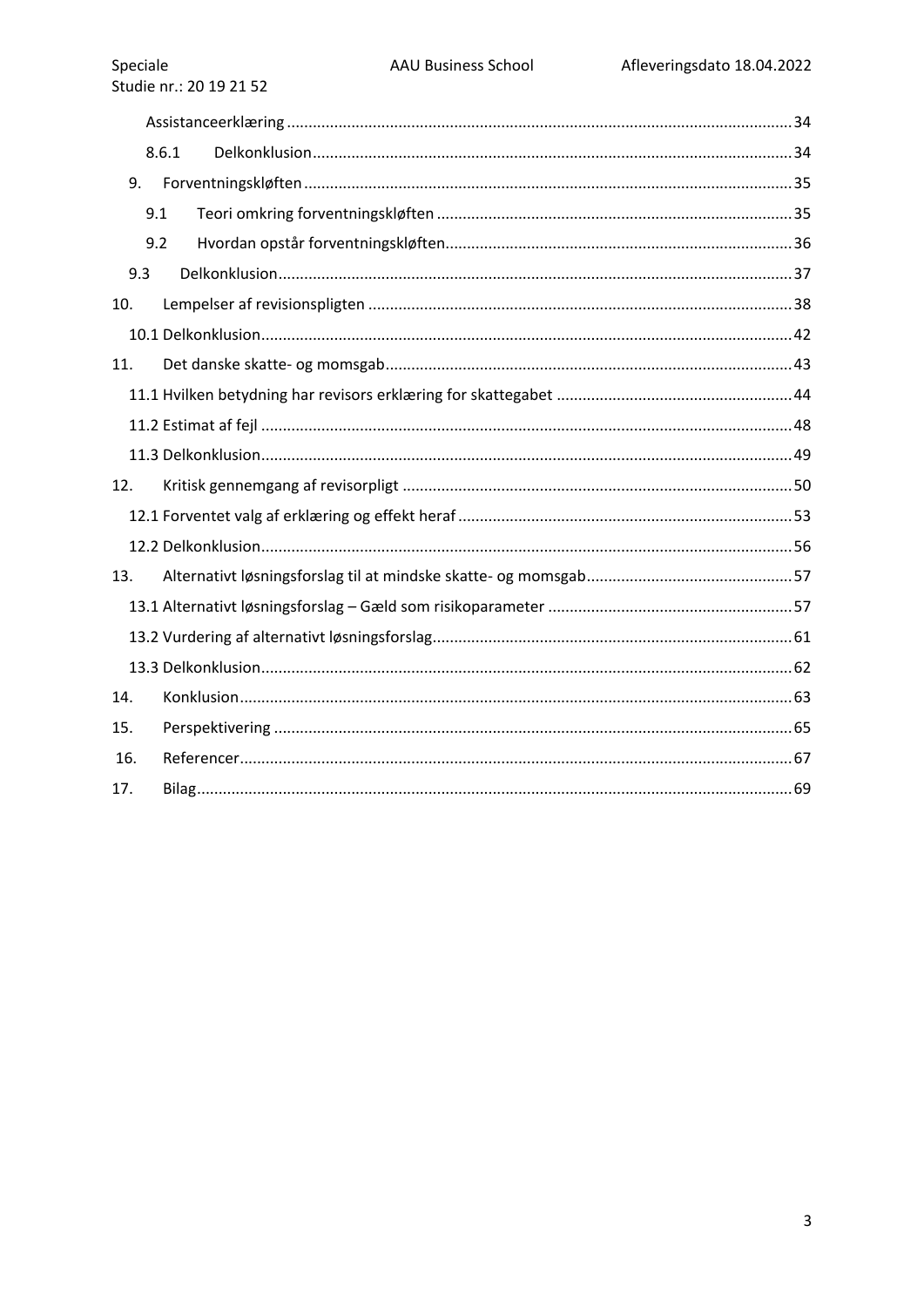## <span id="page-4-0"></span>1. Indledning

Danmark har de seneste år oplevet flere store sager som omhandler skatte- og momsundragelse samt anden form for økonomisk kriminalitet. Dette har medvirket til at der er større fokus fra samfundet samt fra politisk hold for at få styrket SKAT's muligheder for at opdage og minimere mulighederne for svindel. En klar indikation på at SKAT har behov for at få styrket deres kontrolindsats er at SKAT i januar 2020 anslår at 10% af alle danske selskaber bevidst snyder med deres indberetning af SKAT og moms. Derudover fremgår det at SKAT tilbage i 2018 lavede kontrol på hvad der svarer til under 2,5% af alle danske selskaber. Dette vil sige at det kun er et fåtla af de samlede selskaber, som SKAT anslår bevidst snyder med indberetning af SKAT og moms, som bliver kontrolleret af SKAT. Under SKAT's kontrol i 2018 fandt SKAT svindel med SKAT og moms for samlet 5,4 mia. kr. (Skatteministeriet, 2018)

De mange svindelsager, som har ramt Danmark de senere år, har nu også fået SKAT til at ansætte 3000 nye medarbejdere, som vil blive ansat frem mod 2023 (SKAT, 2021). Disse ansatte skal b.la. være med til at foretage kontrol af virksomheder så SKAT's kapacitet kommer til at stige. Men er det kun SKAT, som skal være med til at bekæmpe svindel med skat, moms og anden økonomisk kriminalitet eller skal revisor også inddrages heri?

Fra 2020 trådte et nyt EU-direktiv i kraft, som omhandler hvidvask. Dette EU-direktiv er dermed også blevet implementeret i Danmark, hvilket betyder at revisor skal indberette virksomheder til SØIK, hvis revisor får mistanke omkring hvidvask i de virksomheder, som de betjener. Dette betyder at revisor skal indberette virksomheder som f.eks. tager fradrag fra private udgifter, virksomheder som har ulovligt aktionærlån mv. Foruden ovenstående direktiv vedtog de danske politikere i forbindelse med vedtagelse af Covid-19 hjælpepakkerne at visse af hjælpepakkerne krævede at virksomhederne fik en erklæring fra revisor, før at virksomhederne kunne få hjælpepakkerne udbetalt. Ovenstående er eksempel på at man fra politisk side de senere år har lagt flere og flere opgaver over på revisors bord, grundet man ikke har haft den fornødne kapacitet i det offentlige, samt grundet at man fra politisk sidde har ville gøre det sværere for virksomhederne at svindle med skat og moms.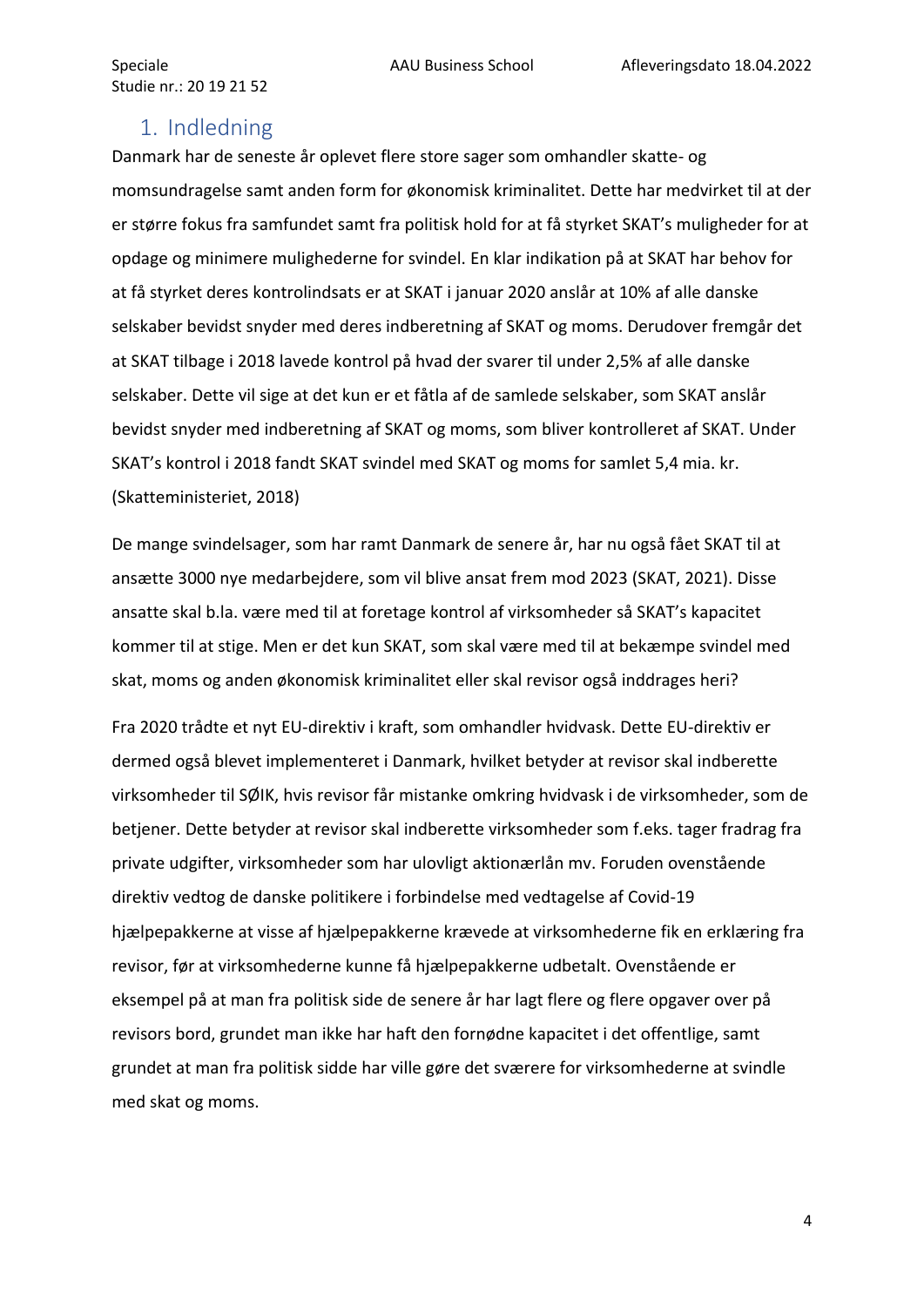I juni 2021 vedtog de danske politikere en ny lov som gør at 11 specifikke risikobrancher, som har en omsætning på 5-8 mio. kr. skal have en valgfri revisorerklæring i deres regnskab<sup>1</sup>. Før denne lov blev vedtaget havde virksomhederne som indgår under disse specifikke risikobrancher og som har en omsætning på 5-8 mio. kr. ingen pligt til at have nogen form for erklæring i deres regnskaber. Det fremgår af erhvervsministeriet at revisorpligten kommer til at ramme ca. 700 virksomheder<sup>2</sup>. Foruden førnævnte fremgår det også af aftalegrundlaget at virksomheder med en balancesum på over 50 mio. kr. ikke skal kunne fravælge revision eller udvidet gennemgang, dette er uanset om virksomhederne ellers ikke overstiger to af de af tre krav på to på hinanden følgende år. Ifølge erhvervsministeriet får dette betydning for ca. 75<sup>3</sup> virksomheder, som i dag ikke benytter revisorbistand. Kan det offentlige blive ved med at påligge revisor flere opgaver og virksomhederne flere administrative byrder? Og hvem skal betale regningen for revisors ydelser? Årsagen til indførelsen af loven skyldes at politikkerne vil minimere antallet af fejl og besvigelser i indberetning af SKAT og moms, men vil indførelsen af en valgfri revisorerklæring have en påvirkning på antallet af fejl og besvigelser i forbindelse med indberetningen af SKAT og moms?

# <span id="page-5-0"></span>2. Problemformulering

På baggrund af indledningen ønsker jeg at undersøge hvorvidt vedtagelsen af revisorpligt får en betydning for antallet af fejl og besvigelser i indberetningen af SKAT og moms, som politikkerne ønskede med aftalen. Derudover vil jeg undersøge om der var andre tiltag som med større sikkerhed ville kunne påvirke antallet af fejl og besvigelser i forbindelse med indberetningen af SKAT og moms.

Ud fra indledningen, samt på baggrund af ovenstående, er følgende problemformulering udformet, der er til problemformuleringen udarbejdet undersøgelsesspørgsmål, som benyttes til brug for besvarelse af problemformuleringen.

"Hvor vidt vil indførelsen af revisorpligten medføre færre fejl og besvigelser for skat og moms, samt kunne andre tiltag afhjælpe problemet?"

 $1$  Bilag 5 – Side 4

 $2$  Bilag 5 – Side 4.

 $3$  Bilag 5 – Side 4.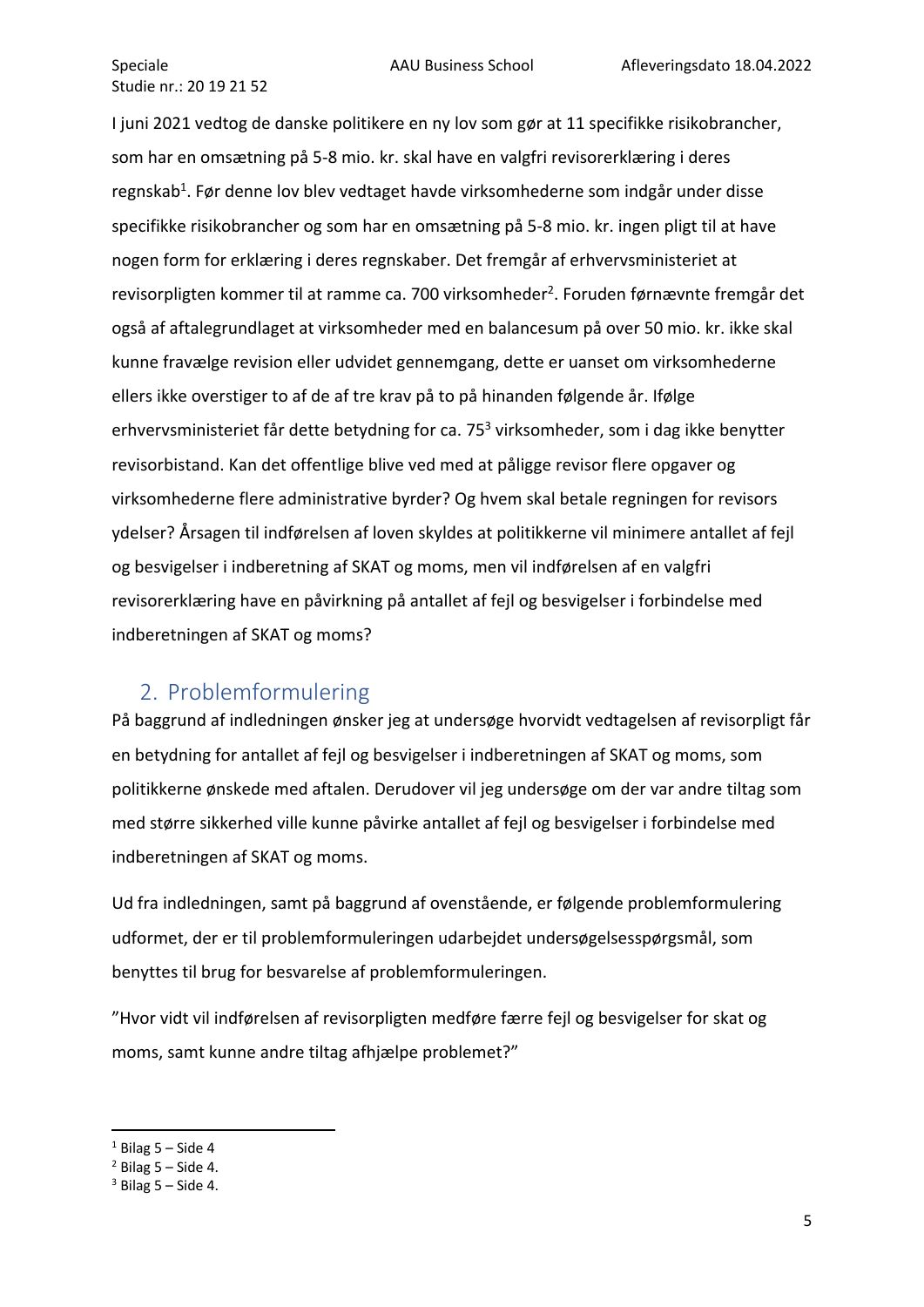- Studie nr.: 20 19 21 52
	- 1. Redegør for revisorpligt
	- 2. Redegør for revisors rolle, samt væsentligste lovgivning, som revisor er underlagt
	- 3. Redegør for de forskellige erklæringstyper, som selskaber i regnskabsklasse B kan have i deres årsrapporter
	- 4. Hvordan har forventningskløften påvirket indførslen af revisorpligt?
	- 5. Giver revisorpligten den ønskede virkning i form af færre fejl og mindre svindel med skat og moms?
	- 6. Hvilke tiltag ønsker interessenterne at få indført for at mindske det voksende skatteog momsgab?
	- 7. Hvilke tiltag vurderes bedst i forhold til at mindske skatte- og momsgabet?

# <span id="page-6-0"></span>3. Emnevalg og afgrænsning

For at sikre at besvarelsen af specialet bliver så kvalificeret som mulig, er nedenstående afgrænsning foretaget.

Problemformuleringen i specialet er afgrænset til at fokusere på synspunkter fra:

- Revisor
- Selskaber
- Regnskabsbruger

Specialet fokuserer hovedsageligt på bevidst og ubevidst svindel med skat og moms på et overordnet samfundsmæssigt niveau. Hvilket betyder at specialet afgrænser sig fra at gå i dybden med svindel og derfor b.la. ikke komme nærmere ind på SØIK's betydning herfor.

For at kunne læse specialet forudsættes det at læseren har et kendskab til revision og dennes branche, samt at der er et kendskab til basale fagtermer.

Specialet afgrænser sig derudover til kun at omhandle selskaber i regnskabsklasse B, samt skatte- og momsgabet, som relatere sig til denne regnskabsklasse. Dette er grundet det er disse selskaber i denne regnskabsklasse, som bliver omfattet af revisorpligten.

# <span id="page-6-1"></span>4. Metode

Formålet med metodeafsnittet er at give læseren af specialet en beskrivelse af videnskabsteorien bag opgaven, samt at give læseren en forklaring på hvilke metoder der er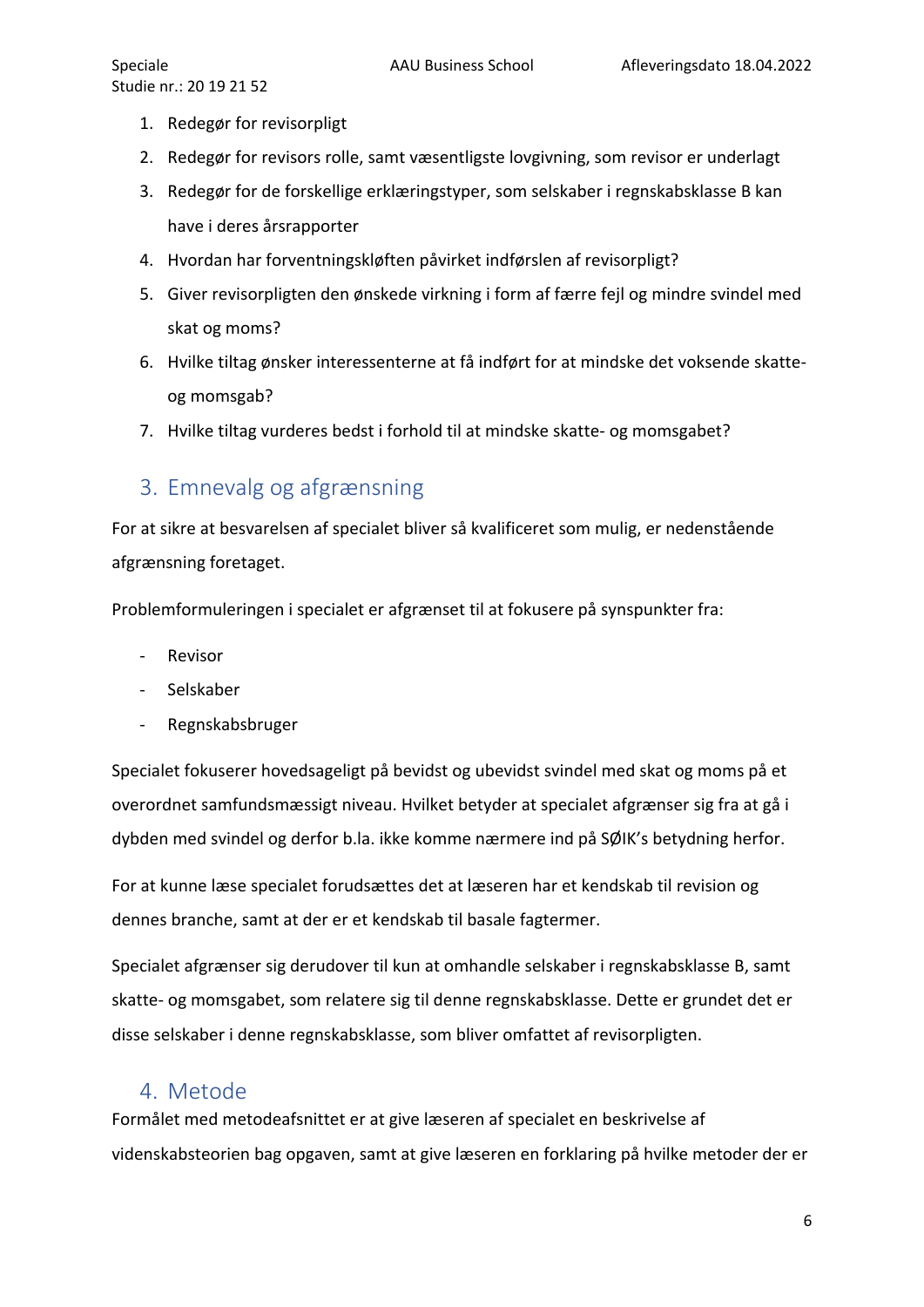benyttet til at analysere den indsamlede empiri. Foruden ovenstående vil metodeafsnittet også gøre rede for, hvordan jeg har indsamlet empirien, samt hvordan reliabiliteten og validiteten er vurderet som datagrundlaget for opgaven.

#### <span id="page-7-0"></span>4.1 Videnskabsteori

Videnskabsteorien er vigtig for at kunne definere synet på specialet. De videnskabelige metoder gør at læseren af specialet kan sikre at jeg, som har udarbejdet specialet, ikke kan lade mine egne holdninger og observationer have indflydelse på de videnskabelige resultater jeg når frem til. (Ebdrup, 2015)

#### <span id="page-7-1"></span>4.2 Hermeneutikken

Problemformuleringen i opgaven forsøger at undersøge sandheden af et bestemt område, som grundet relativisme ikke er muligt at besvare med den totale sandhed, grundet det ikke er muligt at indhente al viden og evidens i verden. Dette betyder at udfaldet af sandheden vil afhænge af hvordan virkeligheden erkendes af det enkelte individ. På baggrund heraf vil det metodiske grundlag i opgaven, som udgangspunkt være hermeneutikken, som er særligt humanistisk orienteret (Thurén, 2008, s. 18). I denne afhandling vil hermeneutikkens analysetilgang blive benyttet for at forsøge opnå den maksimale viden og derved komme så tæt på den relative sandhed som muligt. Hermeneutikkens analysetilgang gør at jeg som udarbejder specialet ikke konkludere på min første forståelse da denne typisk blot er en fortolkning. Processen som ligger bag hermeneutikkens analysetilgang kaldes også for den hermeneutiske spiral, som baserer sig på at den problemstilling, som der forsøges besvares bliver analyseret flere gange, da dette er med til at danne nye forståelsesprocesser. Når man benytter interviews og artikler i forbindelse med søgen efter sandheden på sin problemstilling er den hermeneutiske spiral vigtigt i forhold til den søger de forskellige synspunkter, som der kan være på den givende problemstilling. Relativismen betyder at det ikke er muligt at indsamle al viden i verden omkring den givende problemstilling og dermed gør den det ikke muligt at komme frem til den totale sandhed, hvorfor den bagvedliggende metode og tankegang i hermeneutikken vil gøre at specialet kun vil komme frem til den relative sandhed. (Ebdrup, www.Videnskab.dk, 2012)

I forbindelse med dataindsamlingen vil jeg benytte mig af hermeneutikken. I forbindelse med min indsamling af sekundære data vil jeg b.la. benytte mig af artikler, som vil blive gennemlæst flere gange og dermed være med til at danne nye opfattelser. Det samme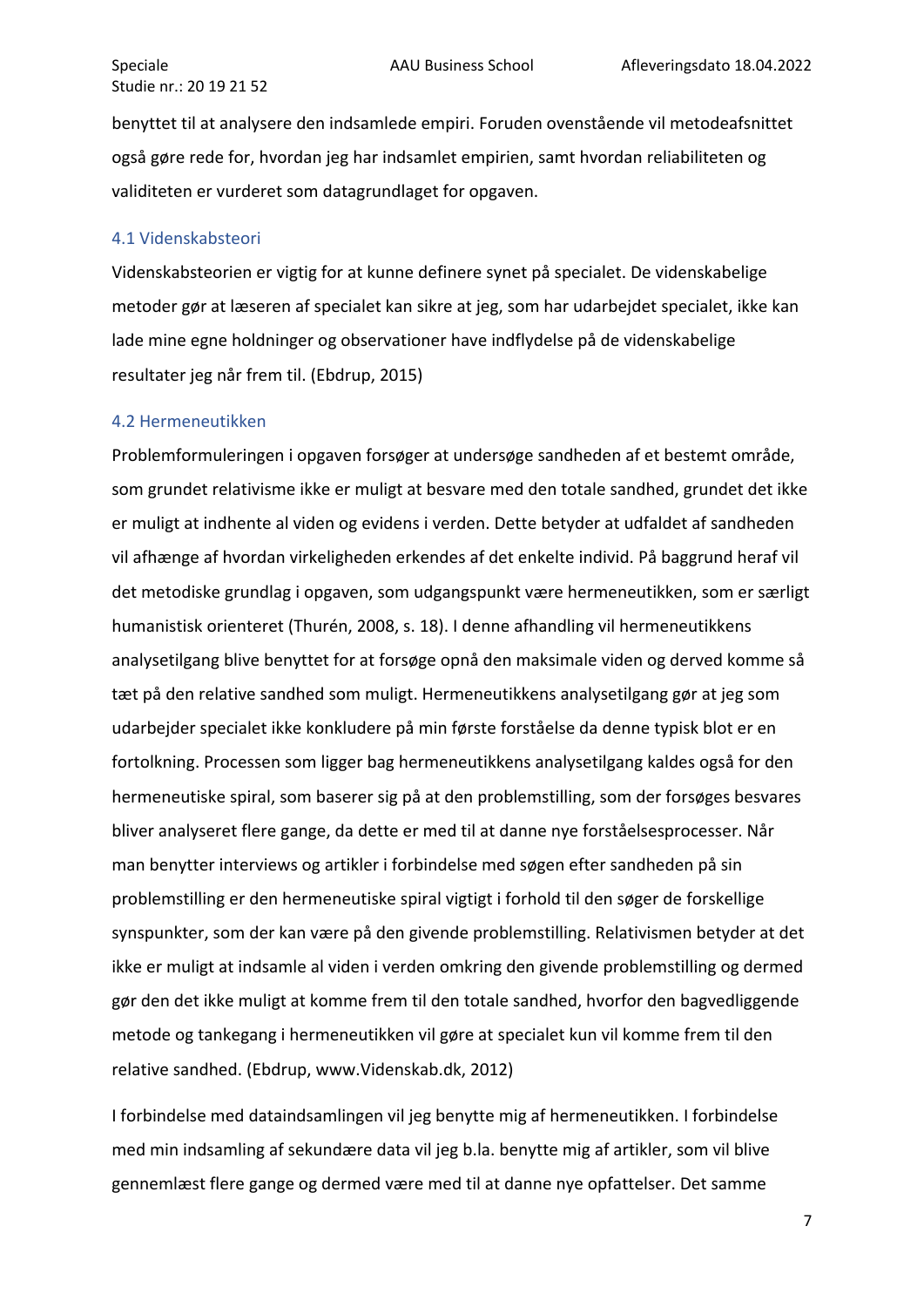gælder for de interviews jeg foretager, som vil blive gennemlyttet flere gange og derved også danne nye opfattelser. (Ebdrup, www.Videnskab.dk, 2012)

#### <span id="page-8-0"></span>4.2.1 Kritik af hermeneutikken

Jeg vil i forbindelse med mit speciale forholde mig kritisk til metoden, grundet denne vil have væsentlig betydning for konklusionerne. Metoden beskriver at der ikke er nogen absolut sandhed, men at de konklusioner man kommer frem til er fortolkninger af sandheden. I henhold til metoden vil dette betyde at såfremt en anden person udarbejdede specialet ville denne person komme frem til andre konklusioner. De konklusioner, som jeg kommer frem til i specialet, kommer til at være påvirket af de personer, som har skrevet artiklerne eller de personer, jeg interviewer. I interviewene kommer jeg til at interviewe fagpersoner fra den ene eller anden branche, som formentligt kommer til at have forskellige synspunkter i forhold til problemstillingen. De individuelle holdninger hos fagpersonerne er forsøgt nedtonet ved at jeg har interviewet flere fagpersoner fra den samme faggruppe.

#### <span id="page-8-1"></span>4.3 Datagrundlag

I dette afsnit vil der blive redegjort for undersøgelsesdesign, analyseteknik, samt for undersøgelsesmetoden. Foruden ovenstående vil der også blive redegjort for primær og sekundære data.

#### <span id="page-8-2"></span>4.3.1 Undersøgelsesdesign

Til udarbejdelse af specialet bliver der primært benyttet det tværsektorielle, som går på at man sammenligner og indhenter data i den samme tidsperiode. Årsagen til at dette undersøgelsesdesign er valgt er at der netop bliver indhentet data og interviews om specialets problemstilling, de indhentet data bliver efterfølgende sammenholdt på tværs.

#### <span id="page-8-3"></span>4.3.2 Datatyper

Der vil i denne afhandling blive benyttet primær- og sekundære data, som vil blive beskrevet i de to nedenstående afsnit.

#### *4.3.4.1 Primære data*

I dette speciale vil den primære data stamme fra egenhændigt indsamlede data, som primært vil stamme fra interviews. Disse data vil blive benyttet i forbindelse med analysen i specialet, hvor det er tænkt at holde de enkelte interviews op imod hinanden for at sammenholde de enkelte synspunkter og holdninger. Efter de planlagte interviews er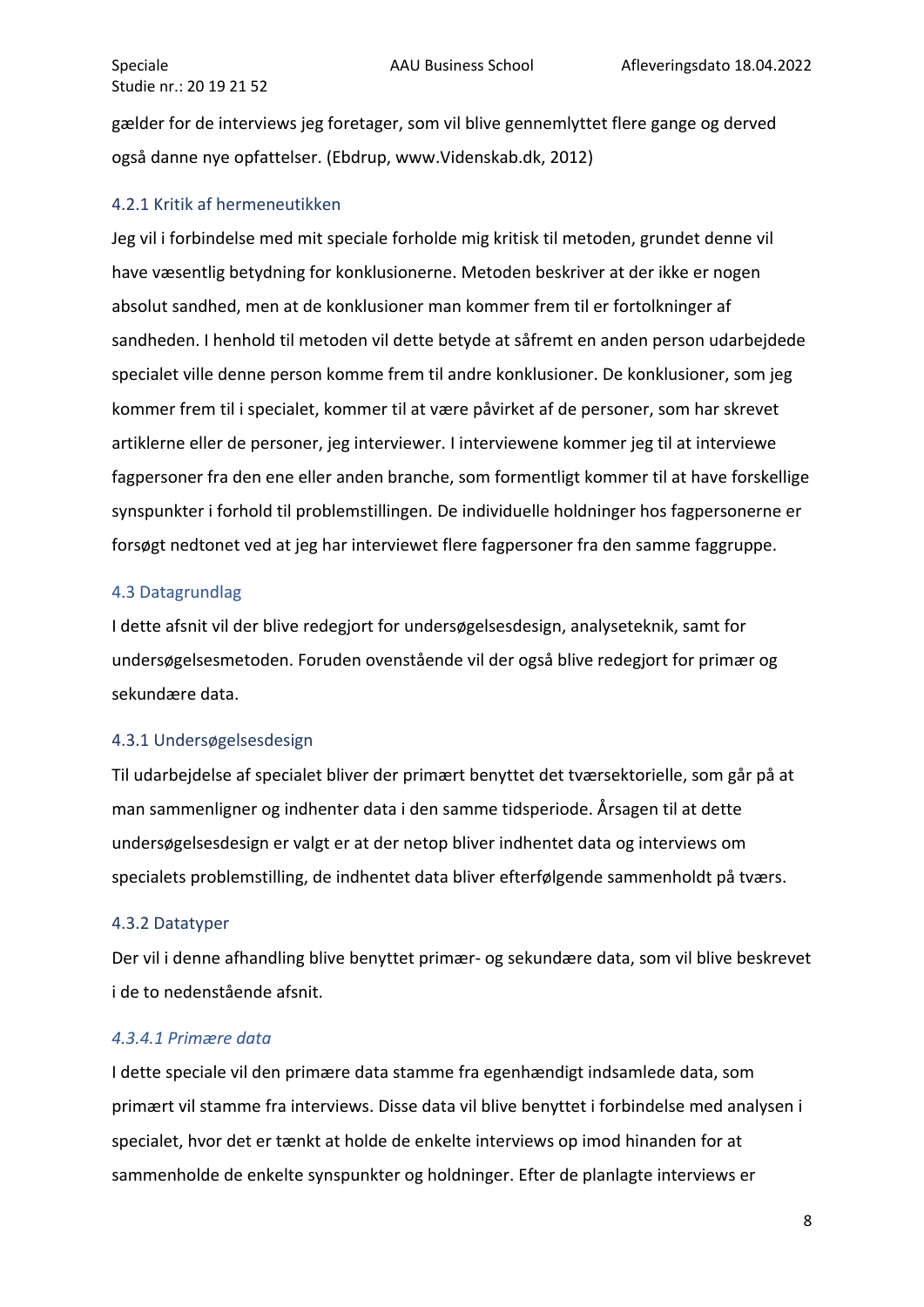foretaget vil der såfremt det bliver vurderet relevant blive stillet opfølgende spørgsmål til de interviewede. Dette kan ske i tilfælde hvor en af de interviewede kommer med en påstand, hvor man gerne vil have en vurdering af denne påstand fra et andet synspunkt.

Grundet den primære data består af interviews vil disse blive behandlet kritisk i og med at de interviewede personer vil komme med deres personlige holdninger, synspunkter eller med den holdning, som den virksomhed eller interesseorganisation, som de repræsenterer har. Dette vil betyde at svarene i interviewene vil være subjektive, hvorfor jeg vil forholde mig kritisk over for den eventuelle dagsorden eller henseende, som den enkelte interviewede vil have. For at de planlagte interviews kan give den bedst mulige information og dybde er det vurderet mest relevant at benytte en åben interviewform, som skal gøre at interviewet kan bevæge sig rundt i det givende emne, som interviewet omhandler. Derudover er det vurderet mest relevant at benytte et delvist struktureret interview eftersom det delvist strukturerede interview medvirker til at man sikrer at interviewet kommer omkring de i forvejen udarbejdet interview guide og samtidig giver mulighed for at interviewet kan tage gå i en anden retning end forventet. (Andersen, 2019, s. 194-195)

For at interviewene kommer til at give værdi for specialet ønsker jeg at interviewe erhverv og brancheorganisationer, som har en interesse og som bliver påvirket at indførelsen af revisorpligt. Grundet ovenstående bliver Statsautoriserede revisorer (godkendte revisorer), samt forskellige brancheorganisationer interviewet i og med de har forskellige interesser i forhold til den indførte revisionspligt.

I specialet bliver der interviewet godkendte revisorer fra nogle af de største revisionsvirksomheder i Danmark, hvilket skal bidrage med viden og holdninger for nogen af de mest videnstunge virksomheder. I forbindelse med udvælgelsen mulige personer til interviews har et vigtigt punkt været at de godkendte revisorer, som bliver interviewet, har kunder, som befinder sig i segmentet for små og mellemstore virksomheder som er de virksomheder, som bliver påvirket af indførelsen af revisorpligt. Foruden de godkendte revisorer bliver også FSR interviewet som er de godkendte revisorers brancheorganisation, hvorfor de må være repræsentative for hele branchen.

Foruden revisorer og deres brancheorganisation er Dansk Industri også blevet interviewet eftersom Dansk Industri også repræsenterer de virksomheder, som bliver påvirket af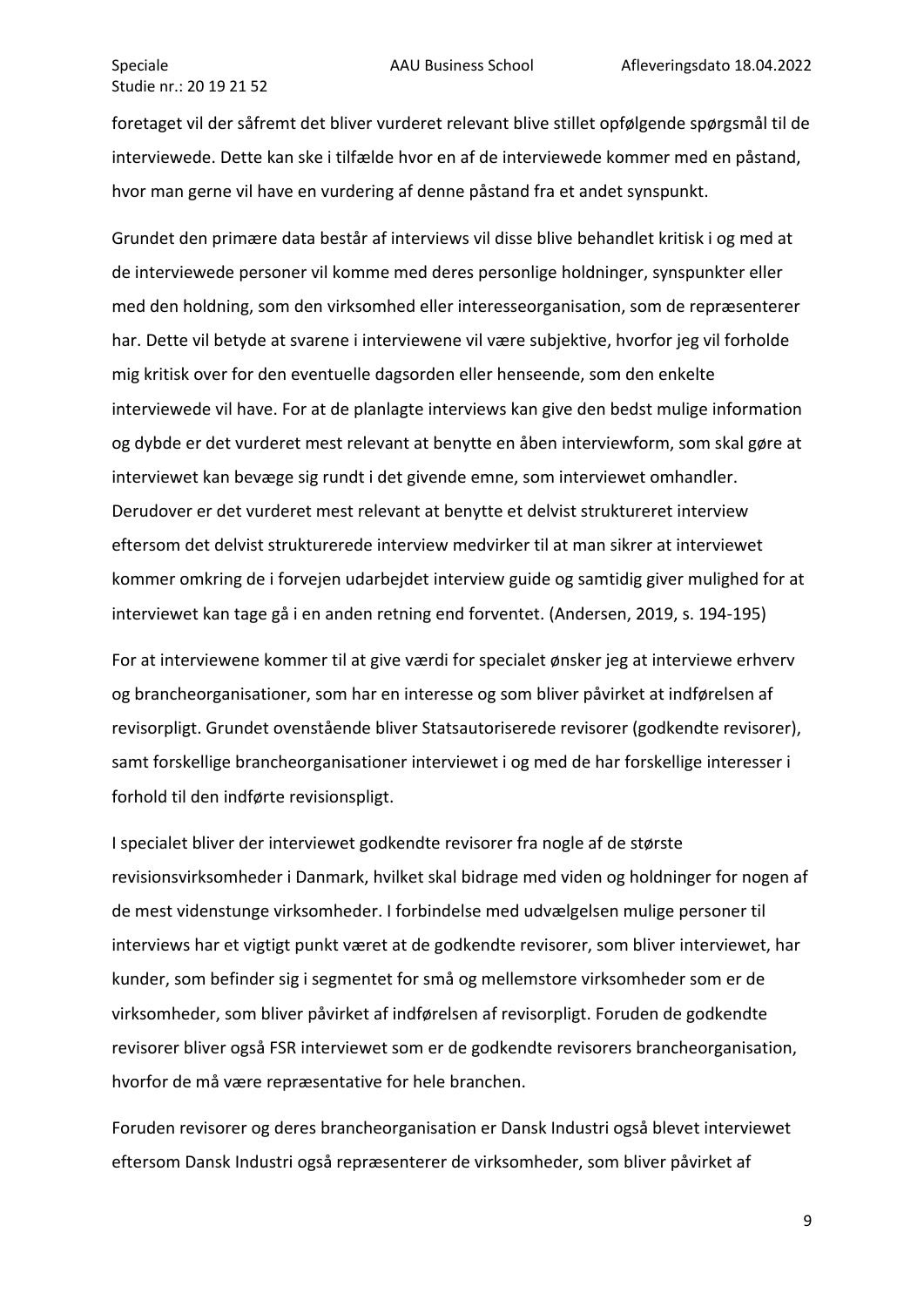indførelsen af revisorpligt. Grundet Dansk Industri repræsenterer en bred vifte af virksomheder i forskellige brancher, vil de kunne udtale sig mere generelt omkring betydning af indførelsen af revisorpligt i forhold til hvis jeg interviewede enkelte virksomheder.

Nedenfor er de enkelte virksomheder og brancheorganisationer oplistet, som er blevet interviewet.

#### **Revisionsvirksomheder:**

- PricewaterhouseCoopers Statsautoriseret Revisionspartnerselskab

#### **Brancheorganisationer:**

- FSR Danske revisorer
- Dansk Industri

Nedenfor er de enkelte personer oplistet, som er blevet interviewet med en beskrivelse af deres erhvervserfaring og deres nuværende stilling.

#### **Anders Lau - FSR**

Anders Lau er ansat hos FSR, som kommunikations- og analyse chef. Anders Lau har været ansat hos FSR i 13 år. Anders Lau sidder med ansvaret for både revisorpligt og revisionspligt. (AL)

Interviewet fremgår som lydfil i bilag 1.

#### **Kasper Elkjær Nielsen – PwC**

Kasper Elkjær Nielsen (KEN) er uddannet Cand. Merc. Jur., samt statsautoriseret revisor. KEN er Director i PwC's faglige afdeling hvor han rådgiver internt i PwC omkring komplekse revisions- og regnskabsmæssige problemstillinger. Foruden at være en del af PwC's faglige afdeling har KEN også sine egne revisionskunder. Ved siden af sit job i PwC er KEN censor til de mundtlige eksaminer på uddannelsen for statsautoriserede revisorer.

Interviewet fremgår som lydfil i bilag 2.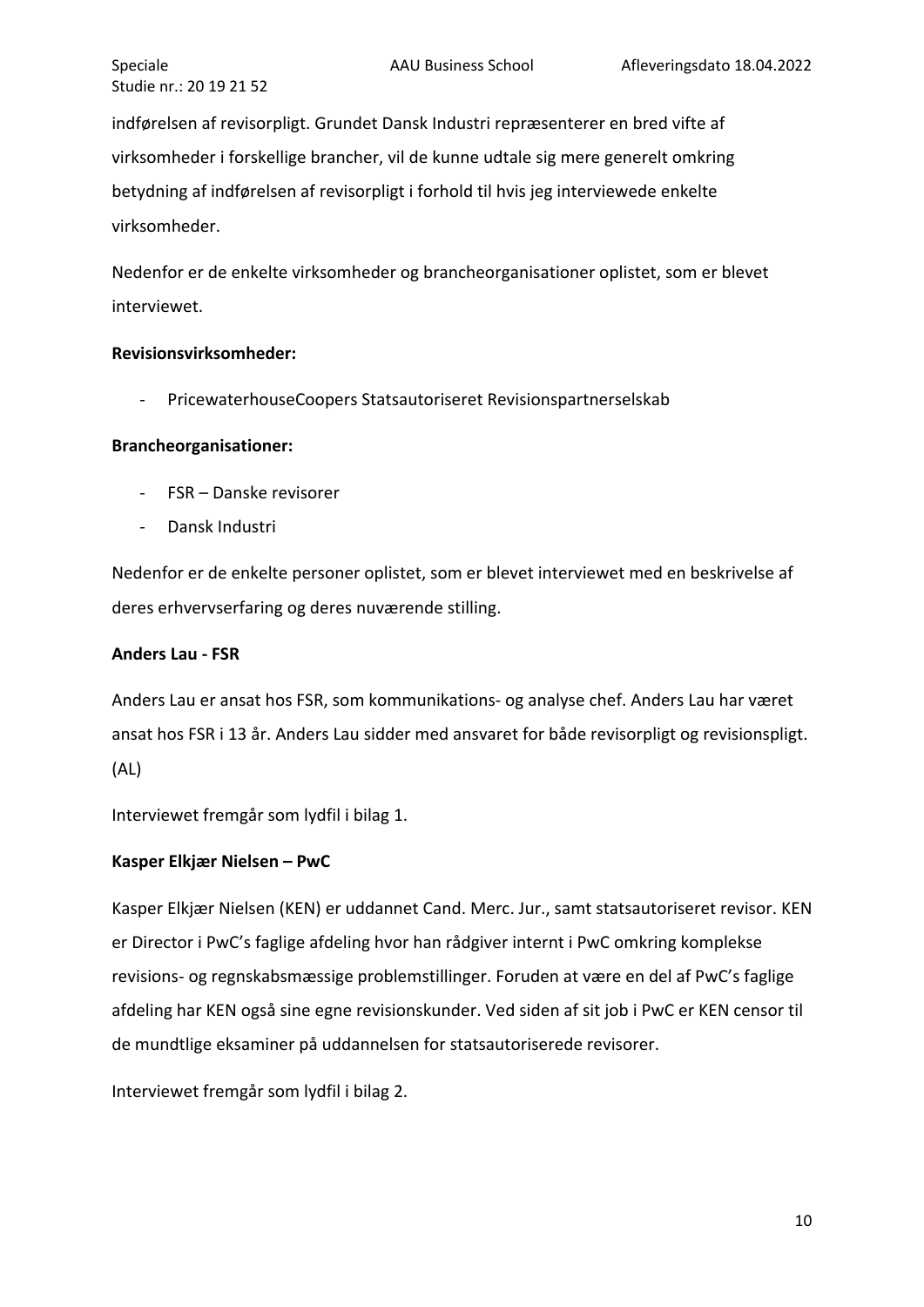#### **Kristian Koktvedgaard - Dansk Industri**

Kristian Koktvedgaard (KK) er uddannet Cand. Merc. Aud., han har været ansat hos Dansk Industri siden 2004 hvor han i dag er fagleder for moms, regnskab, samt bærerdygtighedsrapportering. KK er medlem af revisorrådet, regnskabsrådet og er senest blevet medlem af IFAC board. Derudover har KK tidligere været medlem af ISTA i 12 år.

Interviewet fremgår som lydfil i bilag 3.

Rent fagligt vurderes de interviewede personer til alle at have den fornødne uddannelse og erhvervserfaring for at de kan udtale sig troværdigt omkring revisorpligt. På baggrund heraf er det min vurdering at alle de foretagne interviews kan benyttes til mit speciale.

De interviewede personer har alle frivilligt accepteret at stille op til interview, samt at deres navn og citater må benyttet i mit speciale. Det er min vurdering af de interviewede personer dækker de ønskede repræsentanter i og med både revisorer og virksomhederne er repræsenteret. Dette har også medvirket til at der fremgår forskellige holdninger og synspunkter på den problemstilling, som specialet omhandler. I og med det aldrig vil være muligt at kunne indhente data nok til at kunne opnå den absolutte sandhed er det min vurdering at de interviewede personer er tilstrækkelig del af de påvirkede erhverv til at jeg vil kunne benytte de foretagne interviews til at danne grundlag for konklusioner.

For at kunne holde en struktur på de enkelte interviews er der udarbejdet en interviewguide for at kunne leve op til metoden for delvist struktureret interviews. Interviewguiden er tilpasset det konkrete interview for at kunne stille så præcise spørgsmål som muligt i forhold til hvem og hvad de enkelte personer repræsenterer og hvilke holdninger disse har. Ved at få stillet så præcise spørgsmål som muligt gør det også at jeg sikrer at de interviewede i interviewet, bliver relevante for min problemstilling. De enkelte interviewguides kan findes i nedenstående referencer.

FSR – Bilag 1.

Dansk Erhverv – Bilag 2.

PwC – Bilag 3.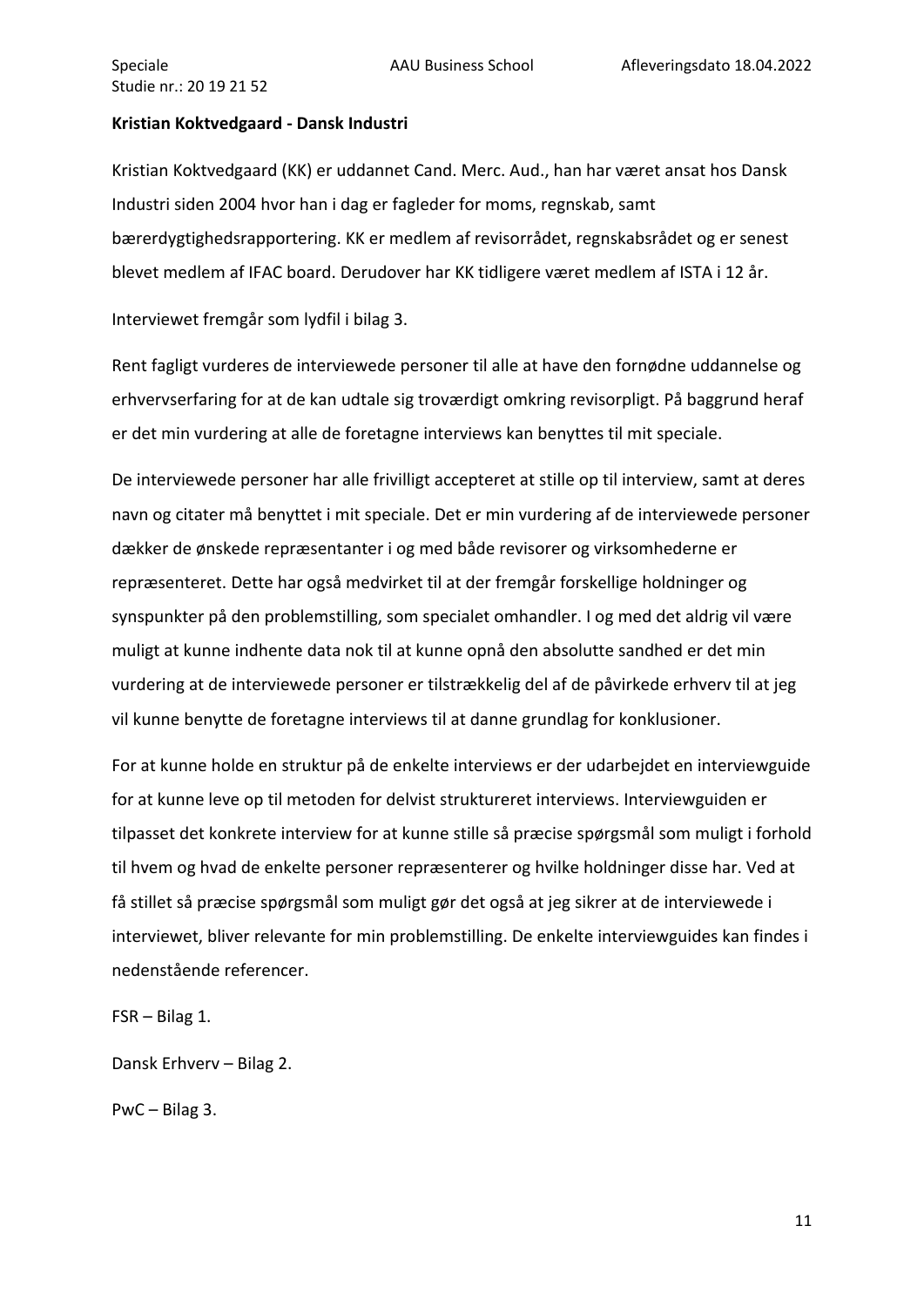De interviewede personer har alle modtaget interviewguiden på forhånd for at kunne forberede sig på de i forvejen kendte spørgsmål. De foretagne interviews er alle blevet optaget, dog ikke transskriberet. I stedet for transskriberingen vil der blive citeret fra den enkelte lydfil og refereret til hvornår i den enkelte lydfil citaterne bliver sagt. Citaterne vil blive brugt i specialets analyse og konklusion hvor der særligt vil blive lagt vægt på de enkeltes holdninger, samt sætninger, som vurderes at være særligt vigtige.

#### *4.3.4.2 Sekundære data*

Specialet vil også indeholde sekundære data, som f.eks. lovgivning, artikler, revisionsstandarder, erklæringer mv. Kendetegnet for sekundære data er at det er allerede offentlig tilgængeligt data. Disse data benyttes i specialet til at analyserer den givne problemstilling. Sekundære data anvendes i specialet grundet det er tidsbesparende at benytte den allerede udarbejdet data i forhold til selv at skulle indhente data og udarbejde analyser på baggrund heraf. I forbindelse med jeg benytter sekundære data i specialet vil jeg forholde mig kritisk overfor hvem der står bag den sekundære data og hvem der er afsenderen i og med at disse ofte vil være subjektivt påvirket af afsenderen.

#### <span id="page-12-0"></span>4.4 Reliabilitet og validitet

I forbindelse med indhentelsen af data til specialet er det vigtigt at validitet og reliabilitet bliver sikret. Disse begreber dækker over hvor vidt den indhentede data er gyldigt, samt om daten har relevans for specialets problemstilling. (Andersen, 2019, s. 114-16)

#### <span id="page-12-1"></span>4.4.1 Reliabilitet

#### **Primære data:**

I dette speciale vil den primære data hovedsageligt bestå af interviews af enkeltpersoner. Disse personer repræsenterer enten en virksomhed eller en brancheorganisation hvilket betyder at de interviewede personer vil være påvirket både af enten henholdsvis virksomhedens eller brancheorganisationens agenda og holdninger. Derudover vil de interviewede også være påvirket af deres egen holdning til emnet, som de bliver interviewet omkring. Inden de interviewede er blevet udvalgt til et interview, har jeg undersøgt den virksomhed eller brancheorganisation, som de repræsenterer for at se om de offentligt har udtrykt holdninger eller taget nogle standpunkter, som er relevante i forhold til specialets emne. Dette er gjort for at finde ud af om de enkelte personer kunne have en offentligt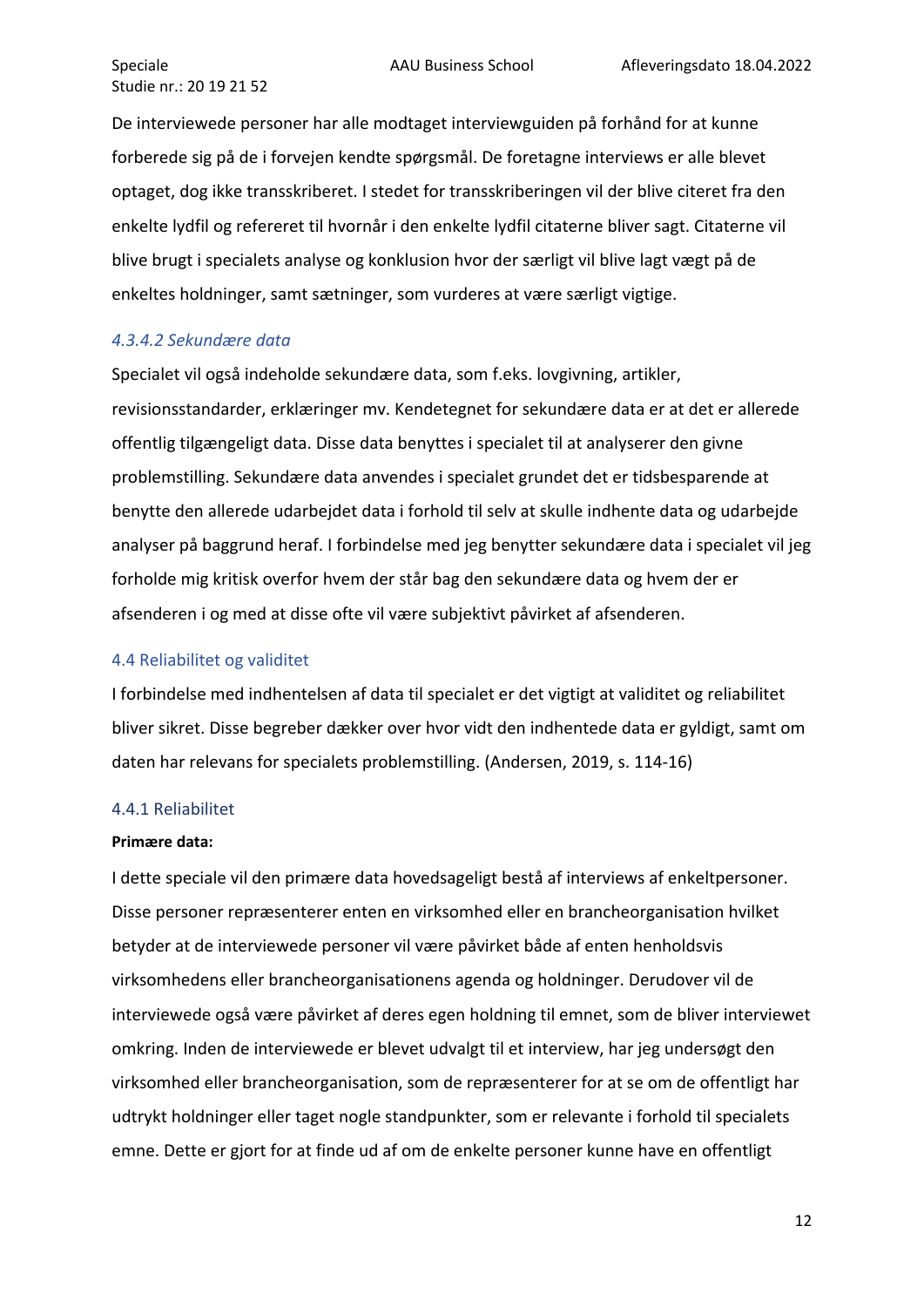kendt påvirkning fra deres virksomhed eller brancheorganisation. For at teste personerne, som er blevet interviewet, har jeg i forbindelse med interviewene stillet kritiske spørgsmål, samt igennem de enkelte interviews stillet opfølgende spørgsmål. Dette er gjort for at jeg i mit speciale skal kunne bruge de foretagne interviews til at kunne udarbejde nogen realisable konklusioner. Konklusionerne bliver dannet på baggrund af citater og påstande fra de enkelte interviews, som vil danne grundlag for analysen i specialet. For at citater, påstande eller holdninger fra interviews ikke har skulle stå alene i specialet har jeg i forbindelse med jeg har benyttet citater, påstande eller holdninger forsøgt at underbygge disse med sekundære data.

#### **Sekundære data:**

For at sikre reliabiliteten i de sekundære data har jeg igennem mit arbejde med specialeskrivningen forholdt mig kritisk over for de benyttede kilder til den sekundære data. I forbindelse med jeg har benyttet artikler har jeg forholdt mig kritisk til hvem afsender af artiklen er, samt hvem modtager af artiklen er. Dette er gjort for at kunne overveje om der ligger nogen skjulte eller ikke skjulte motiver bag artiklen, som f.eks. hvis afsender er en brancheorganisation, som har en specifik agenda på et givent område. I forhold til benyttede lovgivninger og teorier har jeg ikke forholdt mig yderligere kildekritisk da disse allerede på forhånd er vurderet at være realisable, grundet at disse informationer er offentligt anerkendte indenfor de givende områder.

#### <span id="page-13-0"></span>4.4.2 Validitet

I forbindelse med indsamlingen af den underliggende data er det blevet sikret at den underliggende data er relevant i forhold til problemformuleringen for specialet og at tidspunktet for den indsamlede data ligger indenfor dataindsamlingsperioden.

#### **Primære data:**

For at sikre validiteten af den primære data har jeg undersøgt de interviewede personer for hvilken erhvervserfaring, hvor de er ansat, samt om de har kendskab til emnet, som de bliver interviewet om. I forbindelse med de foretagne interviews fremgår det at personerne, som bliver interviewet, har kvalificerede holdninger og påstande til emnet, som bakker op om at personerne er valide, samt at interviewene kan benyttes til specialet.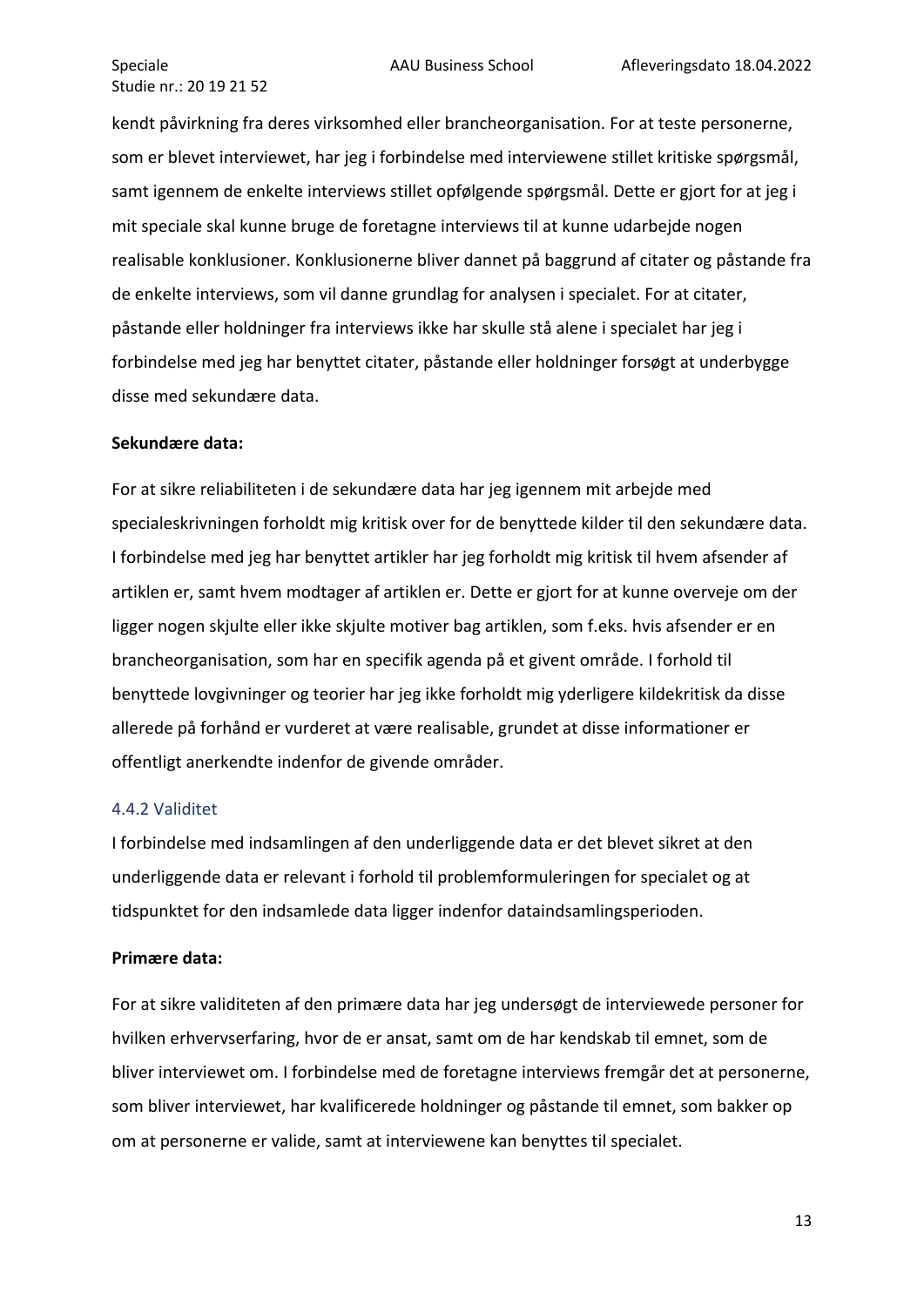#### **Sekundære data:**

I specialet har jeg sikret validiteten for den sekundære data ved forskellige handlinger. For lovgivninger og standarder er det sikret at det er den seneste version der er benyttet. For artikler har jeg været kritisk over for hvem afsender af artiklen er, været kritisk overfor hvornår artiklen er publiceret for at sikre at denne fortsat er relevant, samt gennemgået artiklerne nøjsomt.

#### <span id="page-14-0"></span>4.5 Kildekritik

Der er i specialet benyttet en række forskellige kilder til at underbygge og belyse specialets problemstilling fra flere forskellige sider. Kilderne, som er benyttet i specialet, bliver brugt i større og i mindre grader. Som beskrevet under reliabilitet og validitet har det været vigtigt at jeg har forholdt mig kritisk overfor afsenderen af både den primære og den sekundære data, samt vurdere om emnet bliver præsenteret objektivt eller om der er en bagvedliggende agenda fra afsenderen.

#### **Skattestyrelsen**

I specialet benytter jeg rapporter, som SKAT har udgivet "*Virksomhedernes efterlevelse af skattereglerne*" og "*skattegab og offentlige finanser*". Grundlæggende må det vurderes at skattestyrelsen præsenterer sine rapporter relativt objektivt. Dette er grundet at skattestyrelsen, som udgangspunkt skal sikre at den gældende skattelovgivning bliver overholdt og at der hverken bliver afregnet for meget eller for lidt skat. På baggrund af ovenstående er det vurderingen at skattestyrelsen er en troværdig og objektiv kilde.

#### **Copenhagen Economics**

I modsætning til skattestyrelsen er en offentlig institution er Copenhagen Economics en privat virksomhed. Copenhagen Economics er en konsulentvirksomhed hvis primære arbejde består i at udarbejde forskellige økonomiske analyser på bestilling. I dette tilfælde er den økonomiske rapport, som Copenhagen Economics har udarbejdet bestilt af FSR. I og med at den økonomiske rapport er bestilt af FSR (ekstern part) mod betaling, vil dette betyde at der automatisk opstår en afhængighed fra Copenhagen Economics side grundet at de ønsker at tilfredsstille deres kunde. Samtidig med afhængighedsforholdet er der også en vis sandsynlighed for at FSR ønsker at Copenhagen Economics rapport skal belyse emnet fra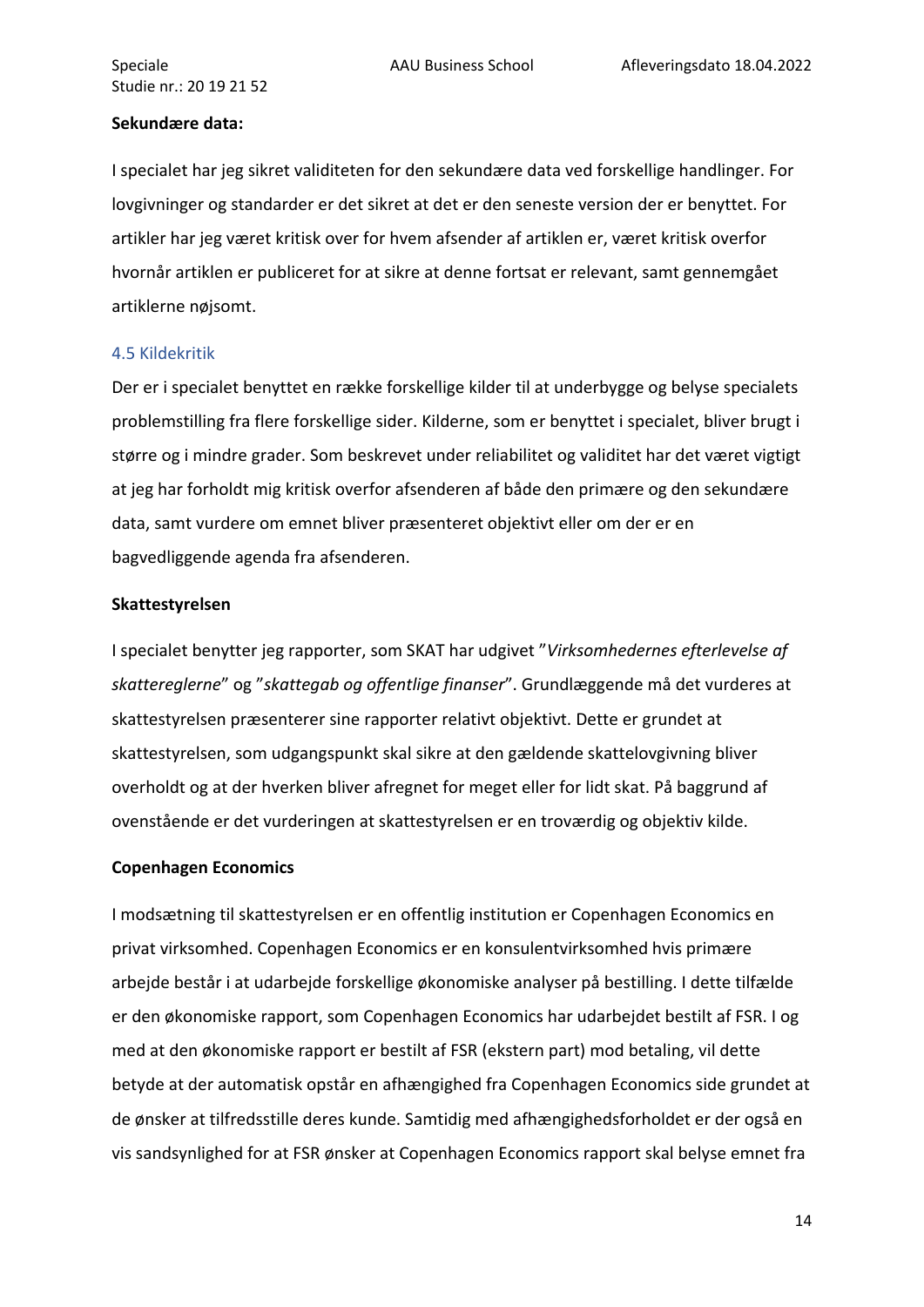en bestemt vinkel, hvorfor rapporten ikke vurderes at være så objektiv, som muligt. Dette betyder formentligt at rapporten er blevet præget i en bestemt retning fra FSR side. Dog vurderes det fortsat at rapporten er brugbar, på baggrund af Copenhagen Economics lever af at udarbejde rapporter som disse, hvorfor de må have et ønske om at opretholde deres troværdighed og ikke udarbejde en utroværdig rapporter.

#### **FSR**

"*FSR – Danske revisorer*" er den danske revisorbranches brancheorganisation. FSR arbejder ifølge dem selv inden for revision, regnskab, skat og virksomhedsøkonomi. FSR er en af de væsentligste kilder i specialet, grundet der i specialet bliver benyttet forskellige former for publikationer fra FSR, herunder analyser, publikationer, samt interview med Anders Lau. I og med at FSR repræsenterer revisorerne og deres branche vil det være forventeligt at deres publikationer og analyser vil være præget fra denne retning. I forbindelse med at publikationer og analyser fra FSR bliver benyttet i specialet, skal der derfor tages højde for at de konklusioner, påstande, samt andre holdninger, som kommer fra FSR's side må det antages at disse er subjektivt påvirket.

Selvom publikationerne og interviewet med Anders Lau må forventes at være subjektivt påvirket, er publikationer, analyse og interview alligevel benyttet i specialet. Årsagen til FSR fortsat er benyttet er at FSR har en vigtig rolle i forhold til specialets emne, samt at jeg på forhånd var indforstået med at de er en brancheorganisation. Inden jeg har benyttet publikationer, analyser eller dele af interview med Anders Lau har jeg kritisk overvejet hvorvidt den enkelte publikation, interview eller analyse er subjektivt påvirket.

#### **Interviews**

Personerne som er blevet interviewet i forbindelse med specialet, må alle forventes at have en betydelig subjektivitet i deres svar, holdninger, påstande mv. Det subjektive i deres svar vil enten komme fra deres egne personlige holdninger eller fra den virksomhed eller brancheorganisation, som de er ansat i.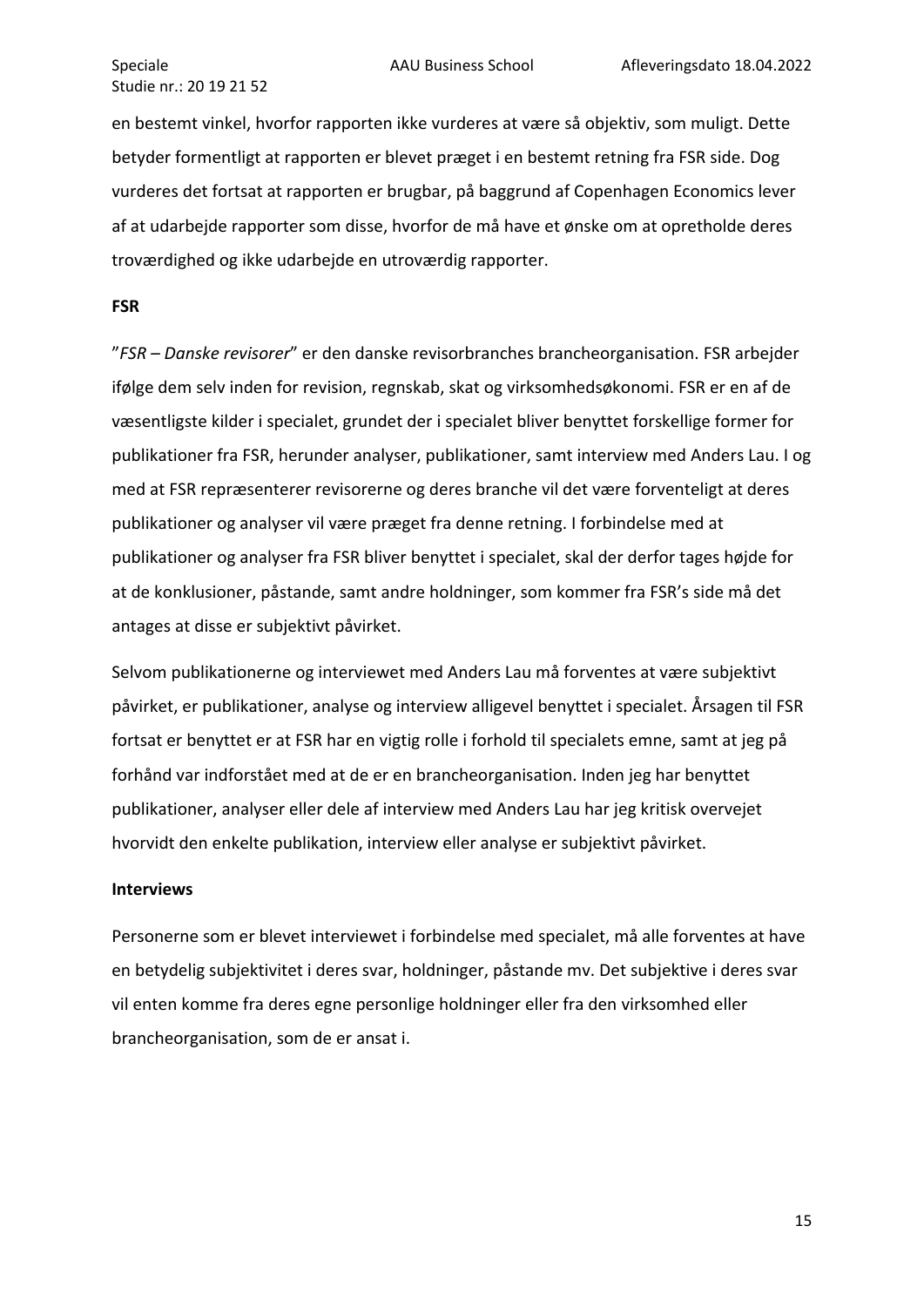# <span id="page-16-0"></span>5. Aftalegrundlag om revisorpligt

I dette afsnit bliver der redegjort for det nye aftalegrundlag som omhandler revisorpligt, omkring de nye sanktioner, samt set med et internationalt perspektiv.

## <span id="page-16-1"></span>5.1 Beskrivelse af aftalegrundlag

D. 23 juni 2021, indgik Socialdemokratiet, Venstre, SF, Radikale Venstre, Enhedslisten, Nye Borgerlige og Alternativet en aftale ved navn "Det fremadrettede behov for revision". Af aftalegrundlaget fremgår der to formål med aftalen, hvilket er at sikre færre fejl i regnskaberne, samt at bekæmpe svindel og skatteunddragelse. Der fremgår ydermere at man fra politisk side ønsker at slå hårdere ned på virksomheder, som bevidst svindler og bryder reglerne.

Aftalen som er blevet indgået, indeholder flere punkter. Det første punkt går på at virksomheder indenfor 11 specifikke risikobrancher med en omsætning på 5-8 mio. kr. fremadrettet skal have en valgfri revisorerklæring i deres regnskaber. Før denne aftale har virksomheder som hører ind under disse krav, ikke haft nogen pligt til at have en revisorerklæring i deres regnskab. (Erhvervsministeriet, 2021)

De 11 risikobrancher, som aftalen omhandler, er følgende:

- Vejgodstransport
- Flytteforretninger
- Restauranter
- Pizzeriaer, grillbarer, isbarer mv.
- Event catering
- Anden restaurationsvirksomhed
- Caféer, værtshuse, diskoteker mv.
- Databehandling, webhosting og lignende serviceydelser
- Webportaler
- Engroshandel med personbiler, varebiler og minibusser
- Detailhandel med personbiler, varebiler og minibusser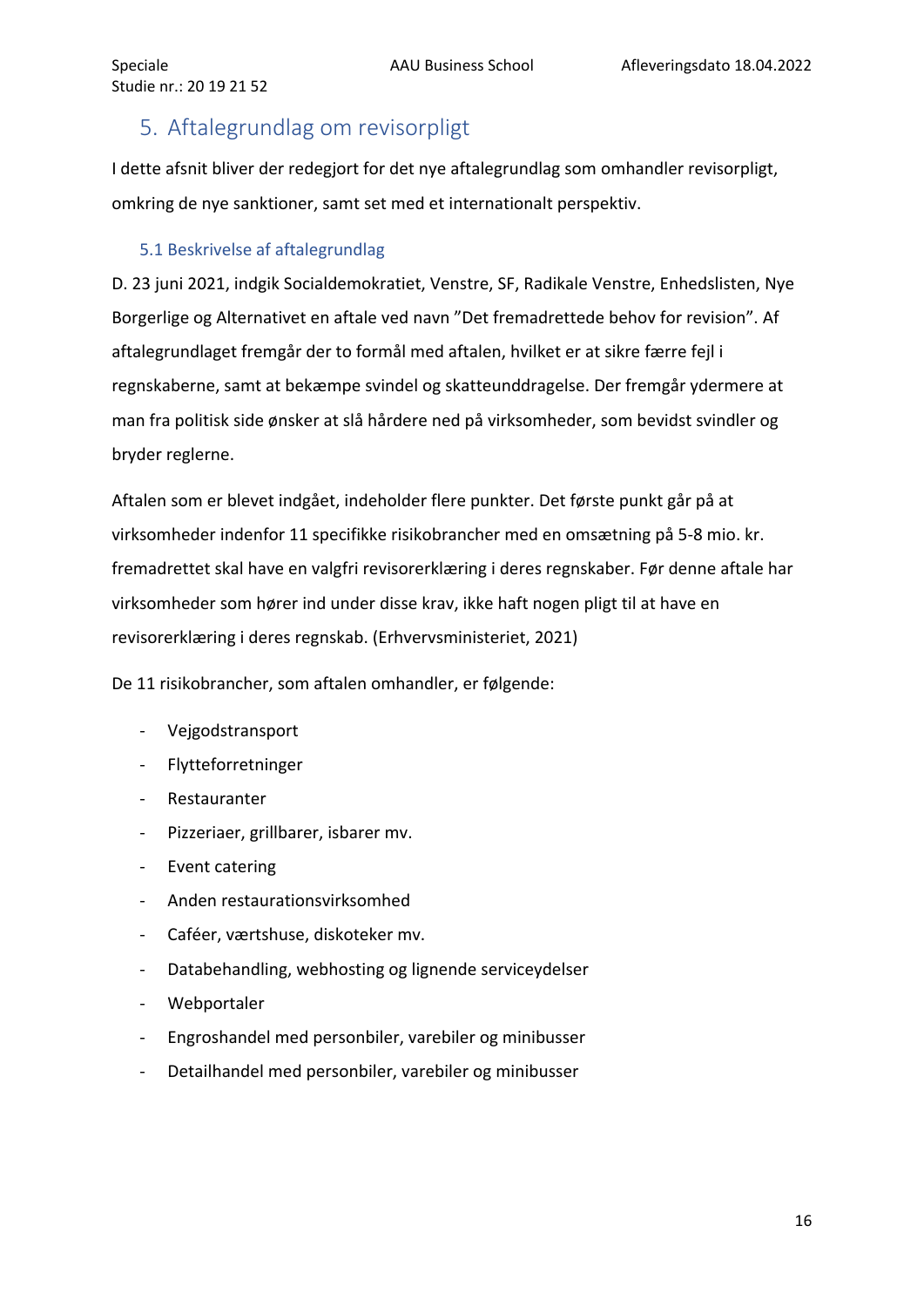I aftalegrundlaget fremgår det at man forventer at virksomhederne, som nu skal have en revisor tilknyttet, vil være bedre til at "efterlevelse de basale bogføringsrutiner og angivelsesfrister for skatte- og momsangivelser". Uden en videre uddybelse beskrives det i aftalegrundlaget at man forventer at kravet om en valgfri revisorerklæring vil gøre at risikoen for regnskabsfejl bliver minimeret, samt at virksomhedernes regelefterlevelse bliver styrket og at fejl i indberetninger bliver minimeret. Årsagen til man fra politisk side har besluttet at virksomhederne har valgfrihed i forhold til hvilken revisor erklæring de ønsker i deres regnskaber er at man ikke ønsker at "der skal være balance mellem omkostningerne og den bedre regelefterlevelse, som følger af kravet om revisorerklæring". (Erhvervsministeriet, 2021)

Det andet punkt i aftalen omhandler virksomheder med en balancesum på over 50 mio. kr., som fremover ikke kan fravælge revision af deres regnskaber. Dette er på trods af de ikke overstiger to af de tre krav som der ellers stilles til virksomheder før de bliver pålagt at få revideret deres regnskaber. Af aftalegrundlaget fremgår det at Erhvervsministeriet har estimeret at der er ca. 4.500 virksomheder i Danmark med en balancesum på over 50 mio. kr., hvor der kun er 425 virksomheder, som ikke allerede har en erklæring omkring revision eller udvidet gennemgang, hvorfor dette tiltag vil komme til at ramme få virksomheder. Årsagen til at man ønsker denne ændring er at man ikke ønsker at virksomheder skal kunne puste deres balancer kunstigt op da man har erfaring med at disse selskaber bliver brugt til kreditsvindel. (Erhvervsministeriet, 2021)

Det tredje punkt i aftalegrundlaget er delt op i to punkter som går på henholdsvis at skærpe regler som skal kunne dæmme op for misbrug af fravalg af revision, samt indførsel af bogføringskontrol for Erhvervsstyrelsen. I forhold til skærpelsen af regler omkring fravalg af revision, medfører aftalen at Erhvervsstyrelsen ud fra en risikovurdering kan pålægge selskaber revisionspligt. Af aftalegrundlaget fremgår det ydermere at selskaber som er vurderet til at have en væsentligt forøget risiko for økonomisk svindel og misbrug, fremadrettet ikke skal kunne fravælge revision. Såfremt at disse selskaber ejes af selskaber eller personer som har bestemmende indflydelse over selskabet, som har fået eller accepteret et bødeforlæg for overtrædelse af hvidvaskloven, eller hvis en person i ledelsen inden for de sidste to år er registreret i konkurskarantæneregisteret. (Erhvervsministeriet, 2021)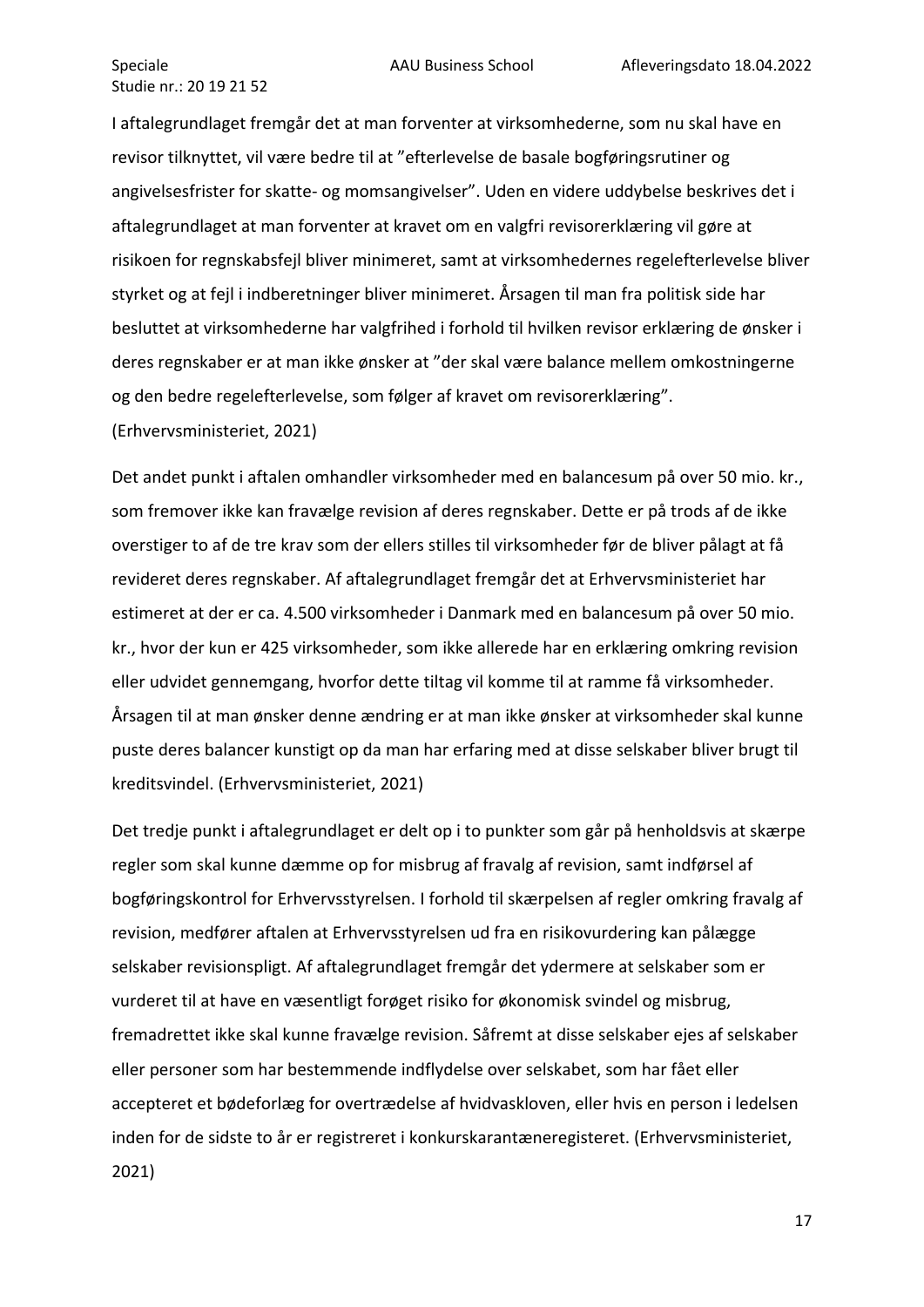Erhvervsstyrelsen får i henhold til aftalegrundlaget også hjemmel til at kunne påligge et selskab revisionspligt, såfremt at Erhvervsstyrelsen konstaterer at der er væsentlige fejl og mangler i bogføringen. Årsagen til at man fra politisk side har vedtaget dette er fordi man ønsker at give Erhvervsstyrelsen og SKAT flere muligheder for at optrappe og opdage økonomisk svindel. (Erhvervsministeriet, 2021)

Den anden del af punktet går på at Erhvervsstyrelsen får hjemmel til at kunne indhente dokumentation og oplysninger omkring bogføringen i nyregistrerede virksomheder, samt i virksomheder som har fravalgt revision. I tilfælde af virksomhederne ikke kan give fyldestgørende svar, eller Erhvervsstyrelsen kan sandsynliggøre at der er risiko for at virksomhederne har overtrådt bogføringsloven, kan Erhvervsstyrelsen kræve at virksomheden indsender en erklæring fra en godkendt revisor. I tilfælde af at erklæringen udviser grove overtrædelser kan Erhvervsstyrelsen kræve at virksomheden udbedrer fejl og mangler eller påligge virksomheden revisionspligt. I sidste instans kan Erhvervsstyrelsen sende virksomhederne til tvangsopløsning, såfremt at de ikke foretager korrekt bogføring. Indførelsen af bogføringskontrol sker grundet man mener at overtrædelser af bogføringsloven efter den nuværende lovgivning helt og aldeles afhænger af revisor, grundet revisor er den eneste der har mulighed for at opdage overtrædelse heraf. (Erhvervsministeriet, 2021)

#### <span id="page-18-0"></span>5.2 Beskrivelse af sanktioner

En vigtig del af det nye aftalegrundlag er en skærpelse af de sanktioner, som Erhvervsstyrelsen og SKAT har mulighed for at påligge virksomheder. Af aftalegrundlaget fremgår det at politikkerne ønsker at straffe svigs virksomheder hårdere, hvorfor de har skærpet nedenstående sanktioner.

I forbindelse med virksomhederne ikke overholder bogføringsloven, har Erhvervsstyrelsen i første omgang mulighed for at påligge virksomheden at rette op på deres bogføring eller påligge virksomheden revisionspligt. Såfremt at virksomhederne ikke retter op på den fejlagtige bogføring får Erhvervsstyrelsen ny mulighed for at sende virksomhederne til tvangsopløsning, hvilket må beskrives som den ultimative straf i og med at selskabet bliver lukket. Det fremgår at aftalegrundlaget at tvangsopløsning vurderes som en mere effektiv konsekvens på erhvervsområdet i og med at tvangsopløsning lukker selskabet.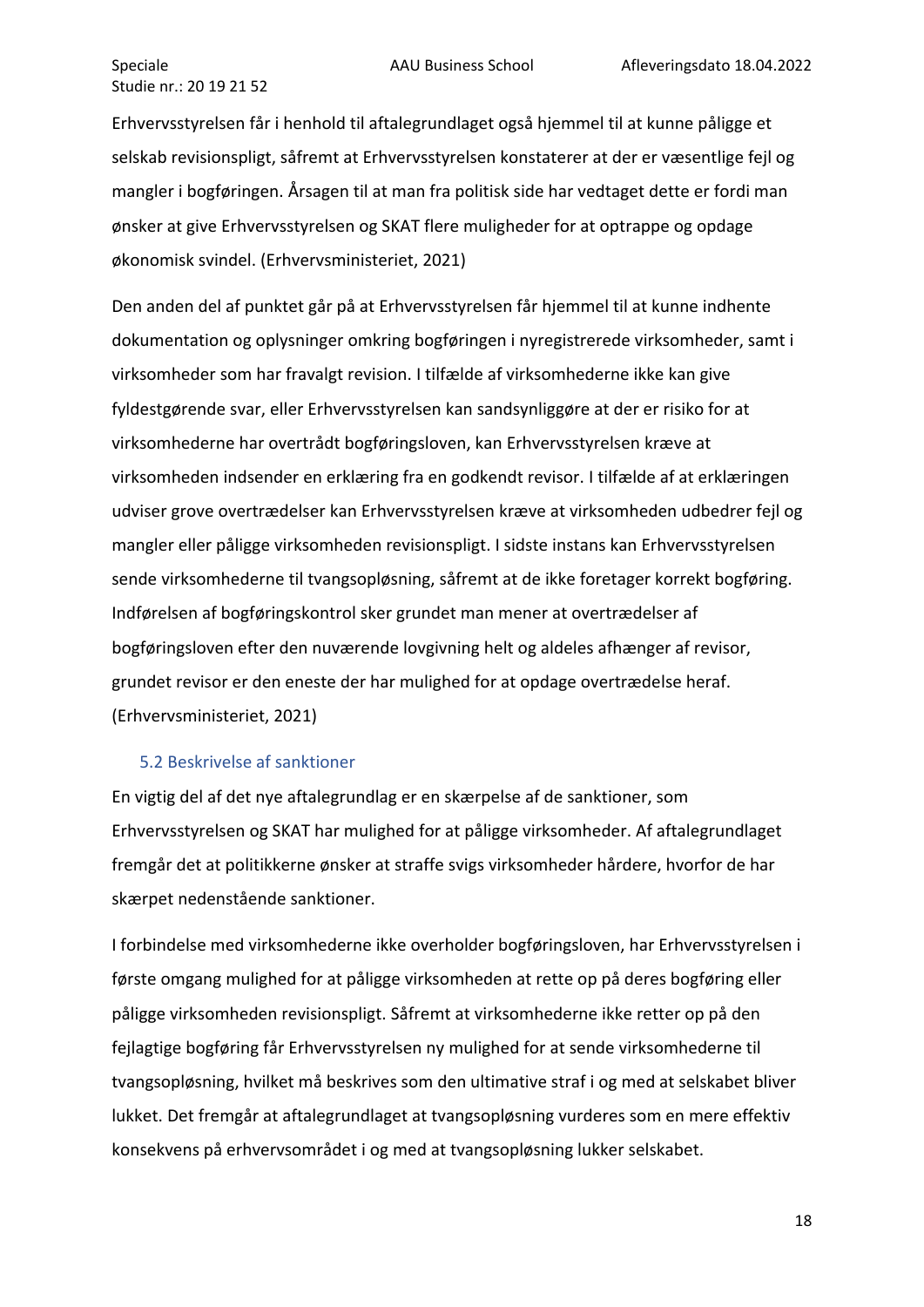I aftalegrundlaget fremgår det at hvis virksomheder ikke overholder bogføringsloven i relation til at opbevare regnskabsmateriale i mindst 5 år, er politikkerne nu blevet enige om at bødernes størrelse skal være større, uden de dog er konkrete i forhold til hvad bøderammen er.

Som nævnt i punkt 6.1 får Erhvervsstyrelsen også mulighed for at påligge revisionspligt såfremt at de ud fra en risikovurdering vurderer at der er en væsentligt forhøjet risiko, hvilket må tolkes som en mildere sanktion i forhold til at modtage en bøde, tvangsopløsning eller fængselsstraf.

# <span id="page-19-0"></span>6. Det offentlige tilsyn med revisorer

Formålet med det offentlige tilsyn af revisorer er at sikre er at sikre at offentligheden kan have tillid til revisorer og til de erklæringer med sikkerhed som revisor afgiver. Erhvervsstyrelsen er ansvarlig for at udføre det offentlige tilsyn af revisorer. I forbindelse hermed foretager Erhvervsstyrelsen kvalitetskontrol, samt undersøgelser, for at kontrollere



at kvaliteten på revisors arbejde lever op til standarderne. I tilfælde af at Erhvervsstyrelsens undersøgelsesenhed vurderer at der er et grundlag som gør at der skal reageres eller sanktioneres mod revisor, bliver sagen indsendt til Revisornævnet. (Erhvervsstyrelsen, 2020) Erhvervsstyrelsen laver årligt kvalitetskontrol af revisionsvirksomheder for netop at

Figur 1: Erhvervsstyrelsen – Tilsynsplan fra 2020 for Erhvervsstyrelsens tilsyn med godkendte revisorer og

sikre at kvaliteten lever op til standarderne. I kvalitetskontrollen i 2017 fremgår det at Erhvervsstyrelsen har gennemgået samlet 557 erklæringsopgaver, hvoraf 23 af erklæringerne var for PIE virksomheder, mens de resterende 534 var for ikke-PIE virksomheder. Alle erklæringerne som bliver gennemgået i forbindelse med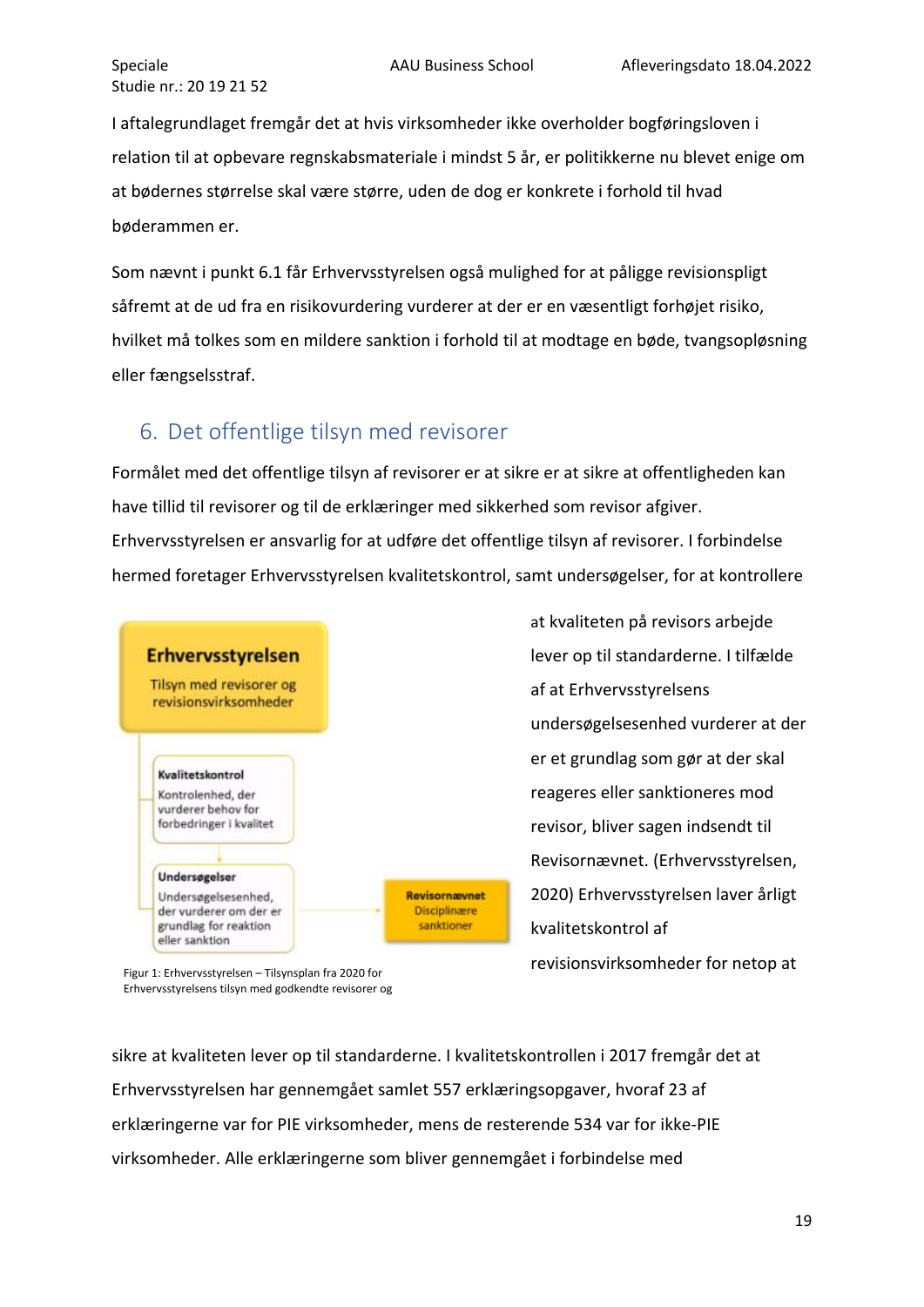kvalitetskontrollen, er kun erklæringer afgivet efter RL §1, stk. 1 og 2 hvilket vil sige at det er erklæringer med sikkerhed og derfor ikke assistanceerklæringer. (Erhvervsstyrelsen, 2020) Revisornævnet er den dømmende magt når det kommer til det offentlige tilsyn med revisorer. I henhold til RL §43 består revisornævnet af en formand som skal være dommer, samt derudover 16 øvrige medlemmer hvoraf 8 af dem skal være godkendte revisorer, men de resterende 8 skal være regnskabsbrugere. Af de medlemmer som repræsenterer regnskabsbrugerne skal mindst 2 af disse have ledelseserfaring fra virksomheder af interesse for offentligheden. Revisornævnets arbejde består i at behandle klager over godkendte revisorer, som har afgivet erklæringer efter RL §1, stk. 2, og 3, hvor revisor ved afgivelse af erklæringen ikke har levet op til sine forpligtelser, som offentlighedens tillidsrepræsentant, samt såfremt erklæringen ikke udelukkende skal benyttes af hvervgiveren. (Nævnenes Hus)

# <span id="page-20-0"></span>7. Former for revisorer

Revisorer er underlagt bekendtgørelse af lov om godkendte revisorer og revisionsvirksomhede, bedre kendt som revisorloven (RL). Lovens indehold er beskrevet i lovens kapital 1, §1. følgende betingelserne for godkendelse og registrering af revisorer og revisionsvirksomheder, vilkår i forhold til udførelse af revision mv., samt derudover indeholder loven også regler om offentligt tilsyn med godkendte revisorer og revisionsvirksomheder.

Som beskrevet ovenfor omfatter loven kun godkendte revisorer og godkendte revisionsvirksomheder hvor loven beskriver betingelser og vilkår for disses virke. Det fremgår af RL §1, stk. 2 og 3 at loven anvendes i forbindelse med godkendte revisorer afgiver erklæringer om revision eller andre erklæringer, som ikke udelukkende benyttes til internt brug i selskabet, som erklæringen bliver afgivet til. Den konkrete lovtekst er som følger:

*"Loven finder anvendelse ved revisors afgivelse af revisionspåtegninger på regnskaber, herunder revisors udtalelser om ledelsesberetninger i henhold til årsregnskabsloven, og ved revisors afgivelse af andre erklæringer med sikkerhed, der ikke udelukkende er bestemt til hvervgiverens eget brug" (RL §1, stk. 2).*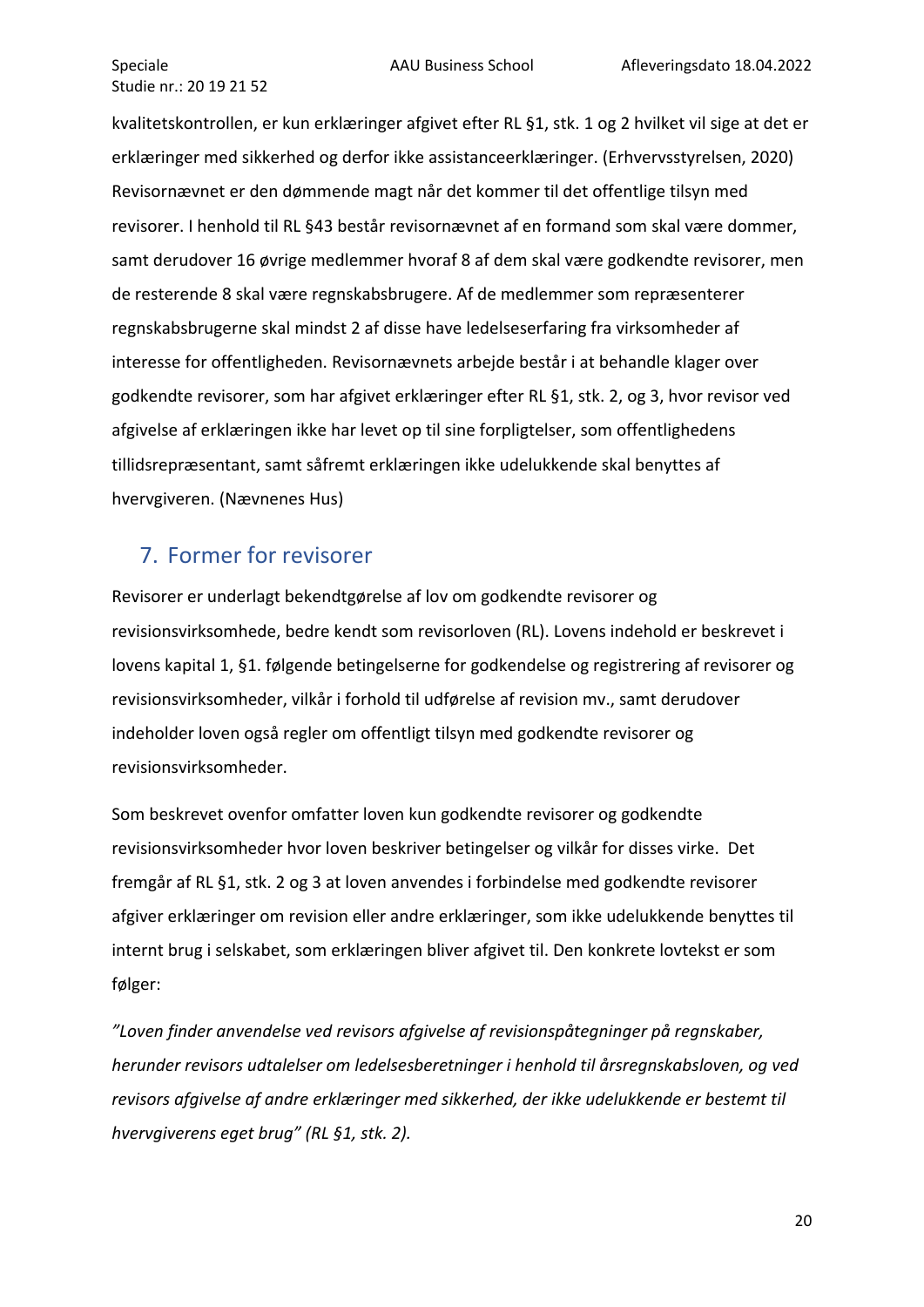*"Lovens §16, stk. 4, §22, §30, §§43 og 44, §§45-47, 47c og §54, stk. 4, 1. pkt., finder tillige anvendelse ved revisors afgivelse af andre erklæringer, der i øvrigt kræves i henhold til lovgivningen eller ikke udelukkende er bestemt til hvervgiverens eget brug*" (RL §1, stk. 3).

#### <span id="page-21-0"></span>7.1Revisorloven

§1 i revisorloven beskriver lovens anvendelsesområde som følger "*Denne lov omfatter betingelserne for godkendelse og registrering af revisorer og revisionsvirksomheder, vilkårene for udførelse af opgaver i forbindelse med revision m.v. samt regler om offentligt tilsyn med godkendte revisorer og revisionsvirksomheder.*"

Dette betyder at revisorloven udelukkende er gældende for "godkendte revisor", samt for "godkendte revisionsvirksomheder". Derudover bestemmer loven betingelser og vilkår for disses aktivitet. Det fremgår af §1, stk. 2 og stk. 3 at loven gælder for afgivelse af revisionspåtegninger, samt for afgivelse af andre erklæringer med sikkerhed, som ikke udelukkende er bestemt det selskab som erklæringen omhandler. Dette er beskrevet som følger i loven "*Stk. 2. Loven finder anvendelse ved revisors afgivelse af revisionspåtegninger på regnskaber, herunder revisors udtalelser om ledelsesberetninger i henhold til årsregnskabsloven, og ved revisors afgivelse af andre erklæringer med sikkerhed, der ikke udelukkende er bestemt til hvervgiverens eget brug.*

*Stk. 3. Lovens § 16, stk. 4, § 22, § 30, §§ 43 og 44, §§ 45-47, 47 c og § 54, stk. 4, 1. pkt., finder tillige anvendelse ved revisors afgivelse af andre erklæringer, der i øvrigt kræves i henhold til lovgivningen eller ikke udelukkende er bestemt til hvervgiverens eget brug.".*

Ud fra det oplistede afsnit fra revisorloven kan det konkluderes at revisorloven, som tidligere nævnt er gældende for godkendte revisorer og godkendte revisionsvirksomheder, samt at disse er underlagt revisorlovens bestemmelser når disse ønsker at afgive en erklæring som hører under RL §1 stk 2. og stk. 3. Nedenfor er erklæringerne beskrevet:

Revisionspåtegninger:

Revisionspåtegninger på årsrapporter dertilhørende andre erklæringer med sikkerhed, som ikke udelukkende er bestemt til hvervgiveren, hvilket fremgår af RL §1, stk. 3.

Andre erklæringer: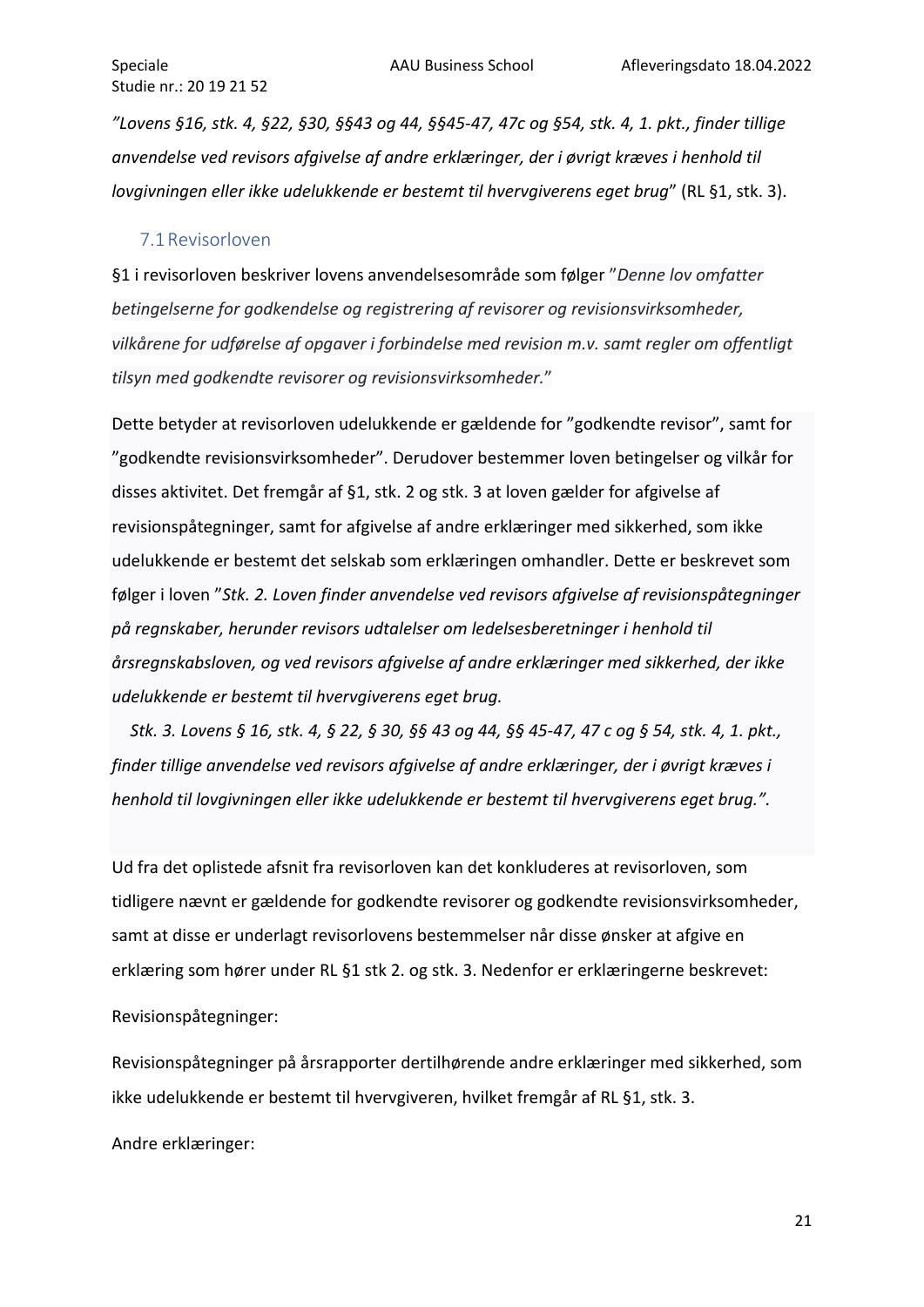Andre erklæringer indebærer erklæringer uden sikkerhed, som kræves grundet gældende lovgivning kræves eller som ikke kun er bestemt for hvervgiveren. I forbindelse med afgivelse af sådanne erklæringer er revisor ikke omfattet af hele revisorloven jf. RL §1, stk. 3.

Erklæringer udenfor lovgivning:

Med erklæringer udenfor lovgivning menes der erklæringer både med eller uden sikkerhed, men som ikke er krævet grundet lovgivning, men som kun er bestemt til hvervgiverens interne brug. I forbindelse med afgivelse af sådanne erklæringer er revisor ikke omfattet af revisorloven.

I denne afhandling fokuseres der på de typer af erklæringer, som der kan afgives på et regnskab. Dette er grundet problemstillingen fokuserer på at flere virksomheder skal til at have en valgfri erklæring fra revisor på deres regnskaber.

Revisorloven beskriver derudover en lang række forhold, som revisor skal overholde i forbindelse med sit virke. De forhold som er beskrevet, er følgende: revisors accept og fortsættelse af kundeopgaver, revisors uafhængighed, revisors professionelle skepsis, en uddybning af god revisorskik, revisors fratræden, revisionsprotokollat, revisors rapportering om økonomiske forbrydelser, revisors dokumentation ved opgaver, revisors interne organisation, kvalitetsstyring og kvalitetskontrol af revisor, revisors tavshedspligt, offentligt tilsyn af revisor, samt strafbestemmelser. (Füchsel, 2017)

Foruden at revisorloven er med til at bestemme hvilke erklæringer fra en godkendt revisor der er underlagt revisorloven, er loven også en bestemmende og regulerende lov i forhold til revisorers opgaver, samt for hvordan revisorer skal opføre sig i deres virke. Det vigtige i forbindelse med gennemgangen af revisorloven er at revisors opgaver, erklæringer, opførsel, handlinger, samt organisation alle er reguleret af revisorloven. Dog er der i tillæg til loven konkrete revisionsstandarder, som meget specifikt beskriver revisors arbejdsopgaver, samt hvilke specifikke handlinger, som revisor skal udføre i forbindelse med disse opgaver.

#### <span id="page-22-0"></span>7.2 Godkendte revisorer og godkendte revisionsvirksomheder

Som nævnt i afsnit 6 er revisorloven udelukkende gældende for godkendte revisorer, samt godkendte revisionsvirksomheder. I revisorloven §1 a, stk. 1 er en godkendt revisor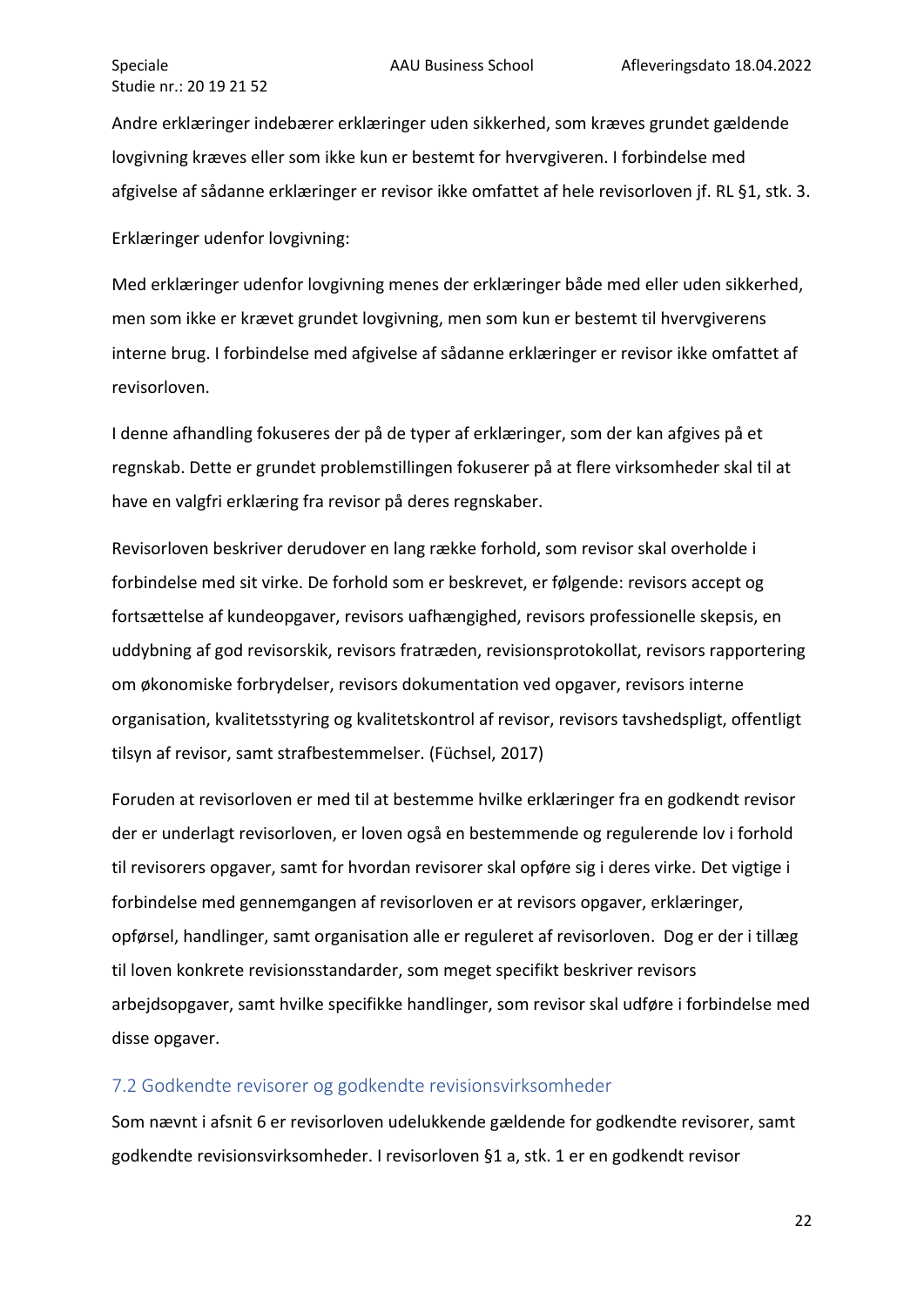beskrevet som en person der er godkendt efter RL §3, 10 og 11. Godkendt revisor gemmer på de underliggende titler statsautoriserede- og registrerede revisorer. Begge former for revisorer kan jf. revisorloven afgive erklæringer efter "Bekendtgørelsen om godkendte revisorers erklæringer". Statsautoriserede- og registrerede revisorer er de eneste der kan afgive erklæringer efter bekendtgørelsen om godkendte revisorers erklæringer.

RL §1 a, stk. 2 beskriver "Godkendte revisionsvirksomheder" som virksomheder, der er godkendt efter RL §13. Kort beskrevet, dækker RL§13 over at alle virksomheder, der af Erhvervsstyrelsen er godkendte til at drive godkendte revisionsvirksomheder. Eftersom specialet ikke omhandler ikke godkendte revisionsvirksomheder, bliver der ikke gået nærmere i dybden med dette.

#### <span id="page-23-0"></span>7.3Ikke godkendte revisorer

Revisor er ikke en beskyttet titel i Danmark, hvorfor alle i dag kan kalde sig for revisor. Hvilket vil sige at personer uden uddannelse, erhvervserfaring eller anden form for teoretisk baggrund i dag vil kunne kalde sig for revisor. De vil dog ikke kunne kalde sig for Statsautoriserede revisor eller registreret revisor, som begge er en beskyttet titel under godkendte revisorer. Dermed er der her en væsentlig forskel på godkendte revisorer og ikke godkendte revisorer. Forskellen ligger i at de godkendte revisorer har fået en beskikkelse til at kunne afgive erklæringer, hvor i mod de ikke godkendte revisorer ikke har modtaget nogen beskikkelse til at kunne afgive erklæringer, hvorfor det for de ikke godkendte revisorer f.eks. vil være strafbart at afgive en erklæring på en årsrapport. (V., 2020)

#### <span id="page-23-1"></span>7.4Offentlighedens tillidsrepræsentant

Erhvervsstyrelsen har i 2002 offentliggjort en rapport hvori revisionskommissionen har beskrevet offentlighedens tillidsrepræsentant, som følger:

*"Begrebet har til formål at angive, at revisor ved udførelse af revision eller i øvrigt ved afgivelse af erklæringer og rapporter – der er egnet til fremvisning overfor offentligheden eller kræves efter lovgivningen – også skal varetage hensynet til virksomhedens omverden såsom myndigheder, medarbejdere, kreditorer og investorer, selvom revisor er valgt af virksomheden, som kan have modstående interesser. Er erklæringer eller rapporten kun til intern brug må dette fremgå af selve erklæringen eller rapporten."* (Revisionskommissionen, 2002)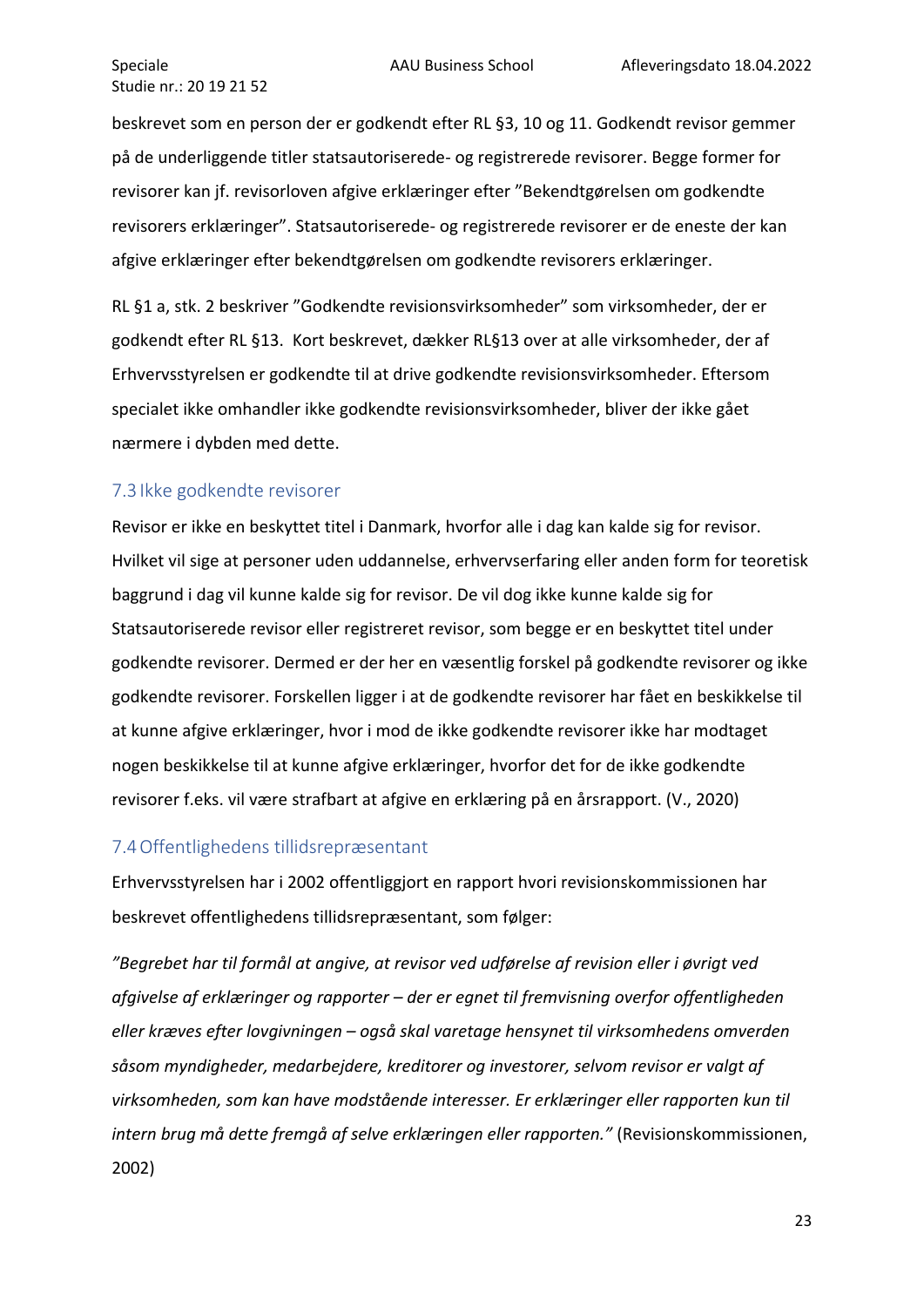Denne beskrivelse stemmer godt overens med hvordan offentlighedens tillidsrepræsentant bliver beskrevet i revisorloven hvor det fremgår i henhold til RL §16 at revisor er offentlighedens tillidsrepræsentant i forbindelse med revisors arbejde. For at leve op til offentlighedens tillidsrepræsentant beskriver revisorloven at revisor skal udføre opgaverne i overensstemmelse med god revisorskik. Dette indbefatter i henhold til RL §16 at revisor skal udvise professionel skepsis, integritet, objektivitet, fortrolighed, professionel adfærd, professionel kompetence, samt fornøden omhu ved udførelsen af opgaverne.

# <span id="page-24-0"></span>8. Beskrivelse af revisors rapportering

I forbindelse med sit arbejde har revisor forskellige muligheder for at kommunikere resultatet af sit arbejde til den daglige og øverste ledelse. Rapporteringen til ledelsen i virksomhederne sker via enten management letter eller via et revisionsprotokollat. Rapporteringen som sker via management letter eller via et revisionsprotokollat er oftest meget beskrivende. Der indgår her en beskrivelse af hvad det er for et arbejde revisor har udført, hvis revisor har fundet nogen væsentlige forhold bliver disse beskrevet med eventuelle anbefalinger til hvordan forholdene skal oprettes, uvæsentlige forhold, som f.eks. ikke korrigeret fejl, som for revision har været uvæsentlige. (Füchsel G. L., 2017) Den

eksterne rapportering til tredjemand sker via revisionspåtegningen i regnskaberne, hvor revisor erklærer sig på om hvorvidt regnskabet giver et retvisende billede eller ej. Formålet med afgivelsen af erklæringen er at forhøje troværdigheden af oplysningerne, som fremgår af regnskaberne. I afsnit 6.1 blev det beskrevet revisor kunne

#### Forskellige grader af sikkerhed på et årsregnskab



Figur 2: FSR – Årsregnskabet – Hvilken sikkerhed skal du vælge? (Holm, 2018)

afgive forskellige former for erklæringer, alt efter hvad det er for et stykke arbejde revisor skal lave. I figur 2 fremgår de forskellige erklæringsformer, som revisor kan afgive på et regnskab. De enkelte erklæringer har forskellige grader af sikkerhed, som det også fremgår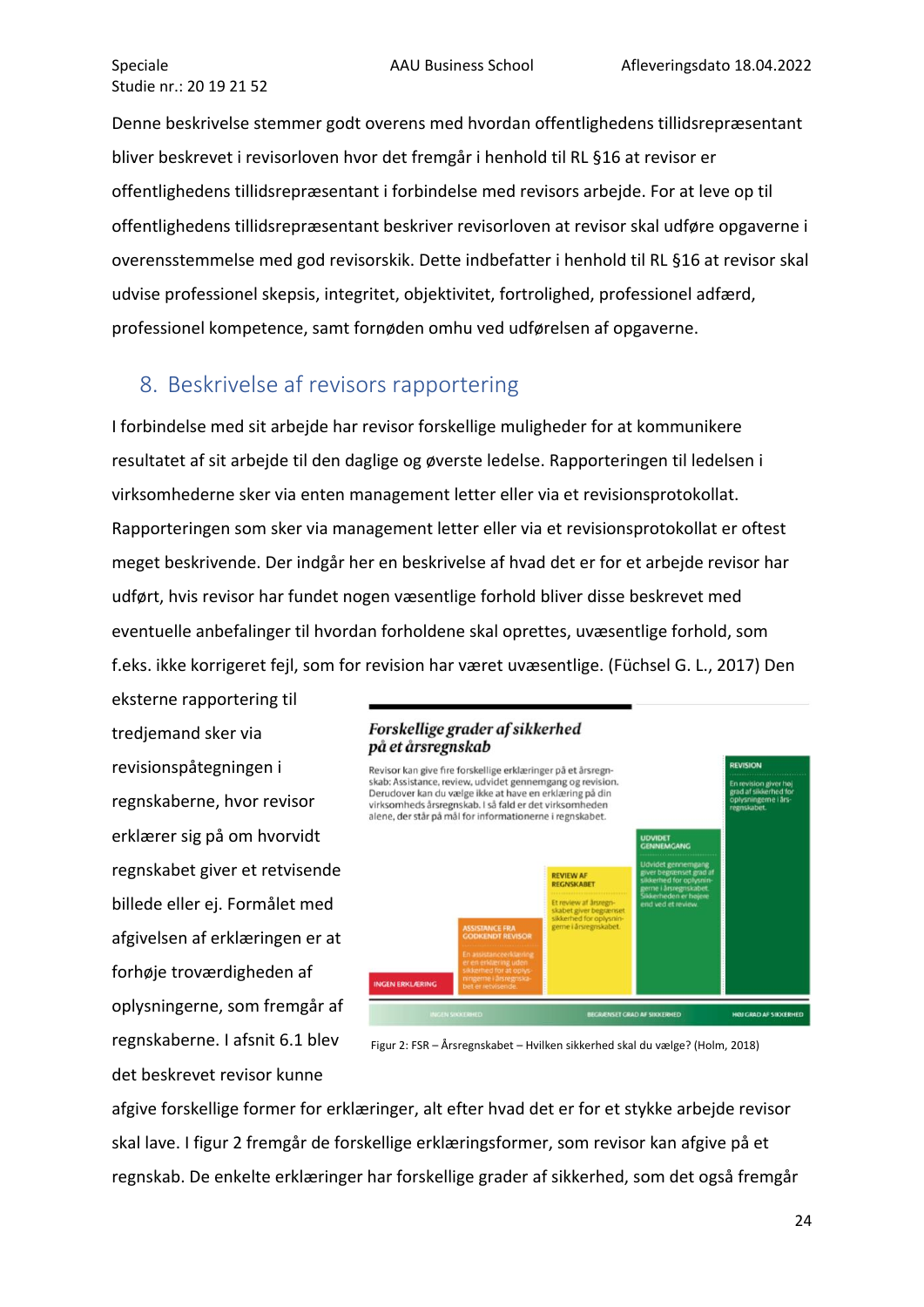af modellen. En assistanceerklæring er den erklæringsform med mindst sikkerhed i og med der ikke er nogen sikkerhed ved denne erklæring. Den første erklæring, som indeholder en grad af sikkerhed er en reviewerklæring, denne indeholder en begrænset sikkerhed. Udvidet gennemgang er niveauet over en reviewerklæring, som fortsat indeholder en begrænset grad af sikkerhed, som dog er højere end en reviewerklæring. Erklæringen med den højeste grad af sikkerhed er revision, som er den eneste af erklæringstyperne som giver en høj grad af sikkerhed. (Holm, 2018)

Erklæringerne med sikkerhed bliver udformet ud fra IFAC's begrebsramme, som helt overordnet danner rammerne for hvordan en erklæringsopgave med sikkerhed skal udfærdiges og hvilke elementer denne skal indeholde. Grundet de meget overordnet rammer, som IFAC's begrebsramme indeholder er der udarbejdet konkrete erklæringsstandarder for de enkelte erklæringstyper. (Füchsel G. L., 2017, s. 173)

Af RL §22 fremgår det at når revisor udfører arbejde efter RL §1, stk. 2 og 3 revisor i visse tilfælde skal rapportere direkte til de relevante offentlige myndigheder, dette afhænger af hvilke forhold revisor finder i forbindelse med deres arbejde.

#### <span id="page-25-0"></span>8.1Revision

I henhold til årsregnskabslovens §135, stk. 1, pkt. 1 skal virksomheder, som er underlagt regnskabsklasse B, C eller D som udgangspunkt have deres årsregnskab revideret af minimum en godkendt revisor. En revisionserklæring er som tidligere nævnt den erklæringstype med den højeste grad af sikkerhed, hvilket også er beskrevet i ISA 700, som er de internationale standarder for revision. I forbindelse med udførslen af en revision foretager revisor forespørgsler til ledelsen og relevante medarbejdere hos selskabet som revideres, analyser, samt gennemgår kontroller. Kontrollerne som bliver gennemgået kan f.eks. være fysisk kontrol, observation eller indhentelse af eksterne bekræftelser. (Füchsel G. L., 2017, s. 209)

#### <span id="page-25-1"></span>8.1.1 Forbehold i revisionserklæring

I forbindelse med revisor afgiver sin revisionserklæring skal revisor tilpasse revisionspåtegningen, så den konklusion, som revisor er kommet frem til via sin revision. Såfremt revisor ikke har fundet nogen forhold i forbindelse med sin revision skal revisor i henhold til ISA 700 og erklæringsbekendtgørelsen §4 afgive en blank påtegning. I tilfælde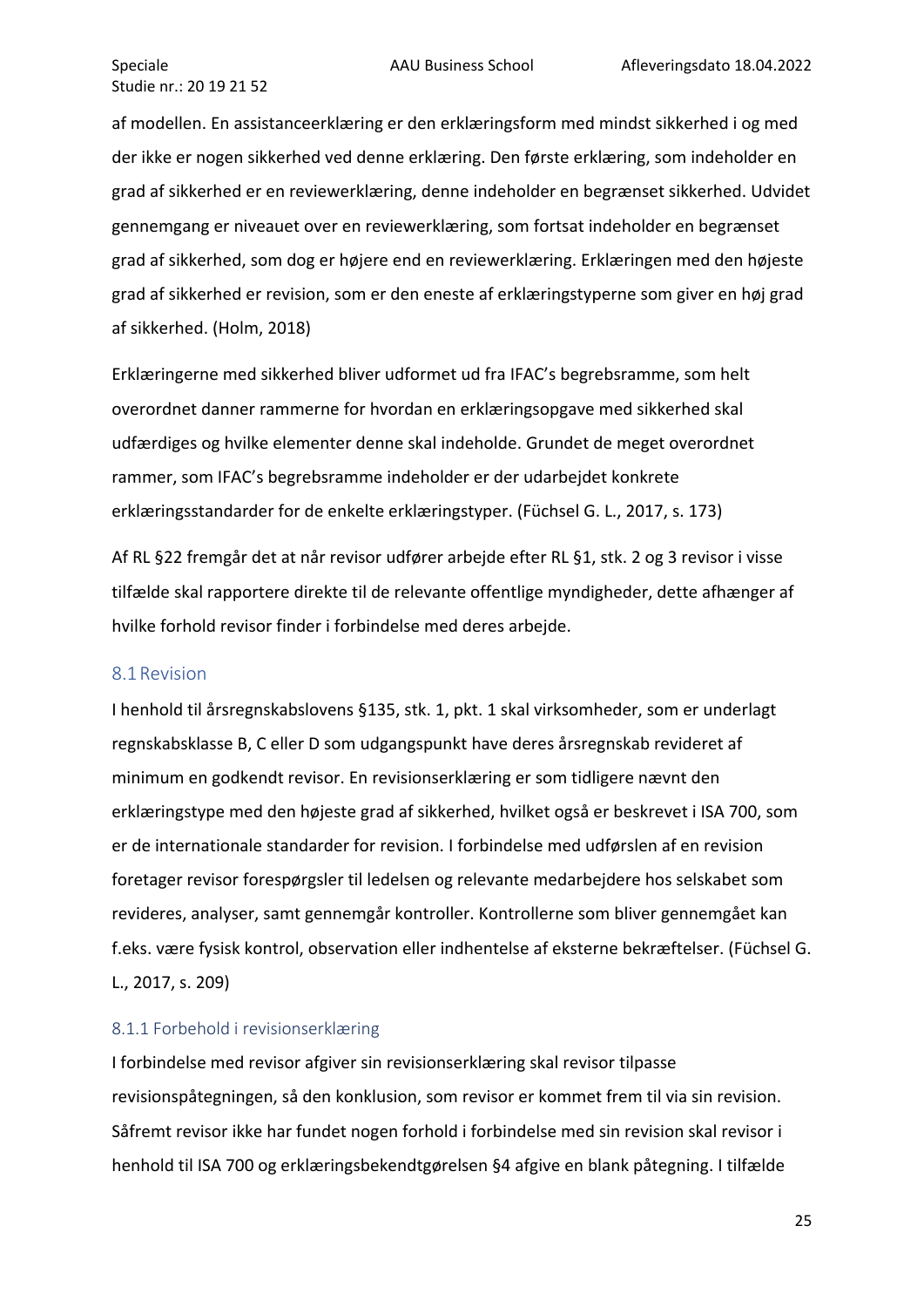revisor har fundet væsentlige forhold, som f.eks. manglende revisions dokumentation eller at revisor vurderer at regnskabet indeholder væsentlig fejlinformation, skal revisor afgive en modificeret revisionspåtegning for at gøre regnskabslæser opmærksom på forholdene. (Füchsel G. L., 2017, s. 220)

I tilfælde hvor revisor finder forhold, som gør at revisor skal modificere sin påtegning, har revisor forskellige former for muligheder for at modificere sin påtegning i henhold ISA 705, samt erklæringsbekendtgørelsen §6. Revisor har mulighed for at afgive følgende konklusioner:

- Konklusion med forbehold
- Afkræftende konklusion
- Manglende konklusion

Når revisor afgiver en konklusion med forbehold, er det grundet revisor f.eks. vurderer at en enkelt regnskabspost indeholder væsentlig fejlinformation, men at denne fejlinformation ikke er gennemgribende for regnskabet.

En afkræftende konklusion betyder at revisor også mener at regnskabet indeholder væsentlig fejlinformation, men modsætning til ovenstående mener revisor her at fejlinformationen er gennemgribende for regnskabet og revisor dermed ikke mener at regnskabet giver et retvisende billede.

Den sidste form for konklusion er en manglende konklusion, som betyder at revisor ikke har været i stand til at indhente egnet og tilstrækkelig revisionsdokumentation hvor revisor vurderer at manglen er væsentlig og gennemgribende for hele regnskabet. (Füchsel G. L., 2017, s. 245)

#### <span id="page-26-0"></span>8.1.2 Fremhævelse af forhold

Udover at revisor kan modificere sin revisionspåtegning i forhold til forbehold, har revisor også pligt til at omtale andre forhold, som revisor finder i forbindelse med sin revision. De forskellige fremhævelser af forhold kan kategoriseres, som følger (Füchsel G. L., 2017, s. 246):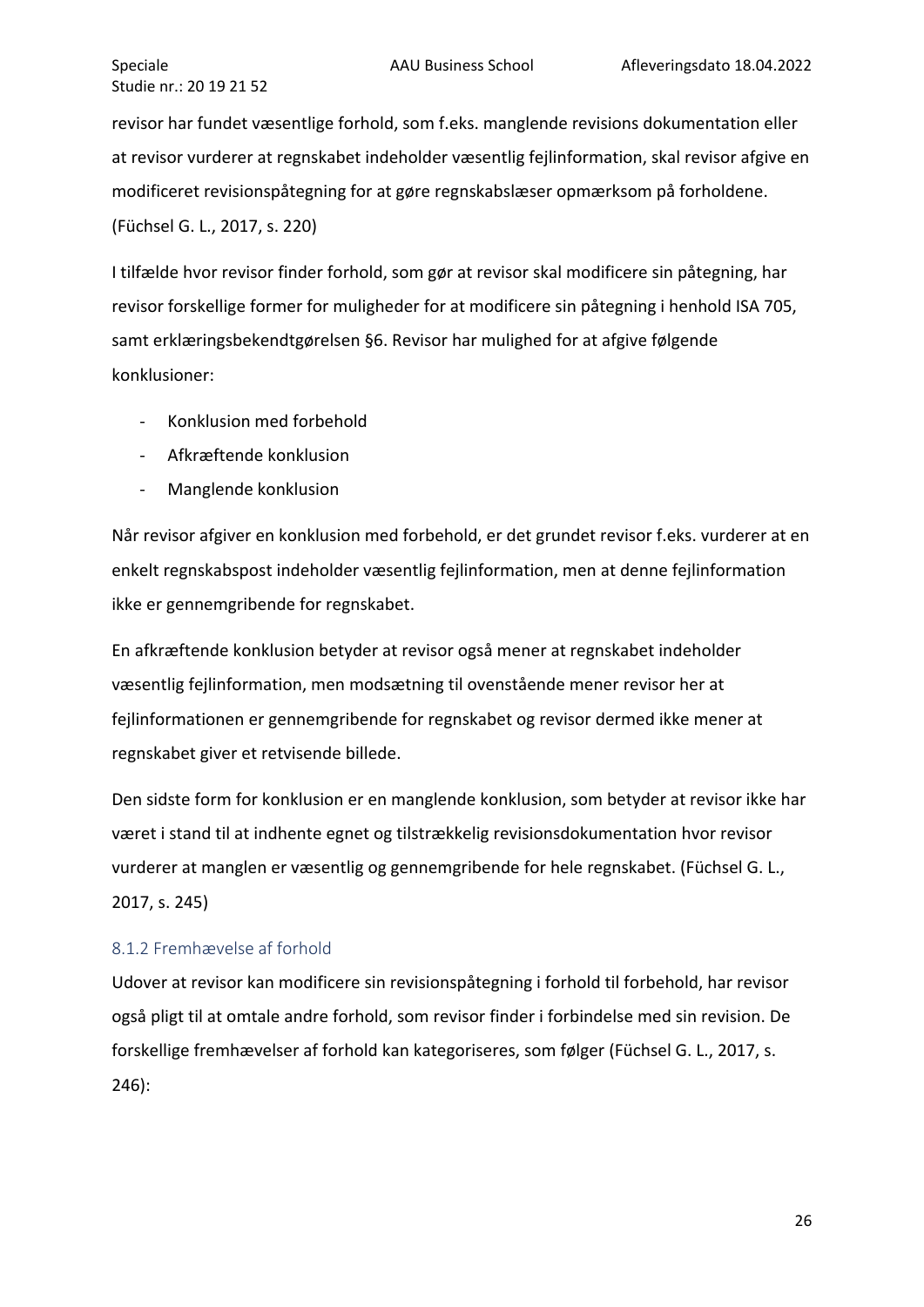- Fremhævelser vedrørende forståelse af regnskab og fremhævelser vedrørende forståelse af revision
- Omtale af væsentlig usikkerhed vedrørende fortsat drift
- Rapporteringsforpligtelser i henhold til erklæringsbekendtgørelsens §7, stk. 2

# *8.1.2.1 Fremhævelser vedrørende forståelse af regnskab og fremhævelser vedrørende forståelse af revision*

Fremhævelser vedrørende forståelse af regnskab kan f.eks. være hvis der er tvivl om en igangværende retstvist eller hvis virksomheden har været ude for en ulykke, som vurderes at have en betydelig indflydelse på regnskabet. Fremhævelser vedrørende forståelse af revisionen kan f.eks. være begrænsninger i revisionen eller en uddybning af revisors ansvar. (Füchsel G. L., 2017, s. 247) Disse fremhævelser bliver alle styret af ISA 706, samt erklæringsbekendtgørelsens §7. Disse forhold skal fremhæves til brug for regnskabslæseren kan forstå regnskabet. (Füchsel G. L., 2017, s. 246)

#### *8.1.2.2 Omtale af væsentlig usikkerhed vedrørende fortsat drift*

I forhold til omtale af væsentlig usikkerhed vedrørende fortsat drift skal revisor fremhæve dette når revisor er enig med ledelsen i deres beskrivelse af usikkerheden omkring den fortsatte drift og deres forudsætninger som ligger til grund herfor. (Füchsel G. L., 2017, s. 247) I tilfælde hvor revisor er uenig med ledelsen omkring hvorvidt de modtagne oplysninger fra ledelsen er tilstrækkelige eller revisor er uenig i de forudsætninger som ledelsen har lagt til grund for den fortsatte drift, skal revisor i stedet for omtale af væsentlig usikkerhed vedrørende fortsat drift, tage et forbehold jf. ISA 705. Omtale om væsentlig usikkerhed vedrørende fortsat drift bliver reguleret efter ISA 570. (Füchsel G. L., 2017, s. 247)

## *8.1.2.3 Rapporteringspligt - erklæringsbekendtgørelsens §7, stk. 2*

Denne kategori bliver typisk benævnt, som rapportering af andre forhold. Fremhævelse af andre forhold skal benyttes når revisor i forbindelse med sin revision har fundet et forhold, som giver revisor en begrundet mistanke om at ledelsen eller enkelte medlemmer af ledelsen kan ifalde straf- eller erstatningsansvar som følge af at have handlet eller udeladt forhold, som vedrører selskabet, tilknyttede selskaber, virksomhedsdeltagere, kreditorer eller medarbejdere. (Füchsel G. L., 2017, s. 249)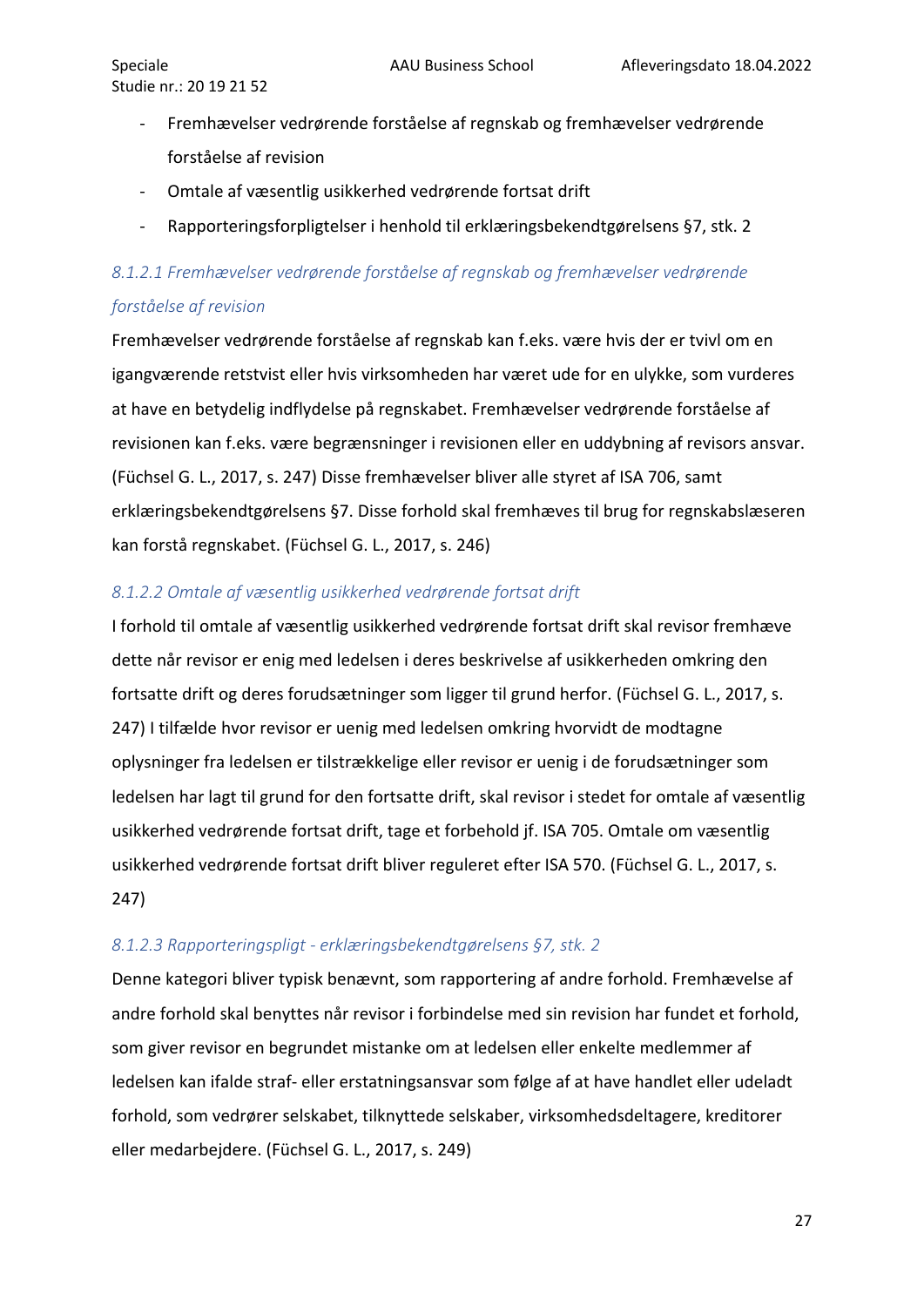I tilfælde hvor revisor støder på sådanne forhold skal revisor oplyse herom og derved sikre at kreditorer, aktionærer, offentlige

|              | Uvæsentlige<br>forhold | Begrundet mistanke<br>om erstatnings- eller<br>strafansvar | Kriminalitet af grov<br>beskaffenhed                                                        |
|--------------|------------------------|------------------------------------------------------------|---------------------------------------------------------------------------------------------|
| Rapportering | Ingen<br>rapportering  | Rapportering i<br>revisionspåtegning                       | Rapportering til ledelsen<br>og eventuelt SØIK samt<br>rapportering i<br>revisionspåtegning |

#### Figur 3: (Füchsel G. L., 2017, s. 249)

myndigheder, samt andre regnskabslæsere bliver korrekt orienteret omkring eventuelle lovbrud. (Füchsel G. L., 2017, s. 249)

I tilfælde af revisor opdager kriminalitet eller lovovertrædelser har revisor pligt til at rapportere disse forhold i enten en eller flere af følgende steder afhængigt af hvad det er for nogen forhold eller lovovertrædelser, som revisor har konstateret: revisionspåtegning, underretning til ledelsen, samt underretning til SØIK (Statsadvokaten for Særlig Økonomisk og International Kriminalitet). (Füchsel G. L., 2017, s. 249) Såfremt at revisor støder på særligt grove lovovertrædelser skal revisor jf. RL §22

med det samme underrette relevante offentlige myndigheder om forholdet. RL §22 beskriver hvordan revisor skal rapportere når revisor støder på særlig grove lovovertrædelser. (Füchsel G. L., 2017, s. 255) Nedenfor er listet forhold, som bør medfører fremhævelse af forhold jf. erklæringsbekendtgørelsens §7, stk. 2 (Füchsel G. L., 2017, s. 250):

- Straffelovens §28, berigelsesforbrydelse og andre strafbare formuekrænkelser vedrørende virksomheden, samt skatte-, afgifts- og tilskudslovgivning
- Lovgivning om regnskabsaflæggelse, bogføring og opbevaring af regnskabsmateriale
- Overtrædelse af EU-tilskudslovgivning
- Ulovligt kapitalejerlån
- Overtrædelse af selskabslovgivningens bestemmelser om egne aktier eller anparter
- Uforsvarligt udlodning af udbytte
- Overtrædelse af kapitalbestemmelserne
- Manglende eller fejlagtig angivelse af moms og A-skat

Revisor skal ikke rapportere totalt uvæsentlige forhold, som undtagelse hertil skal revisor altid rapportere såfremt der har været overtrædelser af bogføringsloven. (Füchsel G. L., 2017, s. 254) I forbindelse med revisors rapportering af lovovertrædelser skal revisor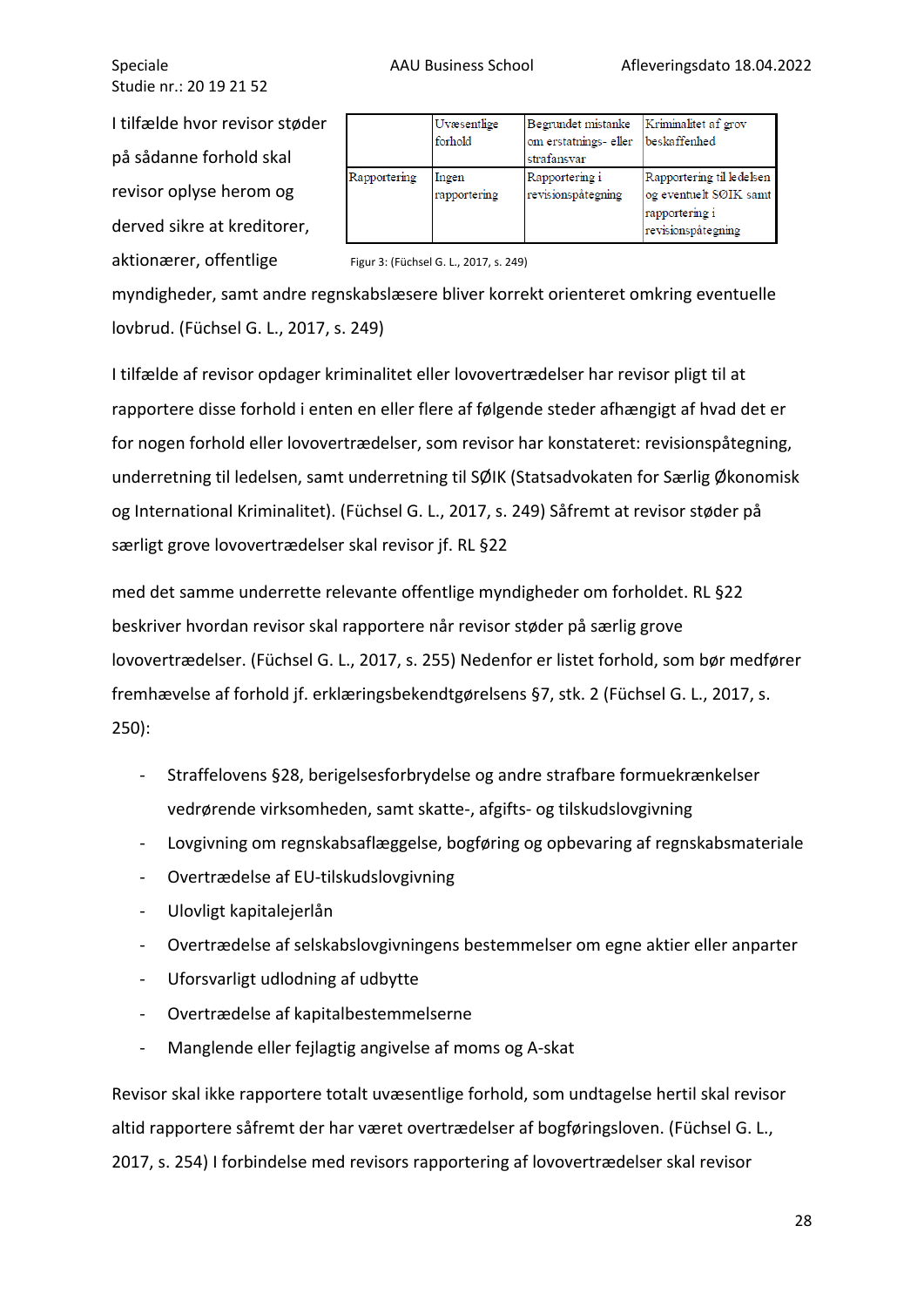overveje hvor væsentlig overtrædelsen er, hvilken betydning overtrædelsen kan have for regnskabslæseren, om overtrædelsen stammer fra tidligere regnskabsår, er der tale om en enkelt fejltagelse eller er det en fejltagelse som går igen, samt gøre sig overvejelser om hvor stort omfanget er af overtrædelsen. (Füchsel G. L., 2017, s. 253) Såfremt revisor vurderer at forholdene skal rapporteres, skal disse fremgå af revisionspåtegningen således at den konkrete virksomheds interessenter kan blive oplyst herom.

#### *8.1.2.4 Intern rapportering*

Som beskrevet i foregående afsnit er revisionspåtegningen revisors rapporterings kanal til omverdenen og offentligheden. Foruden den offentlige rapporteringskanal har revisor også mulighed for at rapportere internt til virksomheden, dette kan som tidligere nævnt ske via en revisionsprotokol eller et management letter. De to interne rapporteringskanaler er revisors officielle kommunikationsvej til henholdsvis bestyrelsen og den daglige ledelse. En revisionsprotokol har indtil juni 2016 været lovpligtigt for alle virksomheder, som får revideret deres regnskab, dette blev ændret i juni 2016 så dette ikke længere er et krav, dog er der en undtagelse for PIE virksomheder hvor det fortsat er lovpligtigt at føre en revisionsprotokol. (Füchsel G. L., 2017, s. 381) Et revisionsprotokollat indebærer b.la. beskrivelse af hvordan revisionen er udført, hvilke væsentlige og uvæsentlige forhold, som revisor har konstateret i forbindelse med revisionen. Revisor vil også skulle beskrive eventuelle lovovertrædelser i revisionsprotokollen, samtidig med at revisor også beskriver forholdet i sin revisionspåtegning. Der er ingen krav til hvornår Revisionsprotokollen eller management letter skal præsenteres for bestyrelsen eller den daglige ledelse, disse kan både blive præsenteret i løbet af et regnskabsår eller i forbindelse med at et regnskab bliver afsluttet. Rapportering til den virksomheders øverste ledelse er underlagt særlige krav som bliver reguleret af ISA 260, samt ISA 265. (Füchsel G. L., 2017, s. 381)

#### <span id="page-29-0"></span>8.2Udvidet gennemgang

Udvidet gennemgang er en speciel dansk erklæringsform, som blev indført i 2013, erklæringen er en erklæring med begrænset sikkerhed, men dog højere sikkerhed end der er ved en reviewerklæring. En udvidet gennemgang er i korte træk et review med yderligere supplerende handlinger. Udvidet gennemgang bliver reguleret efter ISRE 2400. De yderligere supplerende handlinger, som skal udføres i forbindelse med udførelsen af en udvidet gennemgang, er følgende: (Louise Nellemann - FSR, 2013)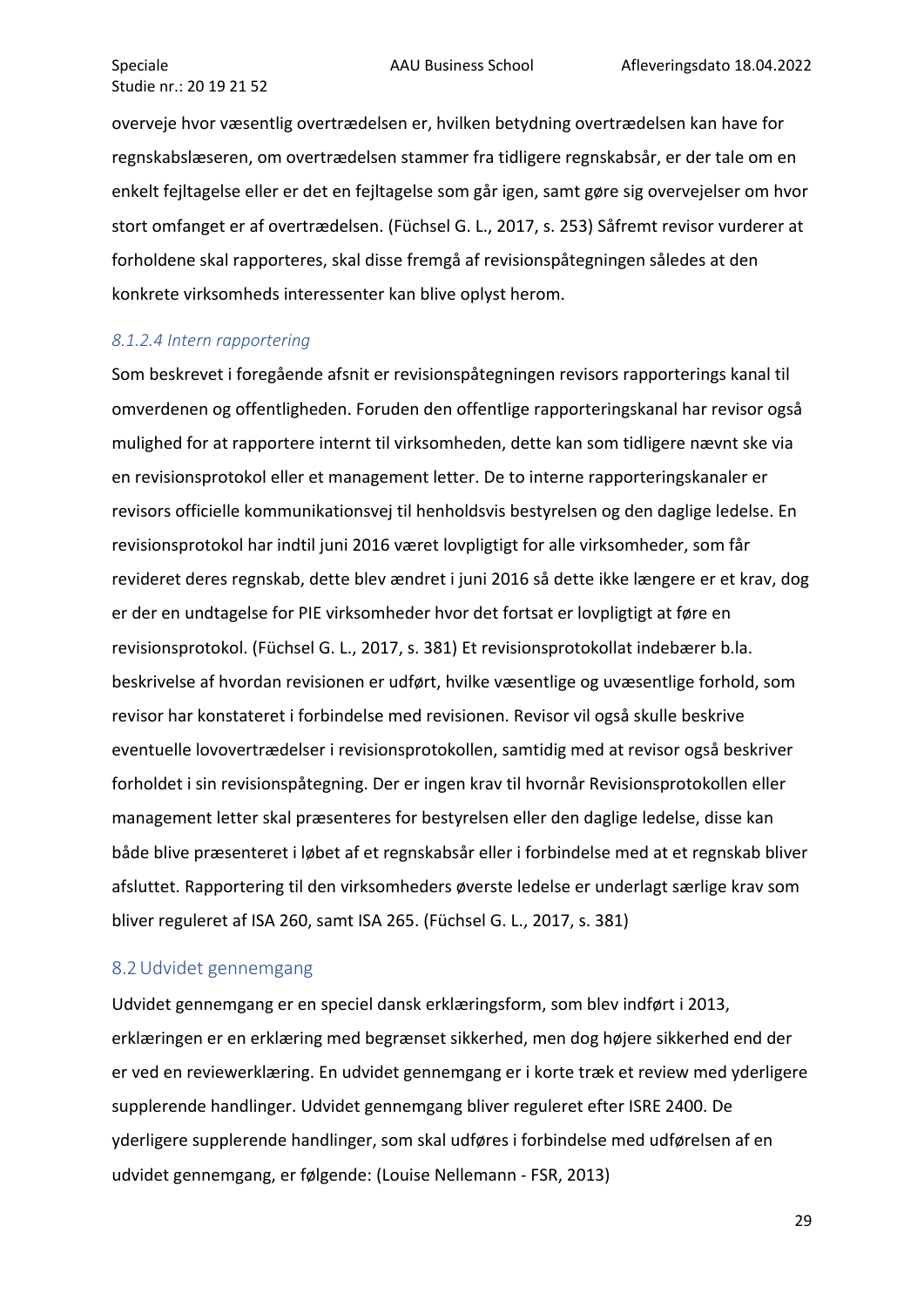- Indhentelse af udskrifter fra tingbog, personbog og bilbog pr. balancedagen
- Indhentelse af engagementsbekræftelser pr. balancedagen fra virksomhedens pengeinstitutter
- Indhentelse af oplysninger fra virksomhedens advokatforbindelser (advokatbreve)
- Indhentelse af dokumentation for, at virksomhedens indberetninger af A-skat, AMbidrag, merværdiafgifter og lønsumsafgifter er korrekt foretaget på grundlag af bogføringen

De supplerende handlinger skal kun udføres når de bliver vurderet relevante. Dette vil f.eks. sige at der kun skal indhentes advokatbreve når en virksomhed har en advokat tilknyttet eller såfremt der har været advokatomkostninger i årets løb.

Udvidet gennemgang er en mulighed for danske virksomheder i regnskabsklasse B, som kan benytte lempelsen jf. ÅRL §135, stk. 1, 2. pkt. som betyder at virksomhederne kan vælge at få lavet en udvidet gennemgang i stedet for en revision, såfremt de er under kravene i ovenstående lempelse.

Formålet med udførslen af udvidet gennemgang er det samme, som ved en revision, nemlig at kunne konkludere om regnskabet giver et retvisende billede. Revisor har ved en udvidet gennemgang de samme muligheder og forpligtelser, som ved en revision i forhold til at skulle rapportere forbehold, samt fremhævelse af forhold i påtegningen. (Füchsel G. L., 2017, s. 283) I forhold til den interne rapportering til virksomhedens øverste og daglige ledelse er der i henhold til erklæringsbekendtgørelsens afsnit 35 kun krav til at revisor skal rapportere om sit ansvar i forbindelse med opgaven, samt betydelige resultater af den udvidede gennemgang. Der er i henhold til erklæringsbekendtgørelsens afsnit 35 ikke nogen krav til hvordan rapportering skal være udformet.

#### <span id="page-30-0"></span>8.3Review

En reviewerklæring er en erklæring, som kun giver begrænset sikkerhed for oplysningerne som indgår i regnskabet. Handlingerne som en revisor laver i forbindelse med en reviewerklæring er væsentligt færre end ved en revision i og med at revisor, som udgangspunkt kun bruger forespørgsler og oplysninger fra ledelsen, samt foretager analytiske handlinger. Såfremt revisor skal udføre yderligere handlinger eller foretage kontrol af modtagne oplysninger i forbindelse med en reviewerklæring, skal det være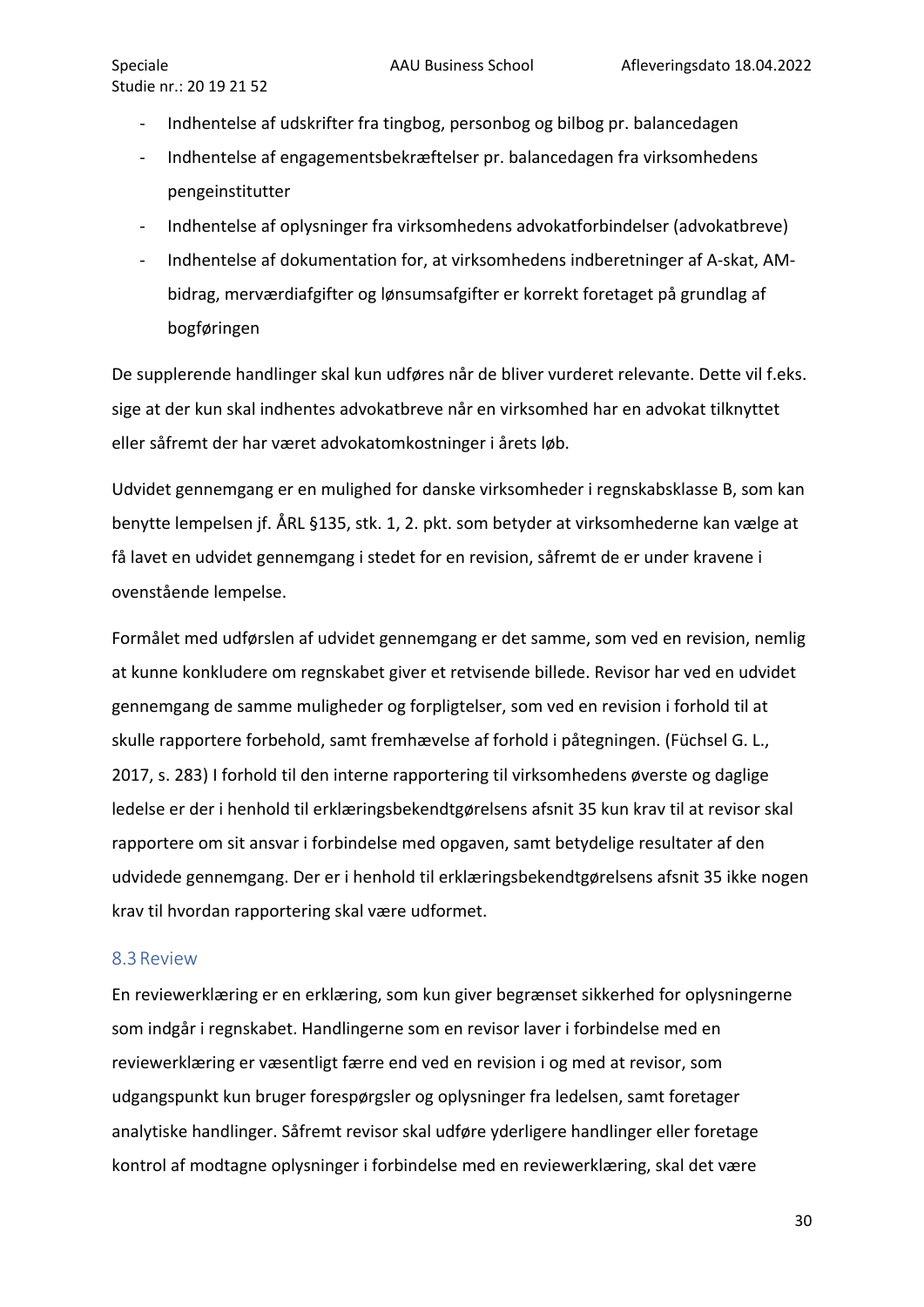grundet de oplysninger ledelsen giver eller grundet udfaldet af de analytiske handlinger giver anledning til yderligere handlinger eller kontrol heraf. Reviewerklæringer bliver reguleret af ISRE 2400 i lighed med udvidet gennemgang, erklæringstypen kan i lighed med udvidet gennemgang benyttes af virksomheder, som kan benytte undtagelsen i ÅRL §135, stk. 1, 2. pkt. (Kiertnzer, 2019, s. 48)

I forhold til revisors rapportering er denne den samme som ved revision og udvidet gennemgang når det kommer til forbehold i påtegningen. Der er derimod forskelle imellem hvilke forhold revisor skal fremhæve i forbindelse med en reviewerklæring og hvad revisor skal fremhæve ved udvidet gennemgang og revision. Forskellene ligger i at revisor i forbindelse med en reviewerklæring ikke måtte fremhæve forhold som omhandler ledelsesansvar eller lovovertrædelser, hvilket betyder at revisor kun må fremhæve forhold, som gør at regnskabslæser opnår forståelse for årsrapporten og reviewet. (Füchsel G. L., 2017, s. 326)

#### <span id="page-31-0"></span>8.4Assistance

Den sidste erklæringsform er en assistanceerklæring. En assistanceerklæring er endnu en lempelse til ÅRL §135, stk. 1, 3. pkt. hvilket betyder at virksomheder, som i to på hinanden følgende år ikke overstiger følgende grænser vil kunne benytte sig af en assistanceerklæring:

- En balancesum på DKK 4. mio.
- En nettoomsætning på DKK 8. mio.
- Et gennemsnitligt antal fuldtidsbeskæftigede i løbet af regnskabsåret på 12 personer

Assistanceerklæring er den eneste erklæring til et regnskab, som er helt uden sikkerhed, hvilket betyder at regnskabslæser ikke får nogen grad af sikkerhed for de oplysninger, som er indeholdt i regnskabet. Revisors arbejde består i at bistå ledelsen med assistance i forhold til at opstille regnskabet, så det efterlever de gældende krav typisk, vil den gældende lovgivning være årsregnskabsloven. Assistanceerklæringen bliver reguleret af ISRS 4410. (Kiertnzer, 2019, s. 180)

I forbindelse med revisor udfører sit arbejde i forbindelse med en assistanceerklæring er revisor fortsat underlagt en del af revisorloven, som betyder at revisor fortsat skal efterleve de etiske regler, som FSR har beskrevet. Dette betyder at revisor fortsat skal have professionel kompetence samt udfører opgaven med omhu jf. RL §16, stk. 4. Derudover har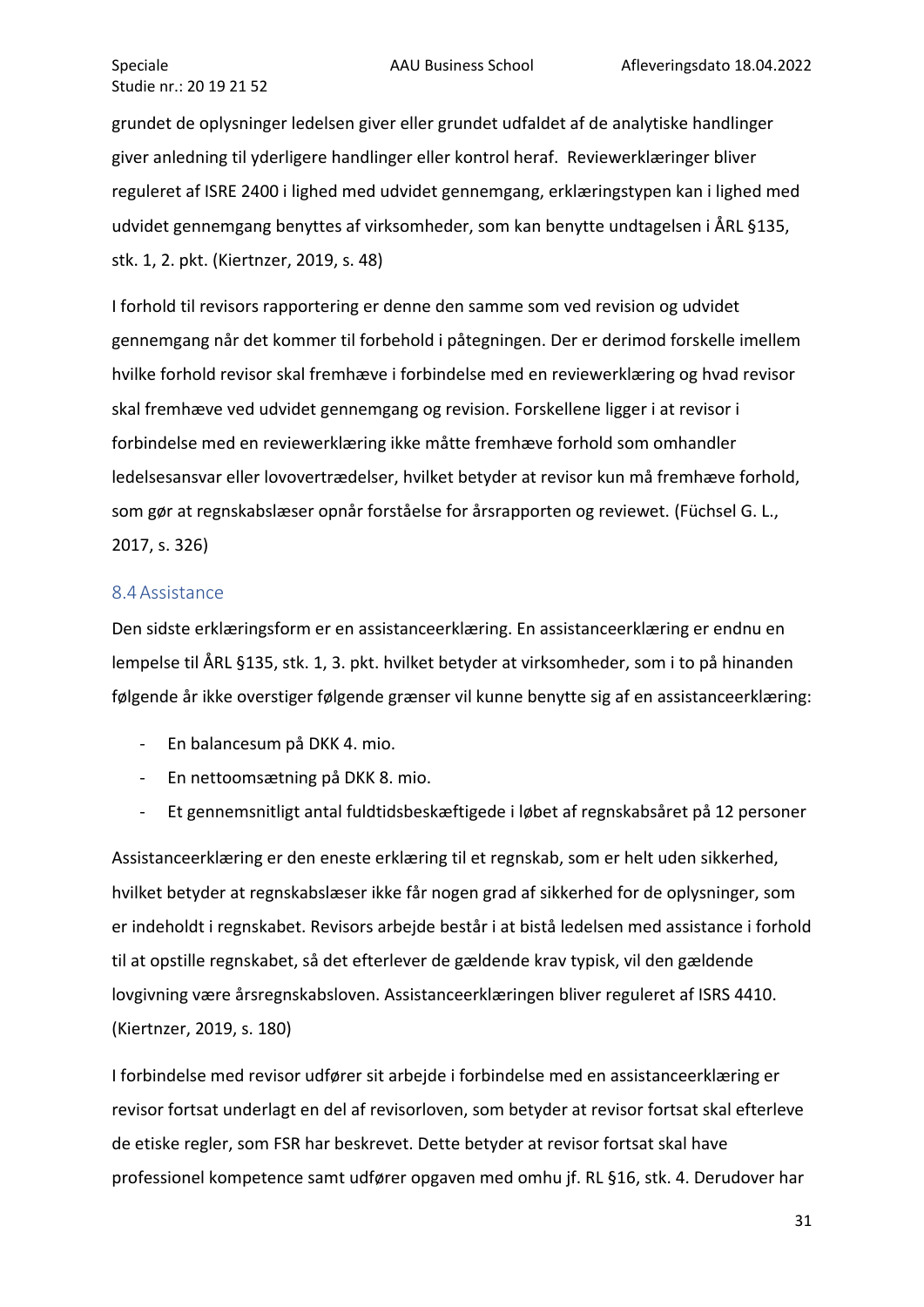revisor fortsat tavshedspligt jf. RL §30, samt har revisor pligt til at oplyse om at revisor ikke er uafhængig i assistanceerklæringen. Assistanceerklæringen er den eneste erklærings type hvor revisor ikke skal være uafhængig, dog skal revisor, som nævnt ovenfor oplyse omkring dette hvis det er tilfældet i assistanceerklæringen. (Kiertnzer, 2019, s. 178)

Grundet assistanceerklæringen er uden sikkerhed, er dette også den eneste af erklæringsformerne hvor revisor ikke udtaler sig om oplysningerne i regnskabet. Revisor må i forbindelse med en assistanceerklæring ikke modificere påtegningen. Dette betyder at hvis revisor f.eks. bliver opmærksom på at grundlaget til regnskabet ikke er fuldstændigt, skal gøre ledelsen opmærksom herpå og bede dem rette op på forholdet. Såfremt at ledelsen ikke retter op på forholdet, som revisor har gjort opmærksom på, skal revisor fratræde opgaven og derved ikke afgive nogen erklæring. (Füchsel G. L., 2017, s. 373)

#### <span id="page-32-0"></span>8.5Rapportering ved særlig grove lovovertrædelser

Revisor har ikke kun pligt til at rapportere i henhold til erklæringsbekendtgørelsens §7, stk. 2, revisor har også rapporteringspligt i henhold til RL §22 hvilket betyder at såfremt revisor opdager at det mest sandsynlige er at et eller flere ledelsesmedlemmer begår kriminalitet i forbindelse medderes virke i virksomheden, samt at revisor har en begrundet mistanke om at kriminaliteten løber op i væsentlige beløb eller at den formåede kriminalitet er af særlig grov karakter. (Kiertnzer L. , 2018, s. 158) Grov kriminalitet vil typisk blive beskrevet, som formueforbrydelser, som det dog ikke udelukkende kan afgrænses til. Eksempler på formueforbrydelser kan være underslæb, bedrageri, databedrageri, mandatsvig, skyldnersvig, samt told-, skatte-, afgifts- eller tilskudssvig. (Kiertnzer L. , 2018, s. 153) Revisor har rapporteringspligt såfremt revisor finder et eller flere af ovenstående forhold, hvilket betyder at revisor har pligt til at gøre den øverste ledelse opmærksom på forholdet, efterfølgende har den øverste ledelse 14 dage til at rette op på forholdet, samt pligt at dokumentere dette overfor revisor. Såfremt at den øverste ledelse ikke er i stand til at kunne dokumentere at de har rettet op på forholdet og foretaget de relevante handlinger, har revisor pligt til at informere SØIK om den formodede kriminalitet. (Kiertnzer L. , 2018, s. 158)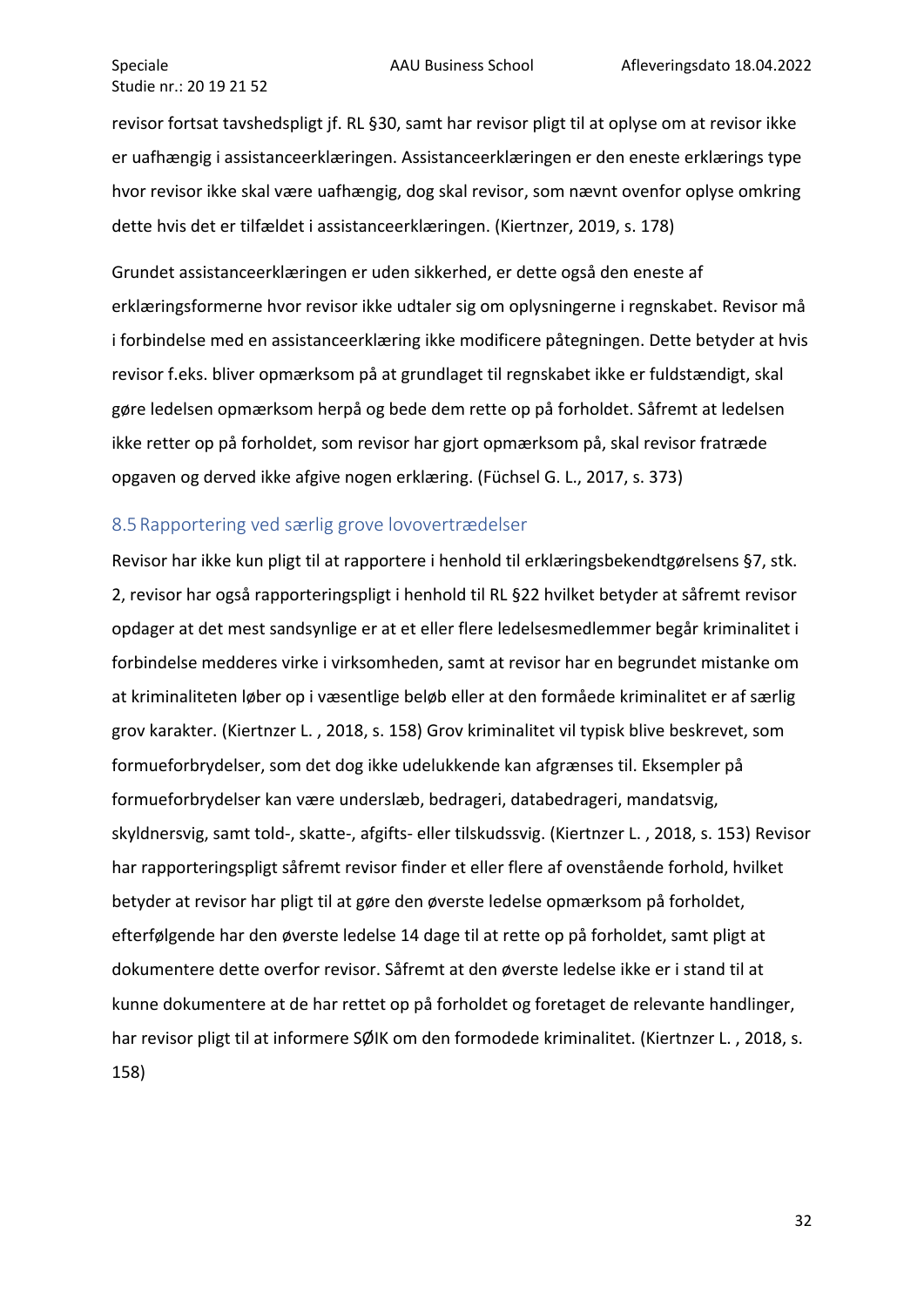I forhold til ovenstående rapporteringspligt er der undtagelser for anparts- og aktieselskaber, som er ejet af en enkelt person og hvor den person også er den daglige ledelse. Undtagelsen går på at revisor i stedet for at skulle underrette den øverste ledelse i stedet skal underrette SØIK jf. RL §22 stk. 2. Årsagen til at SØIK skal underrettes og ikke den daglige ledelse skyldes at revisor i disse tilfælde vil give den formodede lovovertræder besked om revisor er bekendt med at den daglige ledelse har foretaget lovovertrædelser. Rapporteringspligten i ovenstående eksempel er gældende uanset hvilken erklæring revisor afgiver på regnskabet. (Kiertnzer L. , 2018, s. 158)

## <span id="page-33-0"></span>8.6Fordele og ulemper ved erklæringerne for virksomhederne

Set for de virksomheder, som bliver omfattet af revisorpligt er der fordele og ulemper ved hver enkelt erklæring, disse bliver oplistet nedenfor:

#### <span id="page-33-1"></span>Revisionserklæring

#### *Fordele*

- Virksomhedernes regnskabet bliver revideret og ledelsen får en sikkerhed for at deres bogføring mv. bliver foretaget korrekt.
- Revisionserklæringen gør at virksomhedens omverden kan stole på virksomhedens regnskab. Dette kan f.eks. være relevant for ens bank eller leverandører.

#### *Ulemper*

- En revisionserklæring er dyrere sammenlignet med de andre former for erklæringer.
- En revisionserklæring er mere administrativ tung for virksomhederne sammenholdt med de øvrige typer af erklæringer.

## Udvidet gennemgang

#### *Fordele*

- En udvidet gennemgang viser til omverdenen at regnskabet er forsynet med en højere grad af sikkerhed.
- Udvidet gennemgang er billigere for virksomhederne, sammenholdt med en revisionserklæring.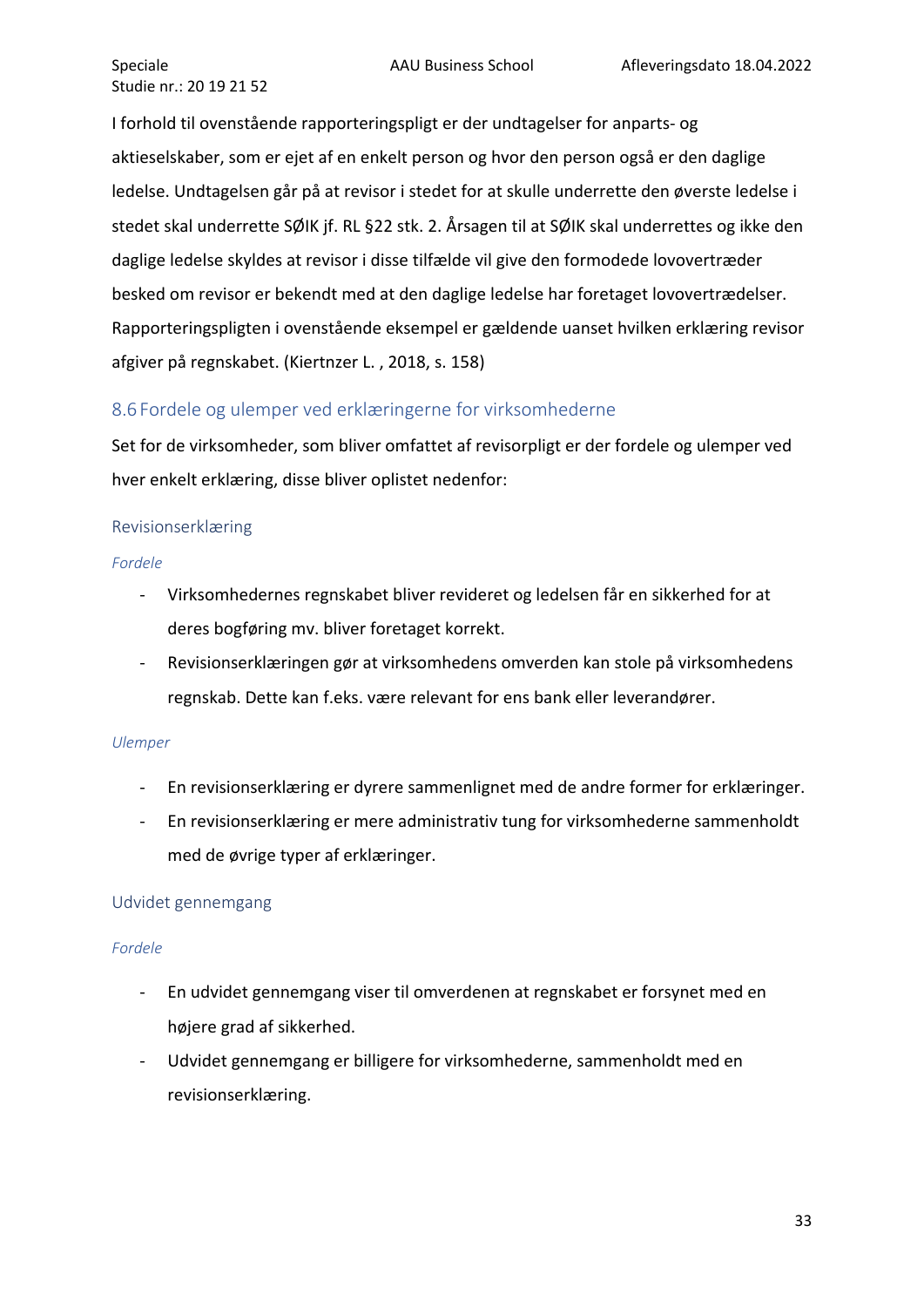#### *Ulemper*

- Udvidet gennemgang er dyrere, sammenholdt med en review og en assistanceerklæring.
- Udvidet gennemgang er mere administrativt tungt sammenholdt med en review og en assistanceerklæring.

#### <span id="page-34-0"></span>Review

#### *Fordele*

- Erklæringsformen er billigere sammenholdt med erklæringerne udvidet gennemgang og revision.
- Det er en betydeligt lettere erklæring rent administrativt sammenholdt med en erklæring for udvidet gennemgang og revision.

#### *Ulemper*

- Erklæringen giver kun en begrænset sikkerhed, hvorfor omverdenen ikke vil tillægge denne nogen væsentlig betydning.

#### <span id="page-34-1"></span>Assistanceerklæring

#### *Fordele*

- Den billigste erklæringsform for virksomhederne.
- Administrativ let

#### *Ulemper*

- Erklæringen giver ingen sikkerhed for omverdenen for at informationerne i regnskabet er korrekte.

#### <span id="page-34-2"></span>8.6.1 Delkonklusion

Det kan overordnet konkluderes at jo højere grad af sikkerhed virksomhederne ønsker at revisor påtegningen skal have, desto dyrere og mere omfattende bliver det for virksomhederne. Det kan derudover konkluderes at revisionserklæringen, samt erklæringen for udvidet gennemgang giver virksomhedernes omverdenen en større sikkerhed for at informationerne, som indgår i regnskabet er korrekt, mens en reviewerklæring og en assistanceerklæring giver en meget begrænset sikker eller slet ingen sikkerhed.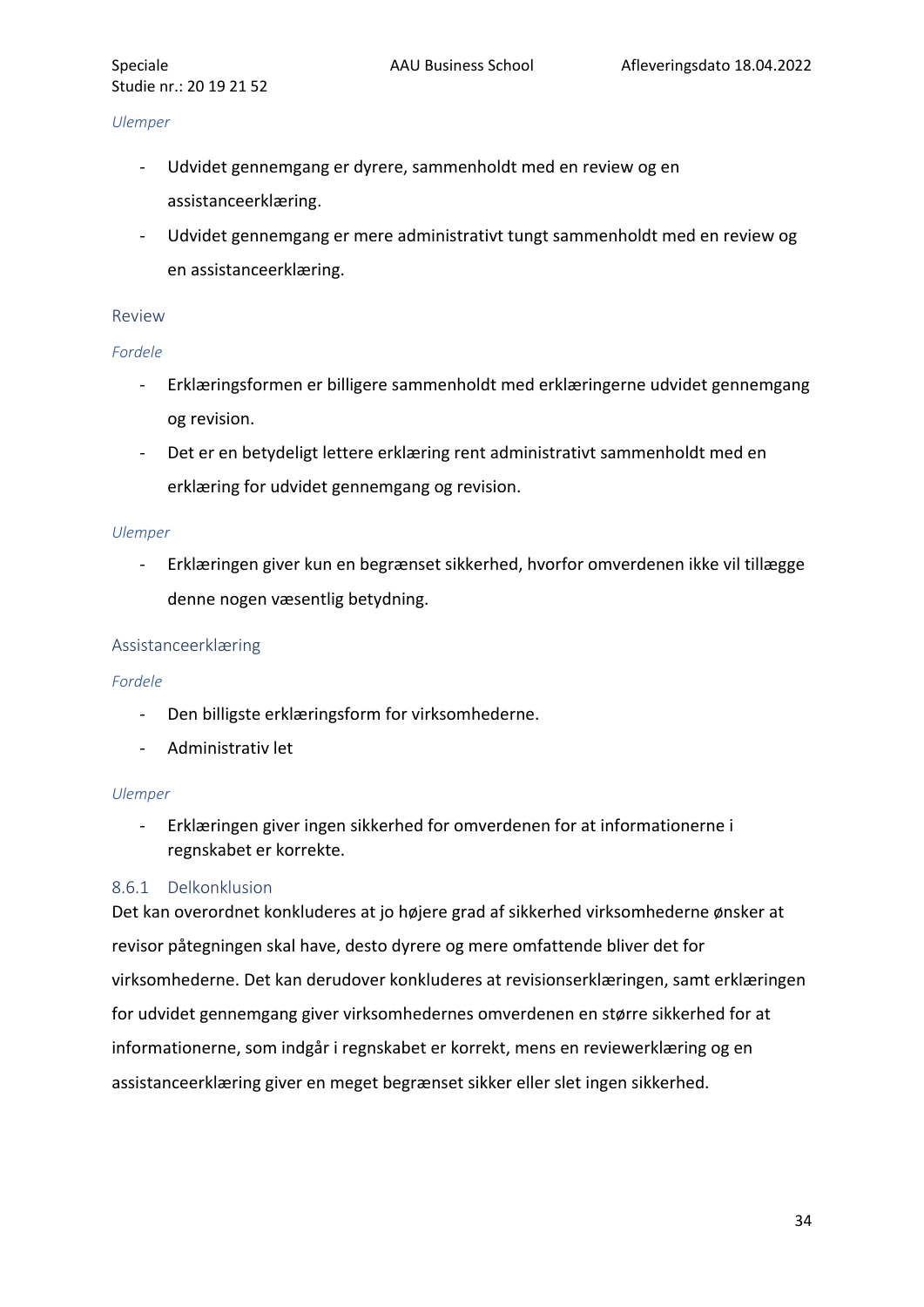#### <span id="page-35-0"></span>9. Forventningskløften

For at kunne vurdere hvilke tiltag der er nødvendige for at nedbringe det nuværende skatteog momsgab, er det nødvendigt at forstå forventningskløften imellem revisorer og samfundet. Det er ikke blot vigtigt at forstå forventningskløften for at kunne vurdere hvilke tiltag der bør gøres for at mindske skatte- og momsgabet, men også for at forstå hvordan forventningskløften påvirker de politikere, interesseorganisationer mv., som forsøger at påvirke og regulere revisionspligten i den ene eller anden retning.

#### <span id="page-35-1"></span>9.1 Teori omkring forventningskløften

Forventningskløften er af flere forskellige professorer blevet undersøgt. Den første var Carl D. Liggo tilbage i starten af 1970'erne. Carl D. Liggio beskrev forventningskløften, som forskellen imellem det reelle arbejde revisor udførte i forbindelse med sin revision og hvad regnskabsbrugeren forventede. En af de måske mest betydningsfulde forskere i relation til forventningskløften er Brenda Porter. Brenda Porter's undersøgelse af forventningskløften resulterede i at hun tilbage i starten af 1990'erne udgav resultaterne af hendes forskning hvor hun beskriver forventningskløften som "the gap between society's expectations of auditors and auditors' performance, as perceived by society". (Porter, 1993, s. 50) Brenda Porter kommer i sin forskning frem til at man ikke udelukkende kan se på hvad man kan forvente af revisor ved en revision, men at man derudover også skal se på hvad der kræves i forbindelse med udførslen af en revision. På baggrund af dette har Brenda Porter defineret forventningskløften, som to dele. Dette har hun beskrevet, som henholdsvis rimelighedskløften og præsentationskløften. Brenda Porter definerer rimelighedskløften, som hvad samfundet har af forventninger til en revision, samt hvad samfundet kan forvente af revisor i forbindelse med udførsel af en revision. Brenda Porter beskriver præsentationskløften, som forskellen imellem hvad samfundet med rimelighed kan forvente handlinger, som revisor udfører kontra hvad revisor reelt udfører af handlinger i forbindelse med en revision. (Porter, 1993, s. 50)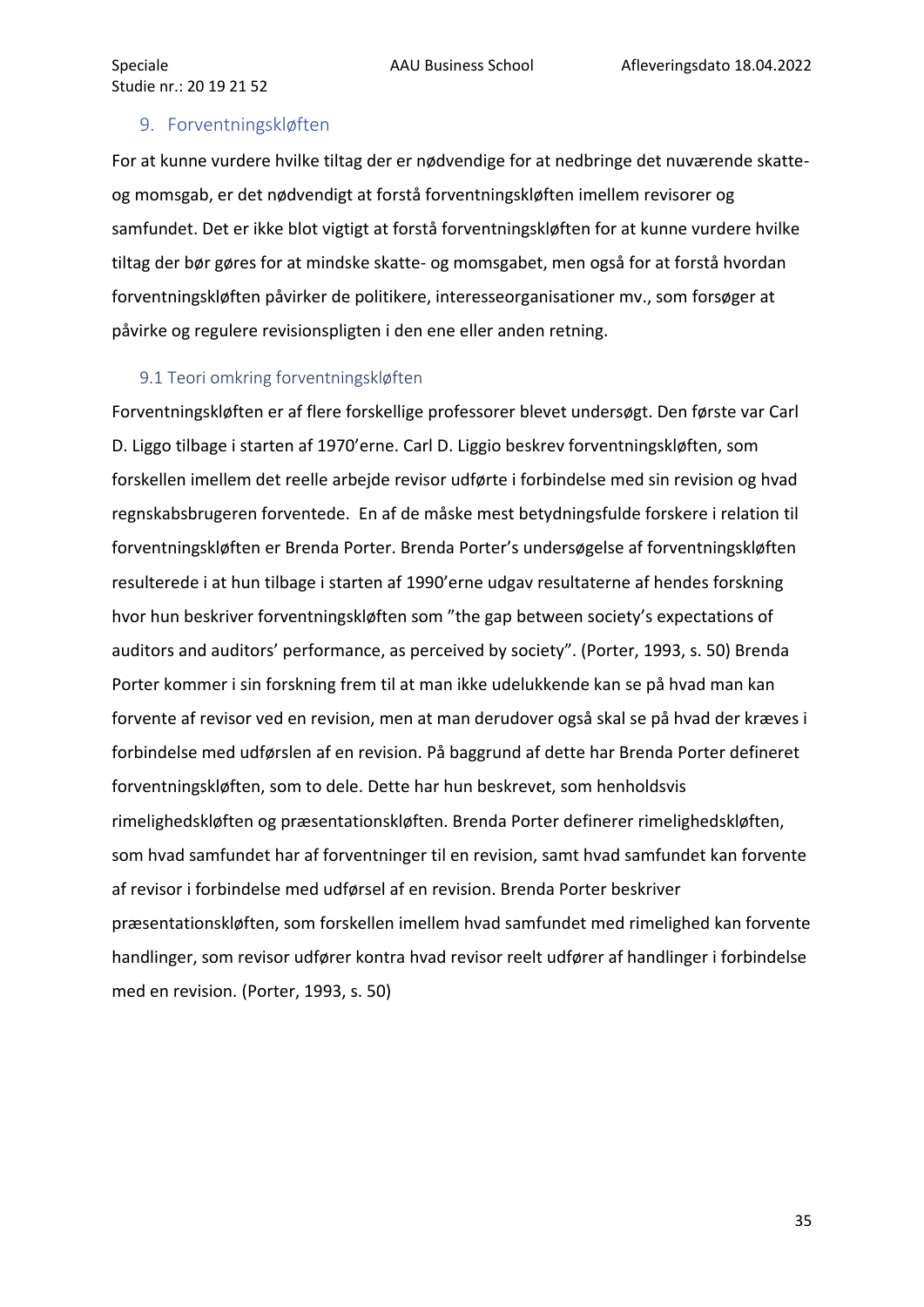

Figur 4: (Kiertzner, 2007, s. 17)

I Bøg og Kiertzners bog fra 2007 har de i ovenstående figur illustreret hvordan præsentations- og rimelighedskløften bliver påvirket af henholdsvis mangelfuld regulering, samt mangelfuldt arbejde. (Kiertzner, 2007) For hvad angår rimelighedskløften vil revisor kunne påvirke kløften i og med revisor vurderer hvornår der er udført tilstrækkeligt arbejde. Revisor kan her udføre flere handlinger i forbindelse med sin revision eller oplyse samfundet omkring revisors arbejde og derved mindske forskellen imellem rimelighedsgrænsen og samfundets forventning til revisor. For præsentationskløften regulering har revisor ikke mulighed for at påvirke reguleringen. Det er udelukkende politikkerne, som har mulighed for at påvirke denne i og med det er dem, som vedtager gælden lovgivning. (Kiertzner, 2007, s. 14-15)

#### <span id="page-36-0"></span>9.2 Hvordan opstår forventningskløften

I sidste afsnit blev det beskrevet at forventningskløften kan deles op i præsentationskløften og rimelighedskløften. Som det fremgår af figur 4 bliver præsentationskløften påvirket af mangelfuldt arbejde og mangelfuld regulering, mens rimelighedskløften er forskellen på samfundet forventning til revisor og hvad revisor reelt udfører af arbejde. Der kan være flere grunde til at forventningskløften bliver større eller mindre, som det fremgår af afsnit 10 er revisionspligten af flere omgange tidligere blevet lempet for virksomheder i regnskabsklasse B. Lempelserne af revisionspligten kan iflg. Brenda Porter have en effekt på forventningskløften i og med at Brenda Porter beskriver at manglende regulering medfører en større forventningskløft. (Porter, 1993, s. 16-17) Som beskrevet i sidste afsnit kan en anden årsag til en stigende forventningskløft være en øget rimelighedskløft. Der kan være flere årsager til at rimelighedskløften stiger, men en af årsagerne hertil kan større skandalesager, som får mediernes opmærksomhed. Der har igennem de senere år været en række skandalesager, som f.eks. Britta Nielsen, Hesalight<sup>4</sup> og helt tilbage til Stein Bagger og

<sup>4</sup> <https://www.dr.dk/nyheder/penge/overblik-saadan-gik-lysfirma-fra-solstraalehistorie-til-erhvervsskandale>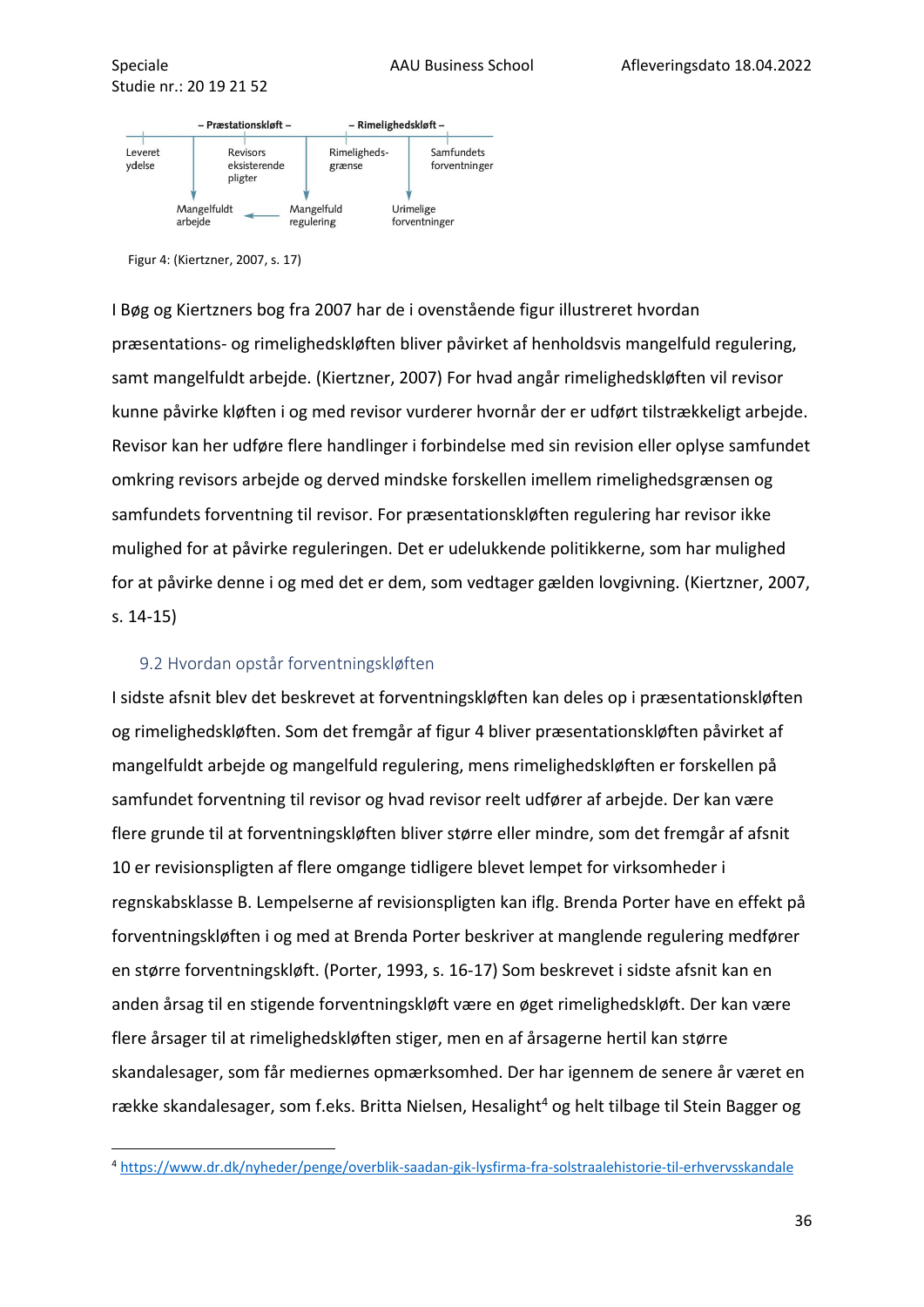IT-Factory. Alle de oplistede sager har tilfælles er at de alle besvigelsessager. Foruden alle nævnte sager er besvigelsessager har revisor i flere af sagerne ikke har haft nogen anmærkninger i revisionspåtegningen, hvilket specielt journalister har stillet spørgsmålstegn ved, herunder om revisor har udført sit arbejde tilstrækkeligt og om revisor giver nogen værdi i og med revisor ikke opdager sager som disse. Grundet sager, som disse får stor opmærksomhed fra medierne, kommer fokus der ofte fokus på forventningskløften og om der er tilstrækkelig regulering.

#### <span id="page-37-0"></span>9.3Delkonklusion

En godkendt revisor kan afgive 4 forskellige erklæringer på et regnskab. De forskellige erklæringsformer er revision, udvidet gennemgang, review, samt assistance. Erklæringsformerne har forskellige grader af sikkerhed for informationerne, som fremgår af regnskabet hvor en revisionserklæring har den højeste grad af sikkerhed, udvidet gennemgang og review har begrænset grad af sikkerhed, mens en assistanceerklæring ingen sikkerhed giver.

Revisors rapportering til omverdenen kan ske i forbindelse med revisor modificere sin påtegning eller fremhæver forhold i påtegningen. Revisor har mulighed for ovenstående i erklæringerne revision, udvidet gennemgang, samt review. Revisor har pligt til at rapportere via relevante kanal, som afhænger af hvad det er for et forhold, som revisor har fundet. Eksempler på forhold, som revisor skal rapportere til omverdenen lovovertrædelser, væsentlig fejlinformation, ledelsen kan ifalde ansvar eller mangel på egnet og tilstrækkeligt revisionsbevis mv. En assistanceerklæring kan i modsætning til de øvrige erklæringer ikke modificeres, revisor kan her bede ledelsen om at rette op på forholdene, som revisor mener indeholder væsentlig fejlinformation. Såfremt at ledelsen ikke retter op på forholdene skal revisor fratræde assistanceopgaven.

Foruden ovenstående forhold har revisor også pligt til at rapportere særligt grove lovovertrædelser jf. RL §22. Særligt grove lovovertrædelser bliver beskrevet, som grove formueforbrydelser, som f.eks. kan defineres som bedrageri, mandatsvig eller mandatsvig mv. I tilfælde hvor revisor får en stærk mistanke om at der er begået grove formueforbrydelser skal revisor rapportere forholdet til ledelsen for at ledelsen kan rette op på forholdet. Såfremt at ledelsen ikke kan dokumentere overfor revisor at de har gjort de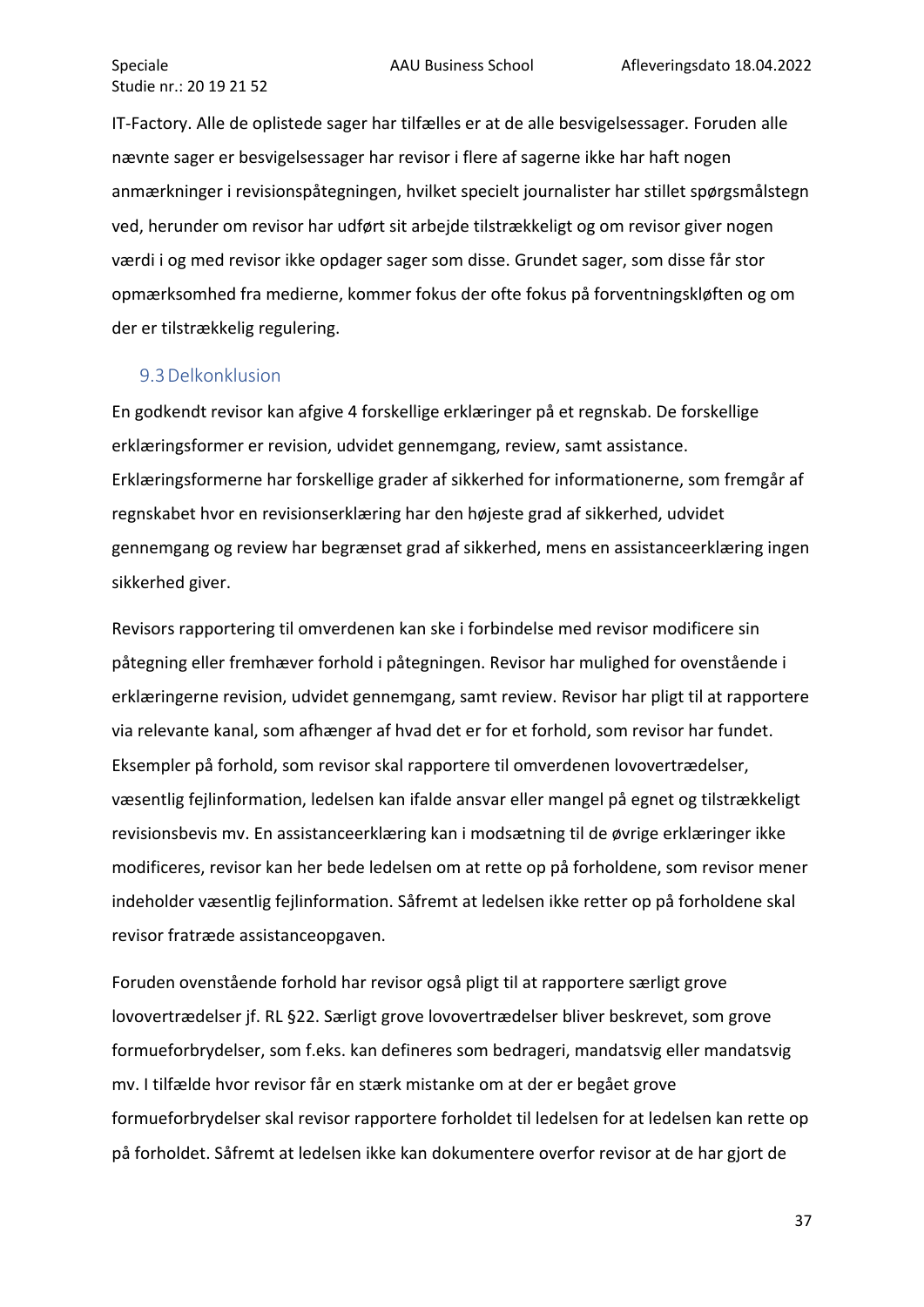fornødne handlinger for at stoppe og rette op på forholdet, skal revisor underrette SØIK herom.

Gennemgangen af de forskellige erklæringsformer viser at revisors rapporteringspligt til omverdenen falder i takt med sikkerheden, som den enkelte erklæring giver. Det samme er gældende for mængden af arbejde, som revisor skal udføre i forbindelse med de enkelte erklæringer, jo højere sikkerhed desto mere arbejde skal revisor udføre.

# <span id="page-38-0"></span>10. Lempelser af revisionspligten

For at kunne vurdere hvilke tiltag og løsningsforslag politikerne kan tage i brug for at mindske det danske skatte- og momsgab er det essentielt at forstå hvilken betydning revisionspligten har for skatte- og momsgabet. Foruden forståelsen for hvad revisionspligten har af betydning for skatte- og momsgabet, skal afsnittet også være med til at belyse hvorvidt der igen er opstået et behov for stramning af revisionspligten.

I afsnit 9.1 er det beskrevet hvilke virksomheder, som i skrivende stund er omfattet af revisionspligten, men sådan har det ikke altid været. Revisionspligten er i alt blevet reguleret tre gange siden årtusindeskiftet, lempelserne af revisionspligten trådte i krav i henholdsvis 2006, 2011, samt i 2013. Til fælles for de to første lempelser er at de blev indført grundet man fra politisk side ønskede at minimere de administrative byrder for virksomhederne. Måden man i de to første lempelser af revisionspligten gjorde dette på, var ved at tilføje undtagelser til årsregnskabslovens §135, som indtil 2006 gjorde at alle selskaber i regnskabsklasserne B, C og D skulle have revideret deres årsrapport.

Lempelsen i 2006 (Retsinformation LBK nr 647 af 15/06/2006, 2006) betød at såfremt selskaber i to på hinanden følgende regnskabsår var under på minimum to ud af tre nedenstående grænser, kunne fravælge revision på deres årsrapport.

- 1. Omsætning under 3 millioner kr.
- 2. Balancesum under 1,5 millioner kr.
- 3. Et maksimum på 12 gennemsnitlige antal ansatte

Lempelsen i 2006 medførte til at 75.000 selskaber kunne undlade at få revideret deres årsrapporter. Bendt Bendtsen den daværende økonomi- og erhvervsminister understregede i en artikel i Berlingske Tidende at lempelsen af revisionspligten ikke ville medføre mere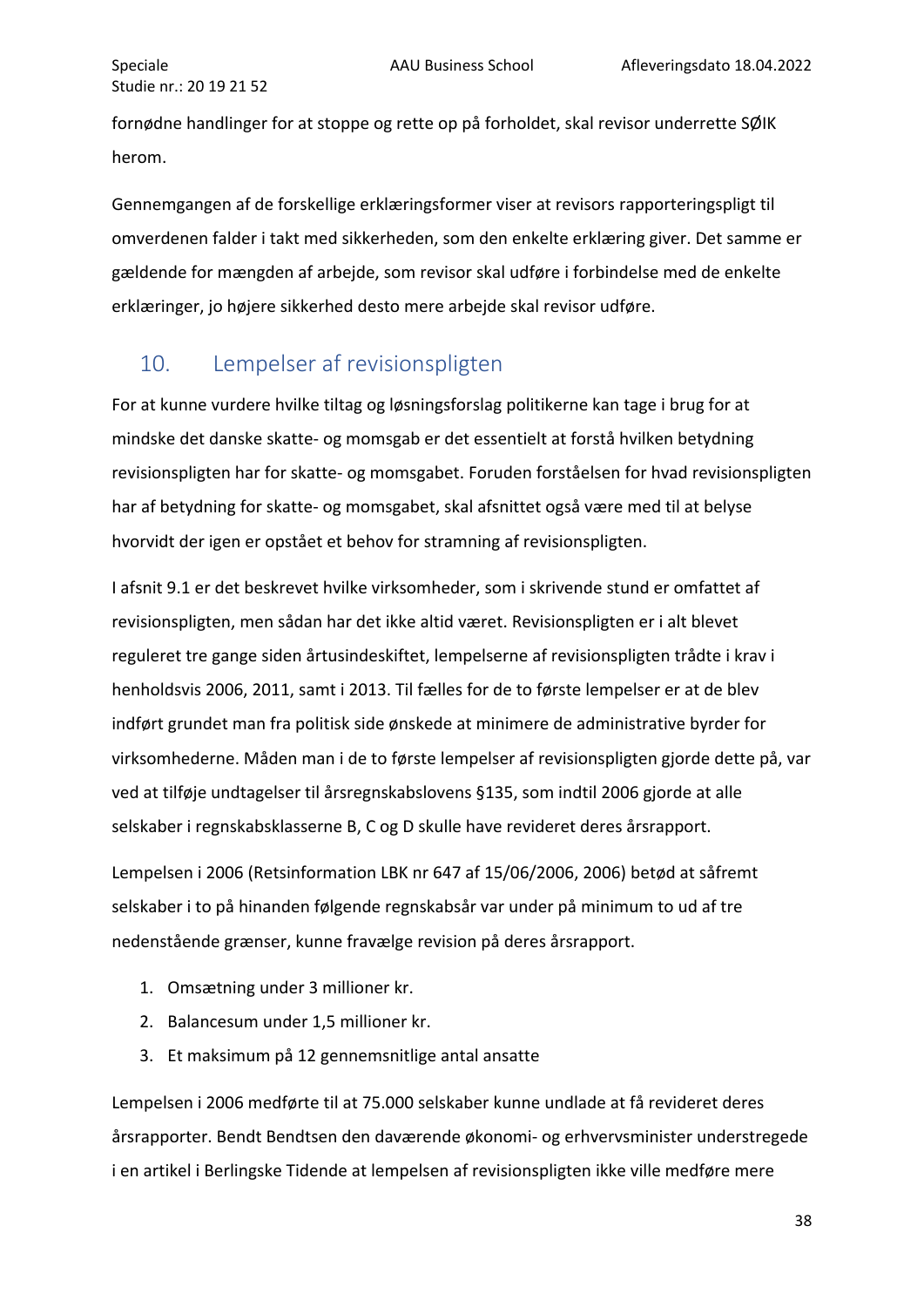skattesnyd. (Juel, 2012) Det fremgår derudover af artiklen at lempelsen i 2006 blev estimeret til at bespare virksomhederne for 840 millioner kr. årligt.

Lempelsen i 2011 (Retsinformation.dk - Lov nr 720 af 25/06/2010, 2010) betød at såfremt selskaber i to på hinanden følgende regnskabsår var under på minimum to ud af tre nedenstående grænser, kunne fravælge revision på deres årsrapport.

- 1. Omsætning under 8 millioner kr.
- 2. Balancesum under 4 millioner kr.
- 3. Et makisum på 12 gennemsnitlige antal ansatte

Lempelsen med ikrafttræden fra 2013 var anderledes end de tidligere lempelser, grundet at lempelsen i 2013 ikke gik på at fastsætte eller hæve grænser for revisionspligten. Denne lempelse gik i stedet på at alle selskaber i regnskabsklasse B, som oversteg kravene til fritagelse for revision i stedet kunne vælge en på daværende tidspunkt ny erklæringsform, udvidet gennemgang. (Retsinformation.dk 2012/1 LSF 26, 2012) For nærmere beskrivelse er erklæringsformen udvidet gennemgang henvises der til afsnit 9.2.

AL beskriver i interviewet at FSR ikke ønsker at rulle revisionspligten tilbage, som den var før den første lempelse i 2006.

"*Vi har ikke lagt skjul på, på noget tidspunkt at vi er ikke tilhængere af at man skal rulle revisionspligten tilbage til år 2006, så alle selskaber er omfattet af revision*" Bilag 1 – Minut 16.

AL kommer i interviewet ind på at indførelsen af udvidet gennemgang var et forsøg på bremse udviklingen med hele tiden at forsøge at lempe de administrative byrder for selskaberne.

"*Vi mener at revision er til ret stor værdi men at der også er andre produkter på paletten og det er jo egentligt også noget af det foreningen har været optaget det er at udvikle nogen mere målrettet produkter også mod SMV-segmentet. Det er b.la. også derfor man fik udviklet udvidet gennemgang tilbage i slutningen af 00'erne, starten af 10'erne. Det handler jo netop også om at jeg tror der var en erkendelse af at revision er måske ikke det rette produkt, til alle selskaber til alle tider, lad os om vi ikke kan lave et eller andet der er mere*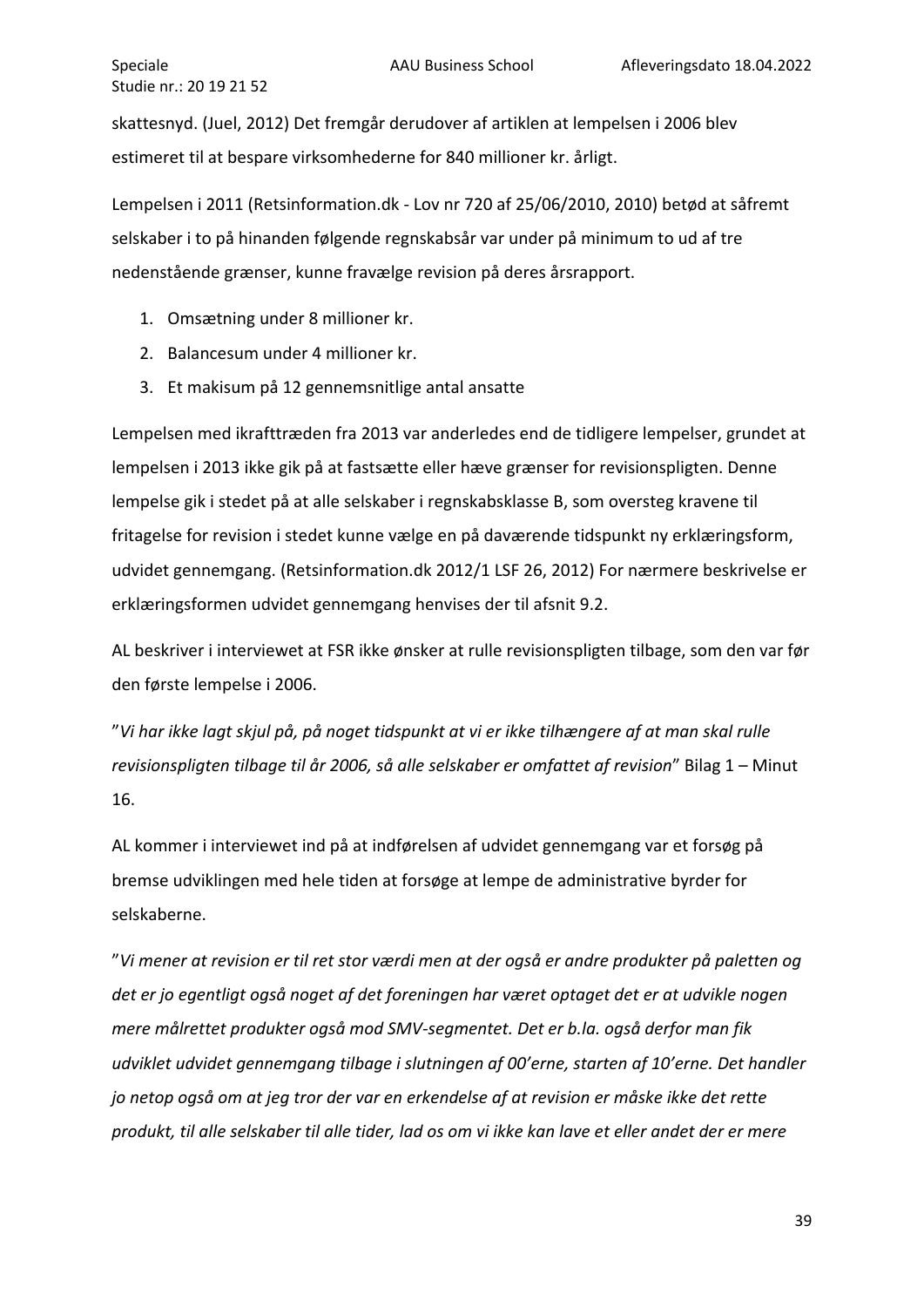*målrettet SMV-segmentet og måske dermed også bremse det her ønske om hele tiden at lempe, det var helt klart et led i den strategi*" Bilag 1 – Minut 16-18.

Foruden ovenstående kritiserer AL det grundlag og de beregninger, som regeringen fremlagde i forbindelse med deres stramninger i

"*Jeg tror måske allerede det startede midt- slut- halvfemserne, der bredte sig et paradigme i hele den vestlige verden omkring at man skal lempe administrative byrder i erhvervslivet, hvilket jo grundlæggende er en god ting. Men i det spil blev revision lynhurtigt identificeret, som den allerstørste byrde fordi hvis man ligesom laver det her byrde-regnskab og siger at hvis alle virksomheder fravælger at have en revisor, så vil man kunne spare X antal milliarder kr., det var det regnestykke, som regeringen lavede i virkeligheden. Med det regnestykke i hånden blev vi tæppebombet med ønsker om at lempe revisionspligten*" Bilag 1 – Minut 7- 11.

I forlængelse af ovenstående svarer AL på hvorvidt man i forbindelse med man har lempet revisionspligten har glemt at lave en beregning af hvad lempelserne vil have af betydning for svindel med moms og skat svare AL:

"*Ja, uden sammenligning. Det regnestykke har man aldrig nogensinde lavet. Det var en del af det arbejde, som vi gjorde. Vi rendte politikerne på dørene med, at det er fint nok at i gerne vil lempe revisionspligten fordi vi er da grundlæggende enige i at revisionspligten er jo en byrde i den forstand at den koster nogen penge, det kan vi jo ikke se bort fra og det vil virksomhederne da selvfølgelig helst være fri for. Men man skal også bare huske den værdi, som det her skaber for dem, som rent faktisk bruger regnskaberne og det er både kreditorer, investorer, leverandører og myndigheder. Og hvis i laver det regnestykke om hvor mange penge man skal spare, så skylder i også beslutningstagerne at lave det andet regnestykke der siger noget om hvad er det man tager væk fra dem, som rent faktisk bruger de her oplysninger og det har man aldrig rigtigt gjort sig den umage kan man sige og det har vi gjort opmærksom på rigtig mange gange, men det var så ikke rigtigt noget der havde effekt kan man så sige*." Bilag 1 – Minut 7-11.

På baggrund af ovenstående udtalelser fra AL må det konkluderes at man fra politisk side ikke ønskede at lave det fuldstændige regnestykke i og med man kun viste de positive effekter ved lempelse af revisionspligten, som omhandlede hvor meget virksomhederne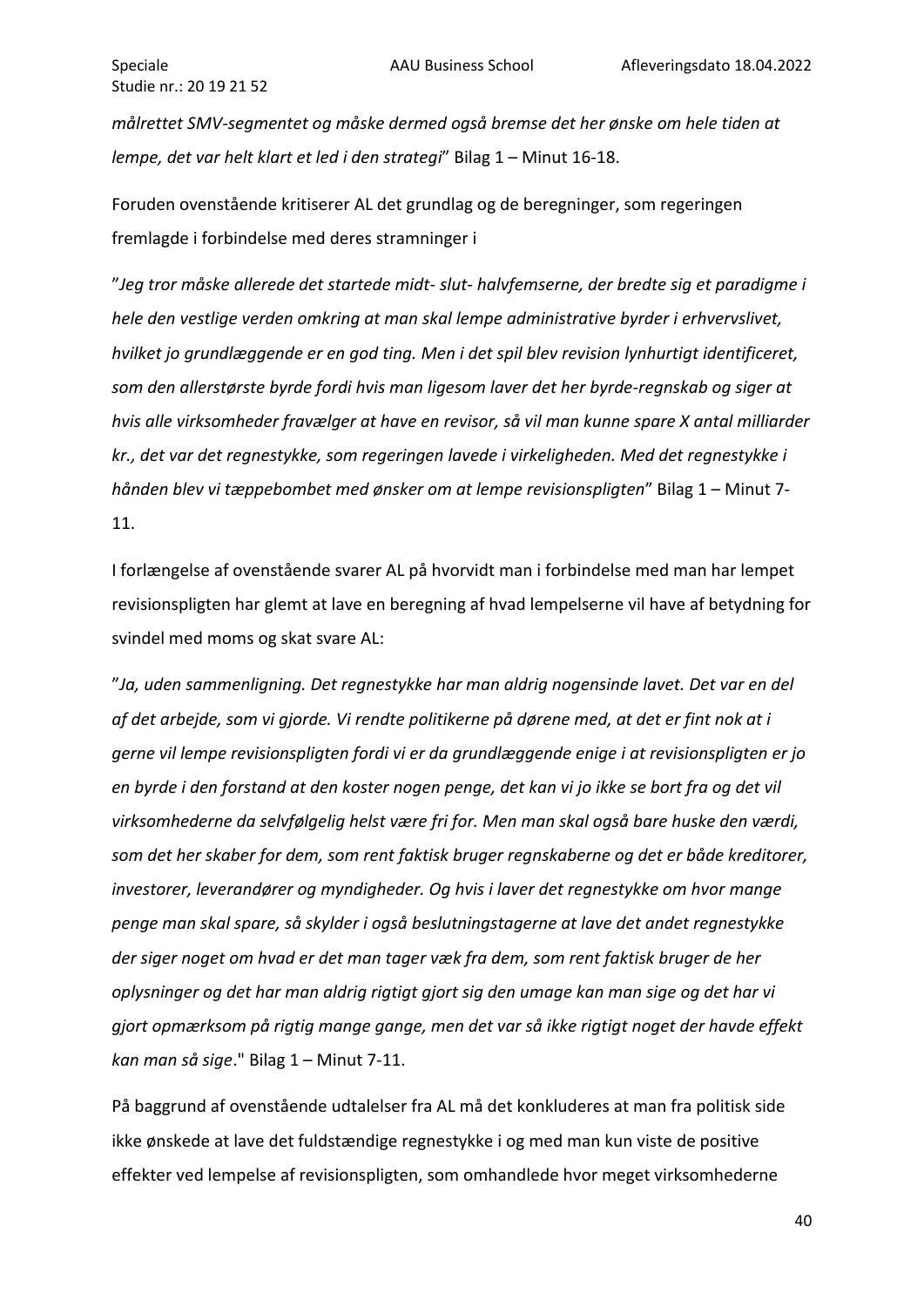kunne spare ved at fravælge en revisor. Man ville fra politisk side ikke vise hvilke negative effekter, som lempelsen af revisionspligten ville medbringe, som f.eks. kunne være en stigning i svindel med skat og moms.

Indførslen af revisorpligten er første gang siden indførslen af udvidet gennemgang at man fra politisk side har lavet en stramning i forhold at pålægge selskaberne en større byrde. Der var, som beskrevet ovenfor en længere årrække hvor politikerne gik op i at lempe de administrative byrder for de danske selskaber, men hvornår og hvorfor ændrede det sig, siden man nu har indført revisorpligten?

AL fra FSR beskriver forløbet, som har ledt op til indførslen af revisorpligten nedenfor.

"*I 2017, 2018 stykker begynder der at ske en ændring i opfattelse og det skyldes egentlig at, tror jeg, at vi havde nogen meget store svindelsager som blev omtalt i medierne b.la. diverse momskaruseller, andre større svindel konstruktioner, som blev omtalt, i sær Danmarks Radio og TV2 kan jeg huske nærmest kørte sådan en kampagne med fokus på forskellige kontruktioner, som mere eller mindre kørte sideløbende. Men det der kendetegnede de kontruktioner det var egentligt at det kunne lade sig gøre fordi der ikke var en revisor indeover. Der var nogen selskaber hvor der ikke var en revisor indeover regnskaberne, så der var ikke rigtigt nogen til ligesom at kigge dem over skuldren og derfor kunne de her kontruktioner ligesom bare løbe løbsk og man svindlede staten for hundredevis at millioner kroner og det var noget som vi rent faktisk hjalp nogen af de her journalistiske graver grupper med at se på og hjalp dem med at forstå og som vi også selv brugte i vores kommunikation. Og gradvist skete der lidt en ændring i det politiske billede hvor der tidligere havde været en ret massiv opbakning til hele tiden og lempe og lempe og lempe, som så gjorde at der var en række politiske partier som i hvert fald blev lidt mere tvivlende overfor det her. Og under den seneste Lars Løkke Rasmussen regering, der havde man faktisk politisk flertal imod sig, som gerne ville rulle revisionspligten ikke helt tilbage, men de ville gerne ændre på tingenes tilstand og det var helt efter vores ønske.*" Bilag 1 – Minut 8-10.

"*Da man så fik en ny socialdemokratisk regering, jamen så var der helt klart et ønske om at nu skulle man så have ændret på de her forhold. Det der så skete og som gjorde at aftalen blev så lille, som den endte med at blive, det var jo den berømte corona. Så midt under de her forhandlinger, så landet plusligt i en af de mest sådan alvorlige kriser siden den*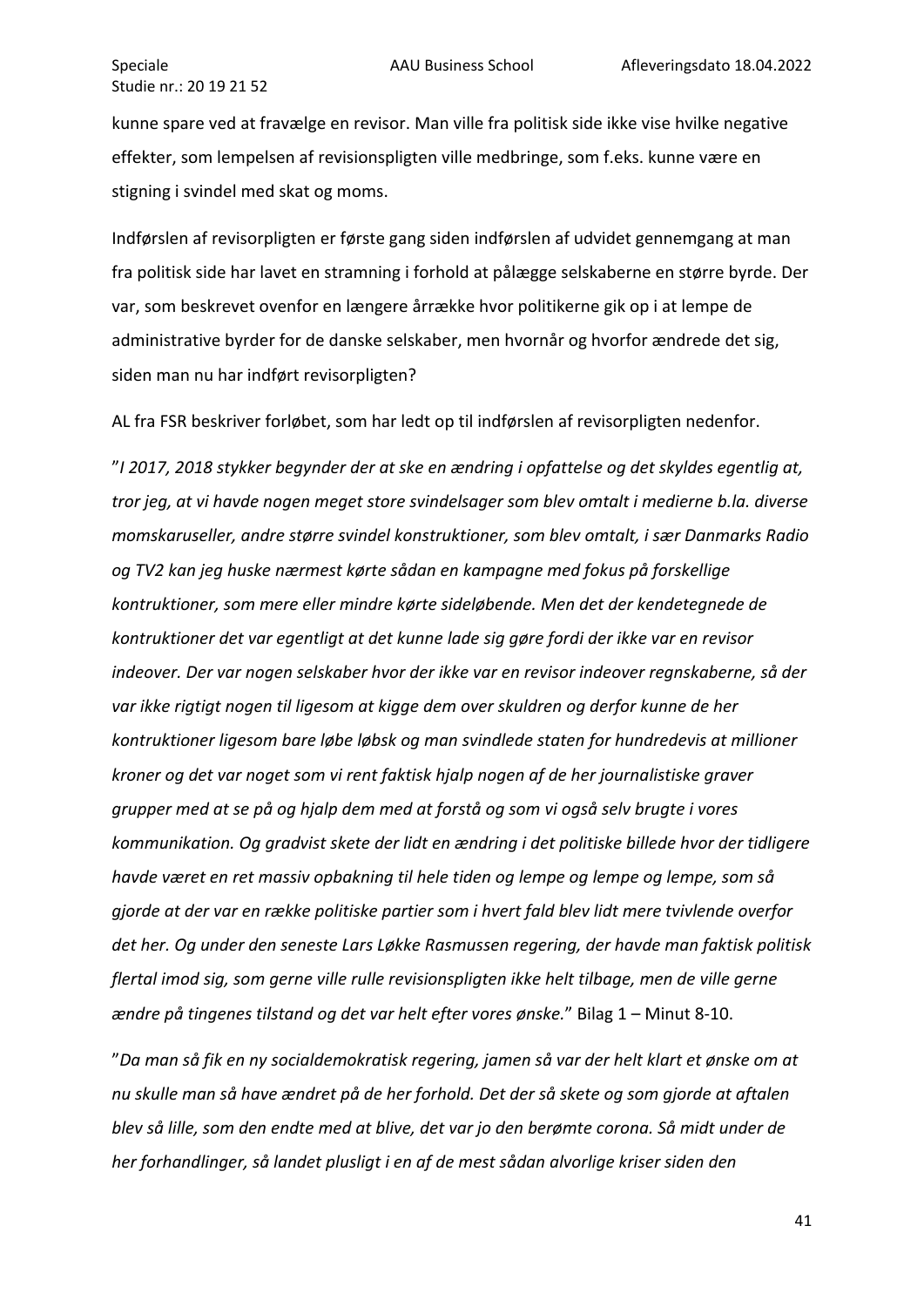*økonomiske krise og der er enormt stor usikkerhed om hvordan erhvervslivet bliver ramt af det her og der var meget, meget lille lyst blandt partierne i folketinget til at gå ind og ligge flere byrder på erhvervslivet, så det er jeg ikke et øjeblik i tvivl om havde en stor betydning for at det indgreb man kom med så relativt lille, som det gjorde*" Bilag 1 – Minut 11.

Set fra AL synspunkt er det altså b.la. de mange sager omkring svindelsager, som er kommet frem i pressen de sidste år, som har været med til at præge politikerne til at lave en form for indgreb for at modvirke svindlen med skat og moms. Det relative lille indgreb, som politikerne har foretaget, er i henhold til AL grundet sammenfaldet imellem forhandlingerne og Covid-19, som altså i henhold til AL gjorde at der ikke var nogen politikere, som ønskede at pålægge virksomheder ekstra administrative byrder i en så alvorlig og uforudsigelig situation.

## <span id="page-42-0"></span>10.1 Delkonklusion

Ovenstående afsnit viser at der historisk fra politisk side har været et stort ønske om at lempe de administrative byrder for de danske virksomheder. Man har fra politisk side gjort dette ved i to omgange at lempe revisionspligten, som har betydet at grænserne efter den anden lempelse af revisionspligten er steget til nedenstående værdier, hvor 2 af 3 af nedenstående værdier skal være oversteget i to på hinanden følgende år.

- Omsætning på over 8 millioner kr.
- Balancesum på over 4 millioner kr.
- Gennemsnitligt antal ansatte 12

Den tredje lempelse af revisionspligten gik på at alle selskaber i regnskabsklasse B, som overstiger kravene til revisionspligt kan vælge erklæringsformen udvidet gennemgang. I forbindelse med lempelserne af revisionspligten kritiserer AL at man i henhold til ham aldrig har lavet en beregning af hvad lempelserne af revisionspligten har haft af betydning for det danske skatte- og momsgab. Ud fra AL's udtalelser kan man undre sig over hvordan man fra politisk side kan vedtage lempelser uden at man kender de samlede positive og negative effekter af lempelserne.

Indførslen af revisorpligten er første gang vi ser en form for tilbagerulning af lempelserne, som sker grundet man fra politisk side ønsker at mindske svindel med skat og moms. Spørgsmålet er så om indførslen af revisorpligt vil få den ønskede effekt, da antallet af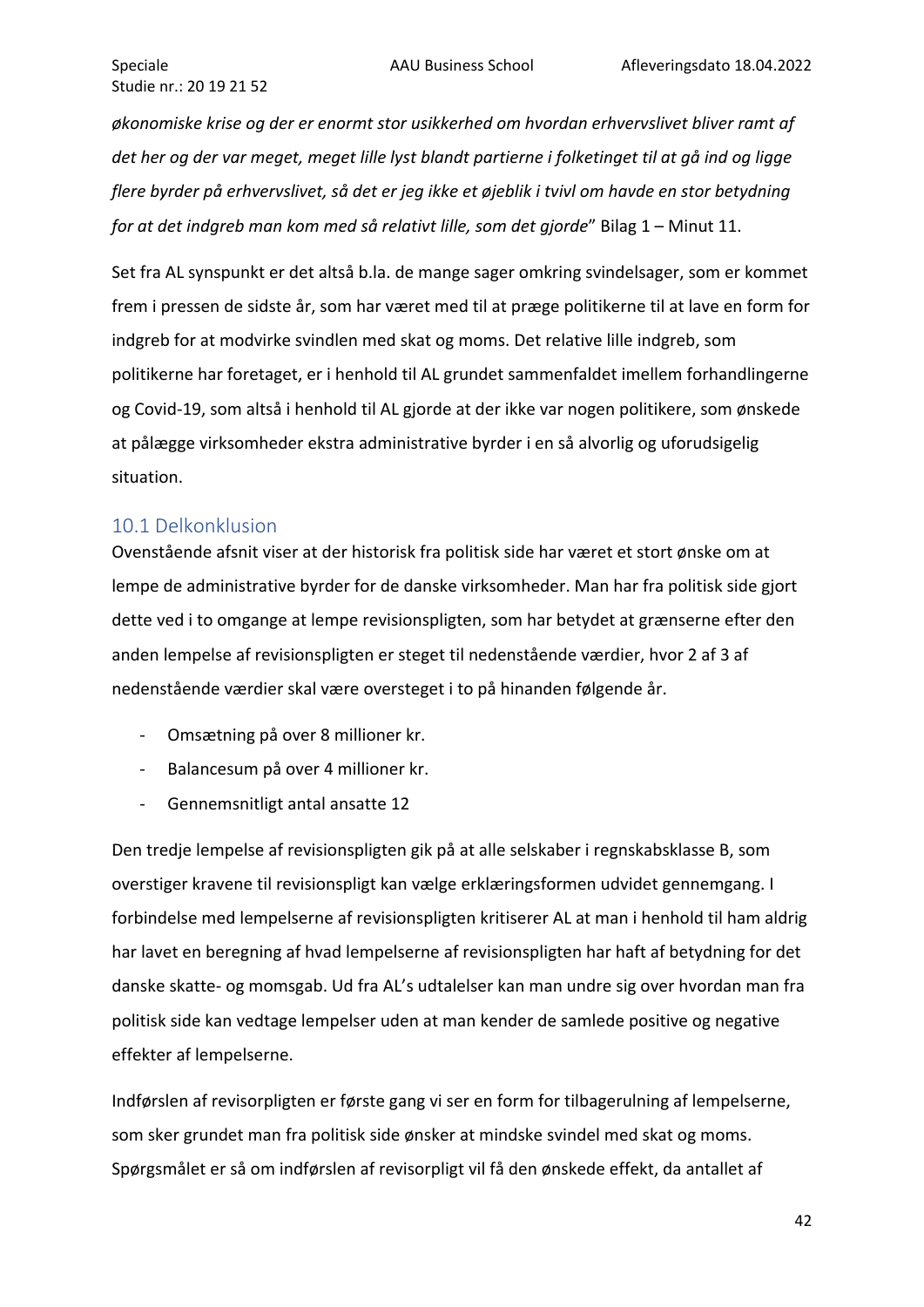selskaber, som bliver underlagt revisorpligt er relativt få sammenholdt med antallet af danske selskaber og det danske skatte- og momsgab. Ændringen fra at man i en lang årrække ønskede at lempe de administrative byrder for de danske selskaber, til man nu har lavet en form for tilbagerulning skyldes iflg. AL de mange svindelsager, som har været fremme i offentligheden de senere år.

# <span id="page-43-0"></span>11. Det danske skatte- og momsgab

Et skatte- og momsgab er den skat og moms, som ikke bliver afregnet i henhold til gældende lovgivning, hvorfor skatte- og momsgabet kan estimeres til et beløb. Skatte- og momsgabet vil grundet flere faktorer aldrig kunne være nul, hvilket b.la. skyldes at der aldrig vil være en fuldstændig efterlevelse af reglerne i et samfund. Årsagerne til at der aldrig vil kunne være en fuldstændig efterlevelse af reglerne er at der altid vil blive begået fejl grundet flere komplekse regelsæt, samt at der altid vil være individer, som bevidst forsøger at undgå at betale skat og moms. (Skatteministeriet, 2018, s. 13)

Det er den danske skatteforvaltnings opgave at opkræve og inddrive skatter og afgifter, så de bliver afregnet i overensstemmelse med den gældende lovgivning. Skatteministeriet publicerede i 2018 deres seneste rapport, som omhandler det danske skatte- og momsgab, dog indeholder rapporten ikke nærmere beløb for hvor stort det danske skatte- og momsgab er estimeret til. (Skatteministeriet, 2018) Sidste gang SKAT offentliggjorde et estimeret skatte- og momsgab var tilbage i 2014, hvor SKAT estimerede skattegabet til at være milliarder kr. 10,9 og momsgabet til at være milliarder kr. 3,2. (SKAT, 2014, s. 9)

Af rapporten fra Copenhagen Economics fremgår det at SKAT har opgjort at mellem 48-58% af alle danske virksomheder har fejl i deres moms- og skatteindbetatninger. Af dem estimere SKAT at 10% af dem bevidst snyder med deres indberetninger. (Copenhagen Economics, 2014, s. 9)

Foruden SKAT's egne opgørelser over det skatte- og momsgabet har Copenhagen Economics på vegne af FSR foretaget en analyse af hvilken effekt lempelsen af revisionspligten har haft for det samlede skattegab. (Copenhagen Economics, 2014) Rapporten fra Copenhagen Economics beskriver at skattegapet måske er betydeligt større end det, som SKAT estimerede tilbage i 2014, grundet at EU kommisionen tilbage i 2013 estimerede det danske momsgab til milliarder kr. 18,5, mens SKAT som tidligere nævnt estimerede momsgabet i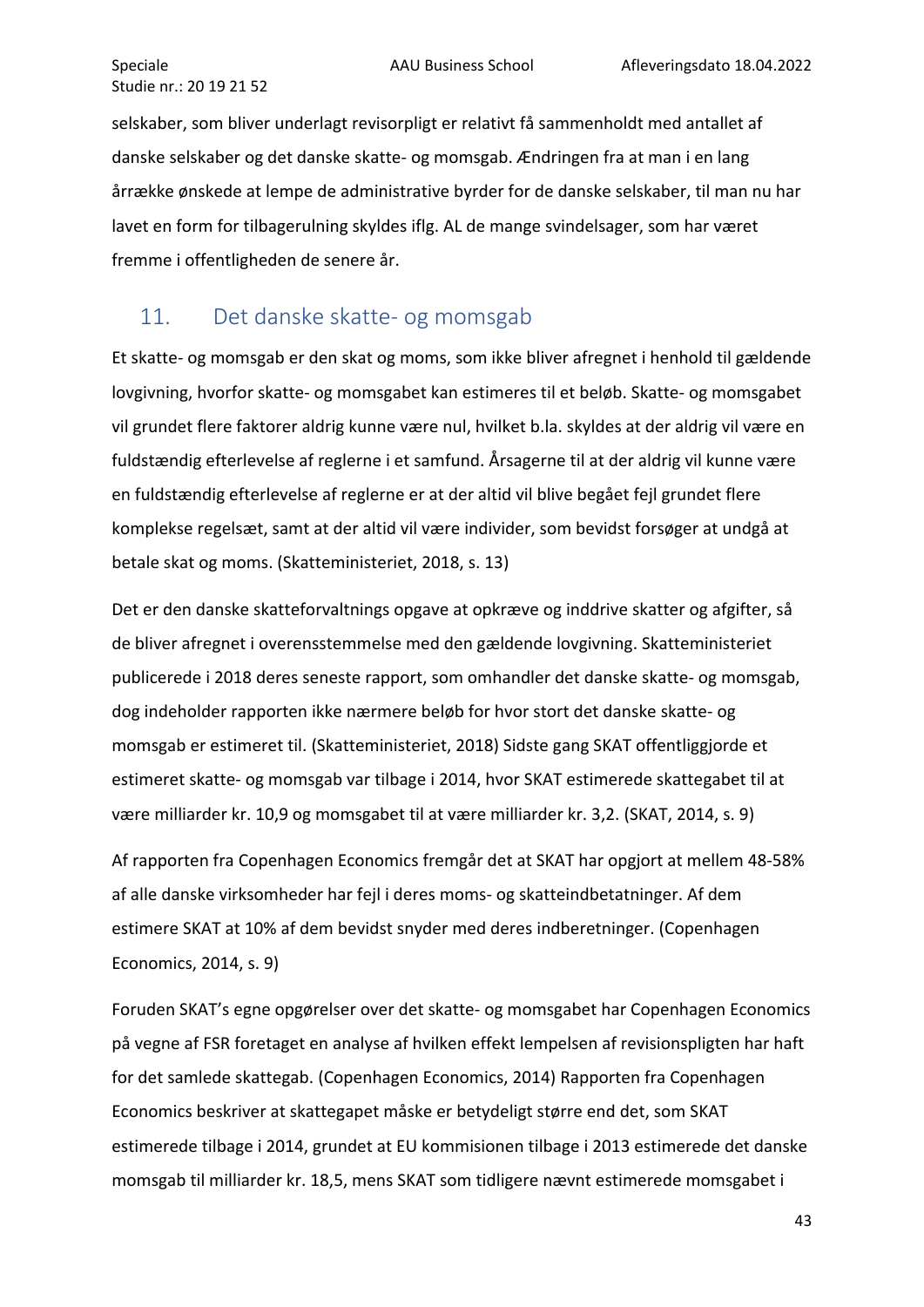2014 til milliarder kr. 3,2. Foruden EU kommisionens højere estimat på momsgabet i 2013, estimerede IMF også momsgabet til at være langt højere i 2012 sammenholdt med SKAT's estimat. (Copenhagen Economics, 2014, s. 11)

Af rapporten fra Copenhagen Economics fremgår det at andelen af assistanceerklæringer er vokset markant fra 2012 – 2017. I 2012 var det 3% af de samlede regnskaber, som havde en assistanceerklæring, mens det i 2017 var steget til 31%. I den samme periode er andelen af regnskaber uden erklæringer steget fra 9% i 2012 til 19% i 2017. Stigningen i antallet af regnskaber med



Figur 5: (Copenhagen Economics, 2014, s. 8)

en assistanceerklæring og antallet af regnskaber uden en revisor erklæring kommer hovedsageligt fra faldet i regnskaber med en revisionserklæring. Regnskaber med en revisionserklæring er faldet fra 86% i 2012 til 37% i 2017.

I perioden 2014 – 2018 fremgår det af rapporten fra Copenhagen Economics at de danske virksomheders skatterestancer steget fra milliarder kr. 17 i 2014 til milliarder kr. 28 i 2018. Rapporten påpeger at revisorer har en adfærdsregulerende effekt på virksomhederne, hvor rapporten mener at virksomhedsejerne bliver mere opmærksomme på eventuelle manglende skattebetalinger. (Copenhagen Economics, 2014, s. 11)

## <span id="page-44-0"></span>11.1 Hvilken betydning har revisors erklæring for skattegabet

#### *Betydning ved revisionserklæring:*

Det fremgår i Copenhagen Economics rapport at virksomhederne oplever en mindre opdagelsesrisiko. Dette er grundet lempelserne af revisionskravene kombineret med at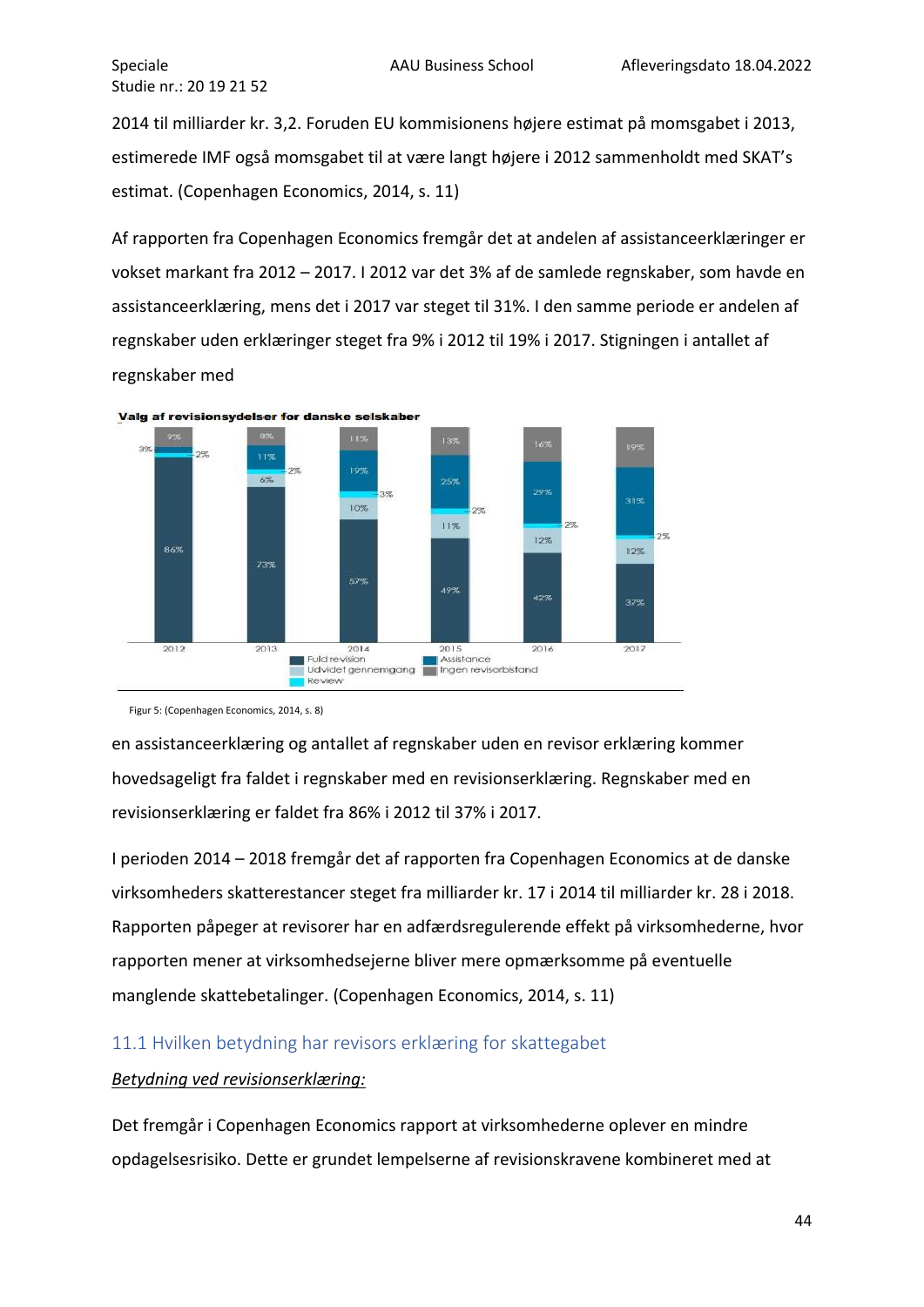SKAT kun kontrollerer hvad der svarer til 3% af de danske virksomheder. Foruden at lempelserne for revision haft en påvirkning på opdagelsesrisikoen, har lempelserne også haft en indirekte påvirkning på skatte- og momssvindel i de mindre virksomheder i og med der nu ikke nødvendigvis er nogen der gennemgår deres regnskab. Copenhagen Economics estimere i deres rapport at lempelsen af kravene til revision har haft en væsentlig påvirkning på skattegabet. Copenhagen Economics har i deres analyse, analyseret sig frem til at de virksomheder, som har fået lempet revisionspligt tilbage i 2011 efterfølgende har haft en 9% lavere selskabsskatteindbetaling, samt momsbetalingerne for de samme virksomheder er faldt med 3%. (Copenhagen Economics, 2014, s. 13)

Måden de har estimeret påvirkningen fra lempelsen af revisionspligten på skattegabet er ved at de har sammenholdt skatteindbetalingerne fra de virksomheder, som har fået lempet deres revisionspligt før og efter lempelsen trådte i kraft. (Copenhagen Economics, 2014, s. 13)

Det er ikke kun Copenhagen Economics, som har lavet en undersøgelse på området, Erhvervsstyrelsen har sammen med skattestyrelsen foretaget en undersøgelse af det fremafrettede behov for revisionpligt. Denne undersøgelse bygger på skattestyrelsens undersøgelse fra 2014, som også er refereret til i afsnit 10.(Erhvervsstyrelsen, 2018) Erhvervsstyrelsens undersøgelse fra 2018 viste at der var en mindre forskel imellem hvor mange af skatteindberetningerne, som indeholdt fejl for virksomheder med reviderede regnskaber og virksomheder med et ikke-reviderede regnskaber. For virksomheder med reviderede regnskaber var der fejl i 47% af indberetningerne, mens der for virksomheder med ikke-reviderede regnskaber var fejl i 53% af indberetningerne. (Erhvervsstyrelsen, 2018)

Erhvervsstyrelsens undersøgelse viste ydermere at størrelsen på fejlene i indberetningerne fra virksomheder med reviderede regnskaber var større i forhold til fejlene for virksomhederne med ikke-reviderede regnskaber. Den gennemsnitlige fejl for virksomheder med reviderede regnskaber var DKK 43.300, mens virksomheder med ikke-reviderede regnskaber havde en gennemsnitlig fejl på DKK 34.500. Erhvervsstyerlsen mener i rapporten ikke at de kan konkludere at der er direkte sammenhæng imellem størrelsen på fejlene i indberetningerne og om regnskaberne indeholdte en revisionspåtegning eller ej. Erhvervsstyrelsen beskriver i deres rapport at disse former for undersøgelser ikke er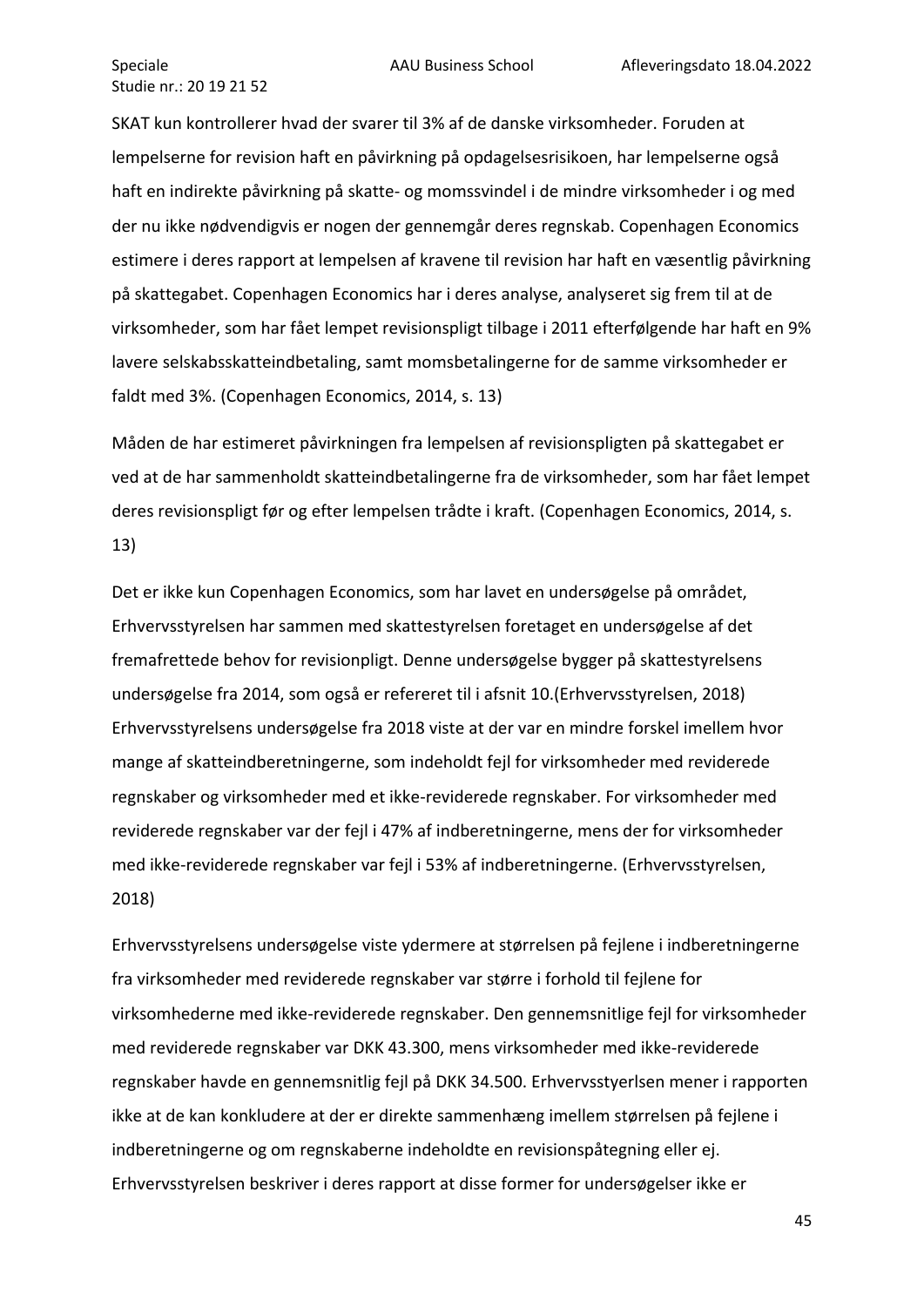fuldstændige og at altid vil være en grad af usikkerhed. (Erhvervsstyrelsen, 2018) I forhold til størrelsen på fejlene i virksomheder, som har fået deres regnskaber revideret og virksomheder, som ikke har fået deres regnskaber revideret, må man også skulle tage selskabernes størrelse med i betragtning. Dette er grundet at fejlene i større virksomheder formentligt ofte også vil være større grundet virksomhedens regnskabsmæssige størrelse.

Konklusionerne i Erhvervsstyrelsens rapport og Copenhagen Economics Rapport er dermed ikke enige, men der er også flere forskelle imellem hvordan de to rapporter er udarbejdet og hvordan de har estimeret effekterne af lempelsen af revisionspligten. De primære forskelle imellem Erhvervsstyrelsens rapport og Copenhagen Economics rapport er at Erhvervsstyrelsens Rapport er baseret på tilfældigt udvalgte test, hvor rapporten fra Copenhagen Economics er baseret på data, hvor de b.la. kigger på før og efter lempelsen for de virksomheder, som er påvirket af lempelsen. For begge rapporter er det gældende at der er en naturlig usikkerhed for hvor nøjagtige estimaterne er. En vigtig pointe, som skal fremhæves, er at rapporterne fra Erhvervsstyrelsen og Copenhagen Economics ikke forholder sig til hvor vidt af virksomhederne, som er blevet påvirket af lempelserne for revision fremadrettet, har en af de andre erklæringstyper, som en godkendt revisor kan afgive eller om virksomhederne helt har valgt slet ikke at få nogen revisor bistand i forbindelse med deres regnskab.

#### *Revisors betydning ved andre erklæringer:*

SKAT har i sin undersøgelse fra 2014 undersøgt hvorvidt antallet af fejl hos virksomheder var større eller mindre med en erklæring fra en godkendt revisor. I forbindelse med denne undersøgelse har SKAT delt fejl op i henholdsvis tilsigtede- og utilsigtede fejl. For utilsigtede fejl kommer SKAT i deres undersøgelse frem til at virksomheder med en erklæring fra en godkendt revisor havde fejl i 50% af skatteindberetningerne, mens virksomheder uden erklæring havde fejl i 60% af skatteindberetningerne. SKAT opgør i samme forbindelse at de gennemsnitlige fejl for virksomheder med en erklæring fra en godkendt revisor til DKK 35.000, mens de gennemsnitlige fejl i virksomheder uden en erklæring fra en godkendt revisor til DKK 58.900. SKAT vurderer i deres undersøgelse ikke at forskellene imellem antallet af fejl og størrelsen på fejlene er statistisk væsentligt. (SKAT, 2014) I henhold til problemstillingen i denne afhandling er det alligevel interessant at forskellen på de gennemsnitlige fejl er DKK 23.900 større, samt at der er fejl i 10% flere af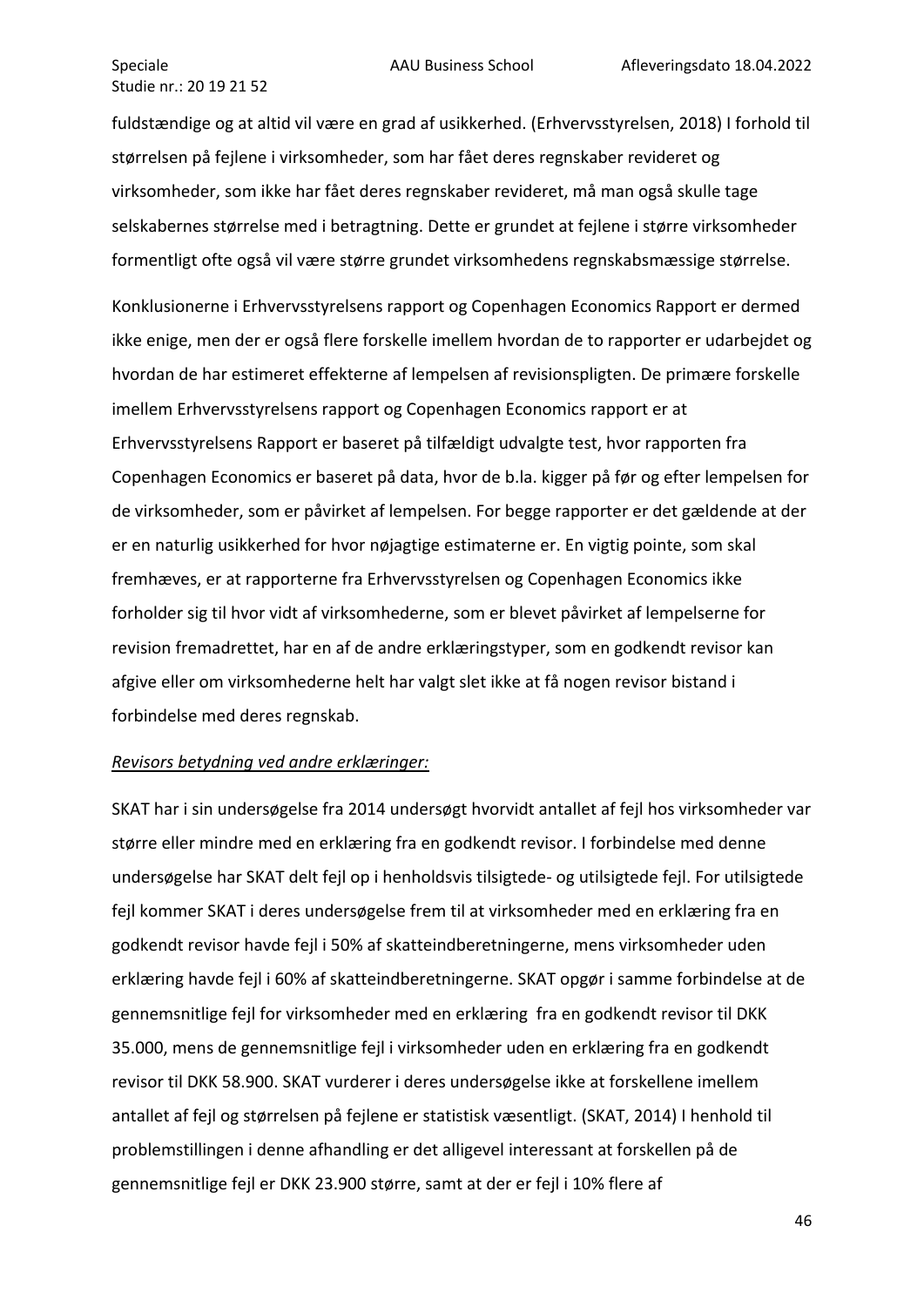skatteindberetningerne fra de virksomheder, som ikke har en erklæring fra en godkendt revisor.

Når det gælder tilsigtede fejl, kommer SKAT frem til at der er en væsentlig forskel på om virksomhederne har en erklæring fra en godkendt revisor eller ej. SKAT kommer i deres undersøgelse frem til at virksomheder med en erklæring fra en godkendt revisor indeholder tilsigtede fejl i 7% af regnskaberne, mens virksomheder uden en erklæring fra en godkendt revisor har tilsigtede fejl i 21% af tilfældene. SKAT har i forbindelse med deres undersøgelse undersøgt hvorvidt de virksomheder, som ikke har en erklæring fra en godkendt revior har modtaget hjælp fra en revisor i forbindelse udfyldelsen af indberetningsskemaet eller i forbindelse med opgørelsen af den skattepligtige indkomst. SKAT har i forbindelse hermed opgjort af 52% af de virksomheder, som ikke har en erklæring fra en godkendt revisor har modtaget hjælp fra en godkendt revisor til enten udfyldelse af oplysningsskemaet eller til opgørelse af den skattepligtige indkomst. Antallet af fejl i de virksomheder, som har modtaget en form for bistand fra revisor, viser sig i SKAT's undersøgelse at være langt lavere sammenholdt med den samlede population af virksomheder, som ikke har nogen erklæring fra en godkendt revisor. (SKAT, 2014)

SKAT's undersøgelse gik ikke udelukkende på fejl i henhold til SKAT, men også for fejl i henhold til moms. SKAT's undersøgelse viste nogenlunde samme resultat når de kiggede på antallet af fejl og størrelsen af dem. For virksomheder uden en erklæring fra en godkendt revisor fremgår det af SKAT's undersøgelse at der er utilsigtede fejl i 55% af momsindberetningerne, mens det fremgår at for virksomheder med en erklæring fra en godkendt revisor kun er fejl i 42% af tilfældene. Når det kommer til størrelsen af fejlene, er disse igen gennemsnitligt mindst hvor virksomheden har en erklæring fra en godkendt revisor, hvor den gennemsnitlige fejl er DKK 11.500, mens den er DKK 16.700 for virksomheder uden en erklæring fra en godkendt revisor. I forhold til hvor mange af fejlene, som er tilsigtede eller ej, kommer SKAT frem til at 33% af virksomhederne, som ikke har en erklæring fra en godkendt revisor laver tilsigtede fejl i deres momsindberetninger, mens det kun er 9% af virksomhederne med en erklæring fra en godkendt revisor, som har lavet tilsigtede fejl. SKAT vurderer i deres undersøgelse at virksomhedernes efterlevelse af den gældende lovgivning ikke afhænger af hvilken form for erklæring revisor afgiver, men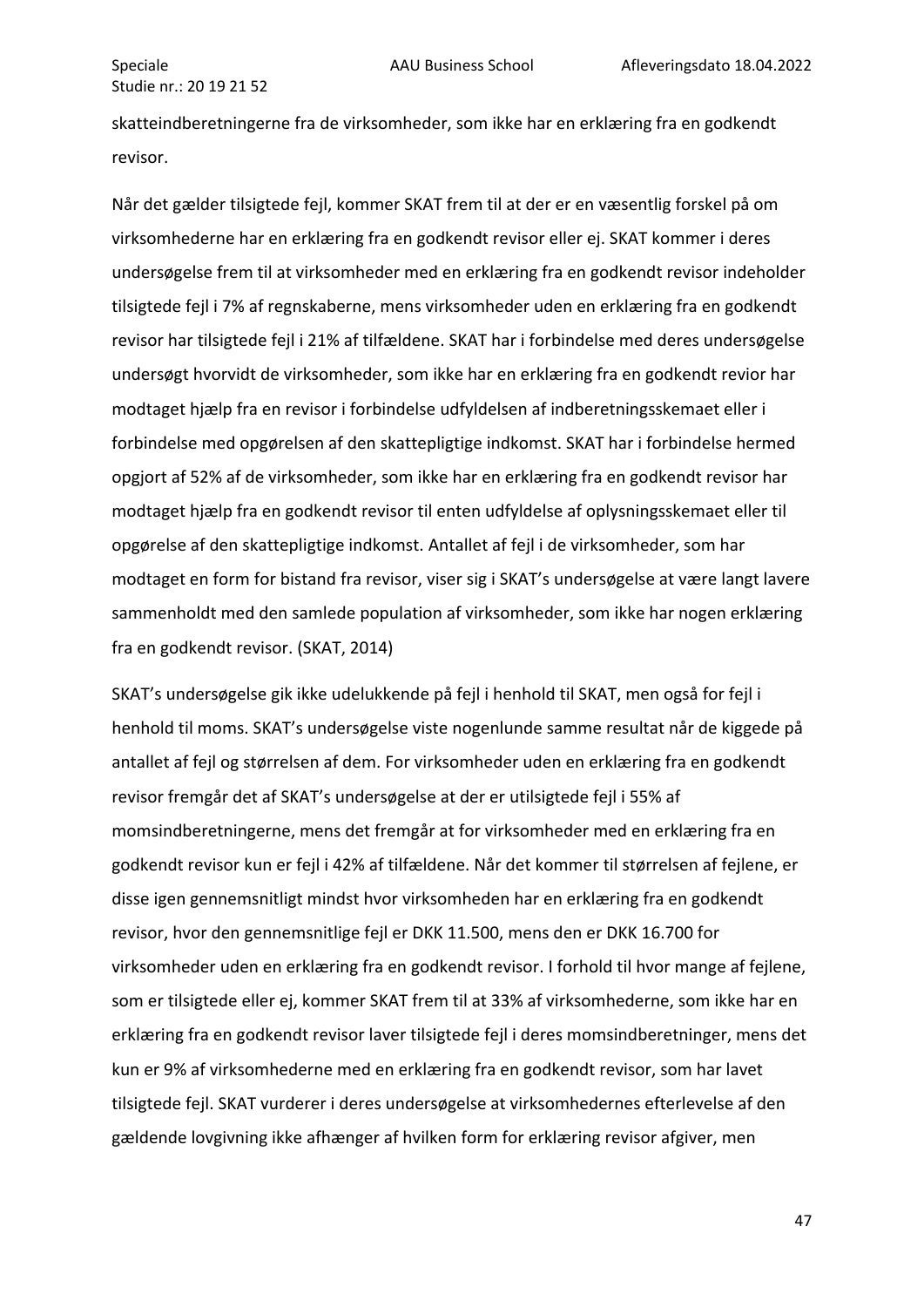nærmere at det er revisors tilstedeværelse, som højner virksomhedernes efterlevelse af den gældende lovgivning.

En opgørelse fra FSR viser at der i 2006 kun var 12 selskaber, som havde fravalgt revision, mens der i 2016 var 112.522 selskaber, som havde fravalgt revision. (Lau, 2017). I artiklen, som FSR har udgivet, påpeger FSR at det er kreditorerne og investorerne i disse selskaber, som "ender med sorteper". Årsagen til at FSR argumenterer herfor, er at FSR mener der er risiko for at der ikke bliver oplyst om konkursrisiko, kapitaltab mv. i årsrapporterne, hvilket gør at kreditorer og investorer ikke er fuldstændigt oplyst omkring den økonomiske situation i selskaberne. FSR anslår at mellem 11.000 - 19.000 af de selskaber, som har fravalgt revision eller anden erklæring med sikkerhed i 2016 ville have haft anmærkning fra revisor. Hvilket svarer til mellem 9,16% - 15,83% af selskaberne, som har fravalgt revision eller anden erklæring med sikkerhed ville have anmærkning fra revisor.

## <span id="page-48-0"></span>11.2 Estimat af fejl

Revisorpligten kommer jf. afsnit 1 til at omfatte ca. 700 selskaber, som nu skal til at vælge en valgfri revisorerklæring. I 2019 var der i alt 66.843 selskaber, som ikke benyttede revisorbistand, hvorfor de ca. 700 selskaber, som revisorpligt kommer til at omfatte, virker til at være mere eller mindre ubetydelige i forhold til det samlede antal selskaber som ikke benytter en revisor. (C. Jepsen - FSR, 2020)

I dette afsnit vil det blive estimeret hvor stor en del af skattegabet de 700 selskaber udgør. Dette bliver gjort på baggrund af antallet af selskaber, samt ud fra de gennemsnitlige fejl, som skat har opgjort i forbindelse med deres rapport.

I henhold til SKAT's rapport er der fejl i ca. 60% af alle skatteindberetninger fra virksomheder, som ikke har en erklæring fra en godkendt revisor. SKAT har i deres rapport opgjort de gennemsnitlige fejl for virksomheder uden en revisorerklæring til DKK 58.900.

SKAT har i deres rapport også estimeret at 55% af virksomhederne uden en revisorerklæring har fejl i deres momsindberetninger. De gennemsnitlige fejl i momsindberetningerne er af SKAT opgjort til DKK 16.700.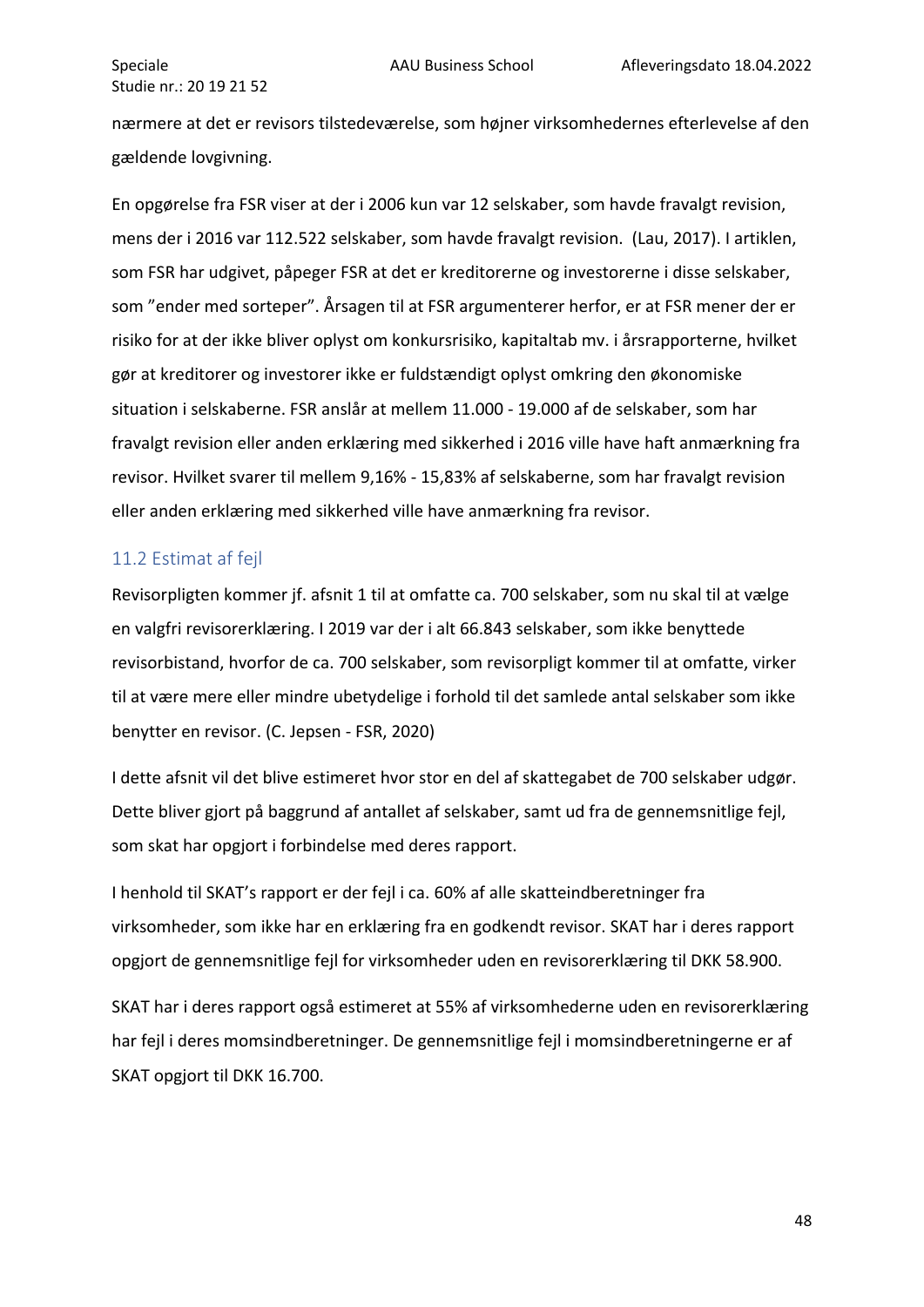Estimat af fejl vedrørende skat:

 $700 * 0.6 = 420$  Selskaber

 $420 * 58.900 = DKK\,24.738.000$ 

Estimat af fejl vedrørende moms:

 $700 * 0,55 = 385 \text{ Selskaber}$ 

 $385 * 16.700 = DKK 6.429.500$ 

Samlet estimat for fejl vedrørende skat og moms:

 $24.738.000 + 6.429.500 = DKK$  31.167.500

#### <span id="page-49-0"></span>11.3 Delkonklusion

Ovenstående afsnit indikerer at der er en tydelig stigning fra 2012 til 2017 i antallet af selskaber, som vælger at få en assistanceerklæring i fremfor en erklæringstype med sikkerhed. I samme periode fremgår det også at skattegabet er vokset, hvorfor der her er et sammenfald imellem stigningen i revisorerklæringer uden sikkerhed og et stigende skattegab.

Af rapporterne omkring revisors betydning for antallet og størrelsen af fejl vedrørende skat og moms fremgår tydeligt at der er en klar forskel på størrelsen og antallet af fejl som vedrør skat og moms når det kommer til om der er en revisor tilknyttet et selskab eller ej. Derudover er der også klare indikationer på at der er flere tilsigtede fejl i regnskaber uden en revisorerklæring, sammenholdt med regnskaber, som indeholder en revisorerklæring. Det fremgår derudover af SKAT's rapport at der er en forskel på størrelsen af fejlene afhængigt af om det er en revisionserklæring eller øvrige revisorerklæringer, SKAT vurderer dog ikke at forskellen imellem fejlenes størrelse, som værende væsentlig. Dette er på trods af at forskellen imellem størrelsen af fejlene svarer til ca. 40% (DKK 23.900) afvigelse.

På baggrund af tallene fra SKAT's rapport har jeg estimeret hvor stor en del af skatte- og momsgabet, som selskaberne, som bliver omfattet af revisorpligten udgør. Det fremgår af estimatet at fejlene i selskaberne samlet løber op i DKK 31.167.500 når man tager udgangspunkt i de gennemsnitlige fejl, som SKAT har opgjort. Dette viser også tydeligt at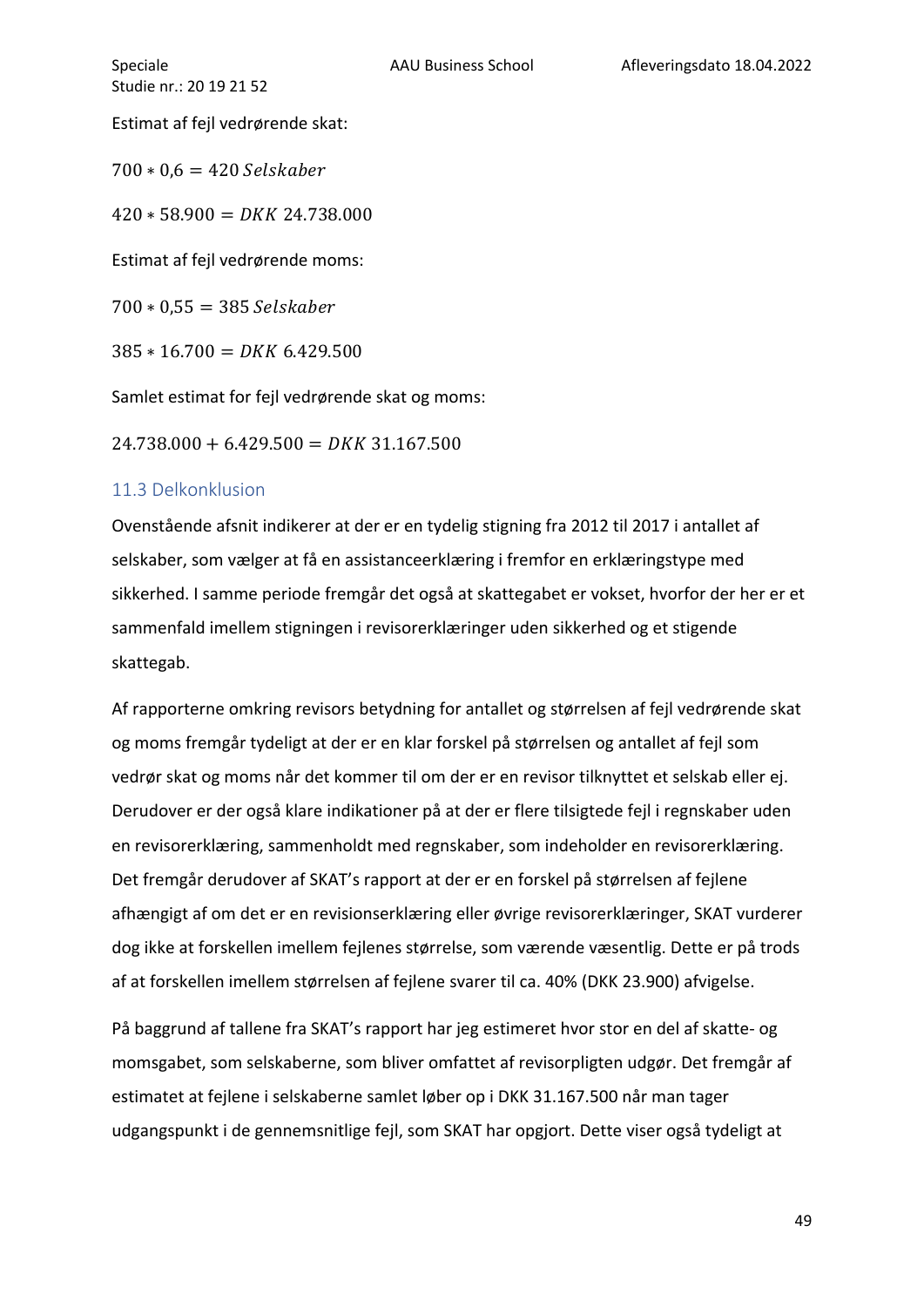antallet af selskaber, som bliver omfattet af revisorpligt er yderst begrænset og derfor ikke kommer til at have den store effekt for det samlede skatte- og momsgab i Danmark.

# <span id="page-50-0"></span>12. Kritisk gennemgang af revisorpligt

I forbindelse med mine interviews med FSR, Dansk Industri, samt PwC udtrykte flere af parterne deres holdning overfor revisorpligten og den måde, som man fra politisk side har valgt at risikovurdere brancherne på. AL fra FSR beskriver at FSR's er uforstående overfor risikotilgangen ved indførelsen af risikogrupperne:

"*Man har valgt den her risko tilgang fordi det er det ministeren og ministeriet har anbefalet. Den her branche risiko tilgang, den har vi været lidt uforstående overfor og det har vi også reageret på og sagt vi ikke syntes det var den rigtige tilgang, men det er så det man har*  valgt." Bilag 1 – Minut 32

KEN fra PwC tilslutter sig AL's holdning til risikobrancherne, som KEN vurderer er indført mere for den signalværdi, som de giver end for hvad der reelt er af risici ved selskaberne, som falder under risikobrancherne. Han mener derimod at man burde kigge på størrelsen af selskaberne og ikke nødvendigvis risikobrancherne.

"*Jeg tror det her med risikobrancher er lidt mere signalværdien i det, end der er realitet. Jeg tror ikke man kan afgrænse, det kan godt være der er nogen brancher hvor man siger at her er der en højere risiko, men jeg tror størrelsen vil være mere relevant.*" Bilag 3 – Minut 8-9.

I modsætning til FSR og PwC ser AK fra Dansk Industri det, som positivt at man er gået væk fra en "horisontal tilgang"

"*Det positive er at de er gået væk fra en horisontal tilgang hvor man iskoldt ser balancesum og omsætning til man nu ser på noget risikovurdering og det syntes vi sådan set er fornuftigt.*" Bilag 2 – Minut 4.

Det tyder ud fra ovenstående på at der er en noget forskellig holdning til hvordan grænserne for revisorpligt skal være, hvor FSR og PwC ser kritisk på risikobrancherne, som er blevet benyttet, så ser Dansk Industri det blot, som positivt at man er gået væk fra den horisontale tilgang.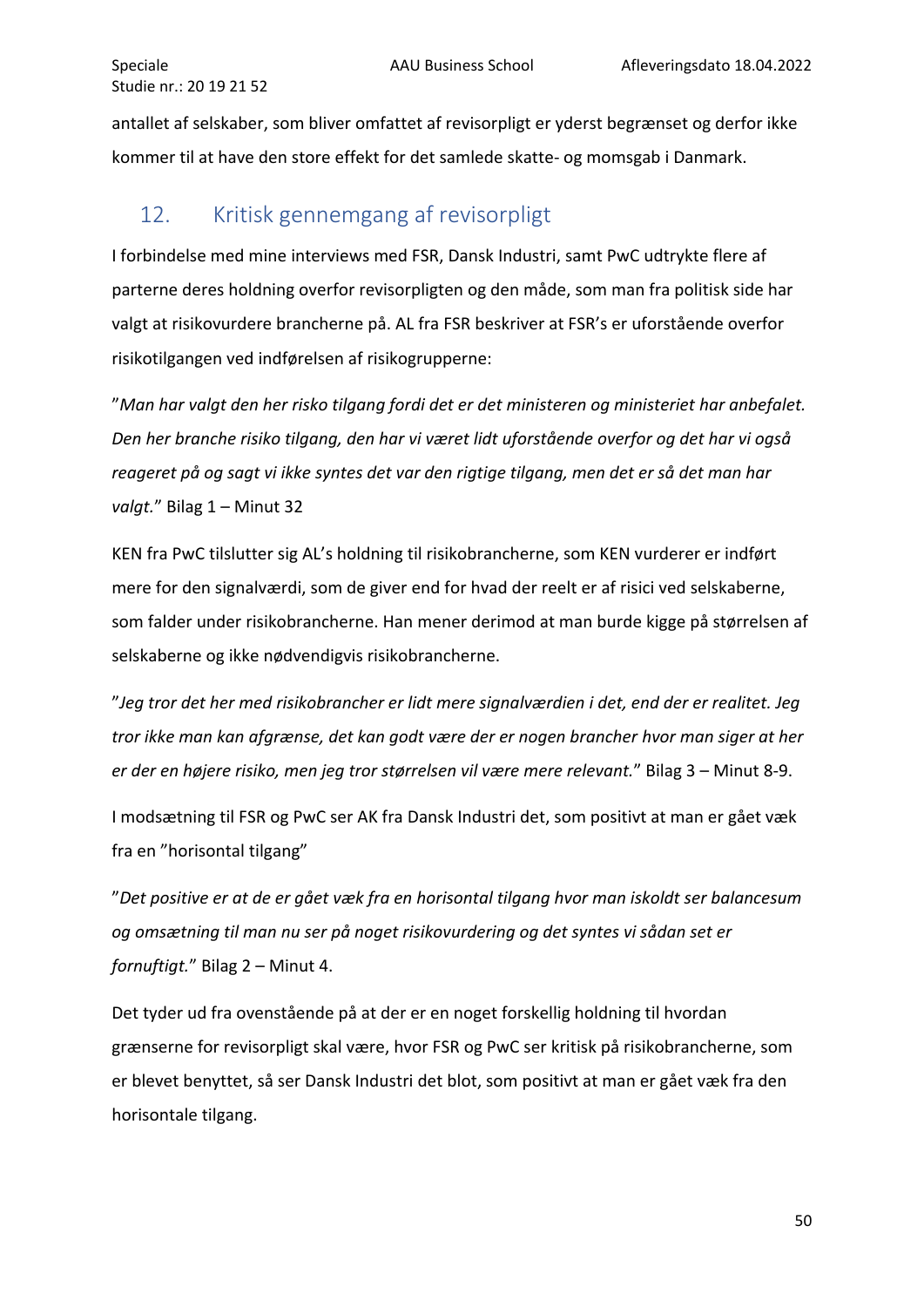AL og FSR er ud fra nedenstående udtalelse tilfredse med hvordan revisorpligten er blevet indført i forhold til at selskaberne kan vælge en frivillig revisorerklæring, samt at de skal benytte en godkendt revisor.

"*Vi syntes at når man ligesom skulle balancere de her hensyn, så gav det god mening for den her gruppe selskaber, som i dag ikke er omfattet af revisionspligt. Altså de her selskaber med en omsætning på under mio. kr. 8 og ned til de her mio. kr. 5, som er dem, som der i den her sammenhænge er relevante. Så syntes vi at man som det første burde overveje hvis man gik ud af det spor og strammede at så skulle det ikke være revision, så skulle det være frivilligt. Men brug af en godkendt revisor og en erklæring på regnskabet, men en frivillig erklæring på regnskabet og det er jo sådan set også sådan det er landet i virkeligheden*" Bilag 1 – Minut 30-31.

AK og Dansk Industri er noget overraskende uenige med FSR omkring den valgfrie erklæring i og med at AK mener at selskaberne ikke får nogen værdi for den omkostning, som selskaberne kommer til at have i forbindelse med en assistanceerklæring.

"*En revisorpligt har vi det stramt med, forstået på den måde at du sætter krav om at du skal bruge nogen uden at de egentligt bliver stillet til ansvar for noget, som helst. Så det vil sige du påtvinger nogen at bruge en gruppe rådgivere, uden at den rådgiver gruppe i øvrigt har noget særligt ansvar for det. Der syntes vi at hvis man endeligt skulle gøre det, så skulle det være revision, for der er der trods alt et ansvar der følger med hvis man påtvinger. Så man kan sige at det i vores verden en uheldig løsning fordi du påtvinger en omkostning uden egentligt at forholde dig til hvad værdien af det er."* Bilag 2 – Minut 4.

"*Det der har været udtrykket har egentligt mere været et vakuum i kontrol trykket end det er noget der udspringer af revisionspligt. Og hvis det endelig skulle have været, havde vi egentligt hellere set at det var blevet revision, så måske sådan en lidt mindre gruppe men så en revision, for så er der et ansvar og så kan man sige der er bedre sammenhæng over til den kontrol, man ønsker at påtvinge de her virksomheder*" Bilag 2 – Minut 6.

AK og Dansk Industri, er som udgangspunkt i mod at man overhovedet pålægger selskaberne, som er blevet omfattet af revisorpligten yderligere administrative byrder. Nu hvor man har vedtaget revisorpligten og man ved den omfatter en valgfri revisor erklæring for selskaberne, så er AK og Dansk Industri meget imod aftalen omkring revisorpligt kun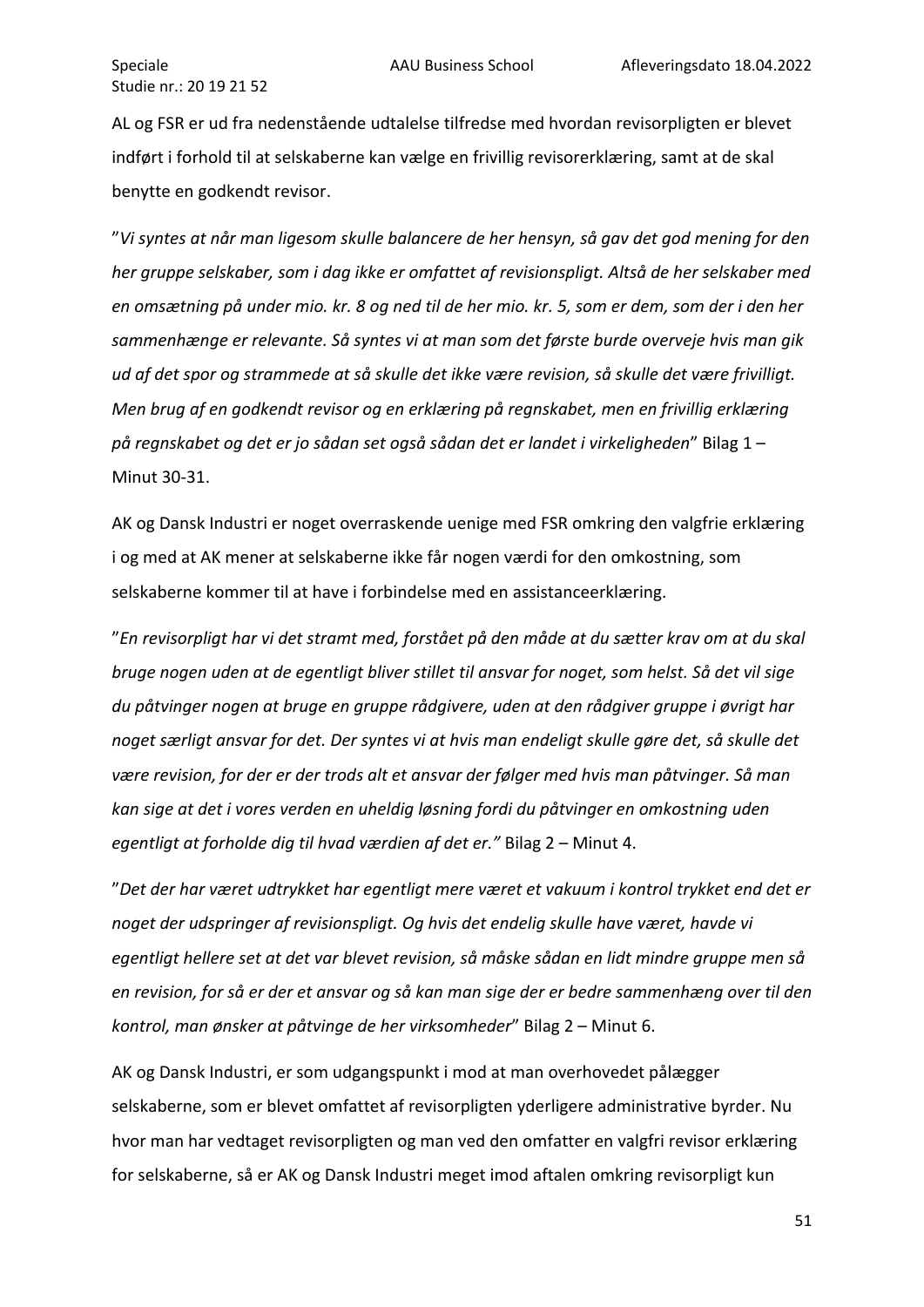omfatter en valgfri revisor erklæring og ikke en revisionserklæring. AK og Dansk Industri er noget overraskende utilfredse med at revisorpligten omfatter at selskaberne kan vælge en valgfri erklæring. Årsagen til at AK og Dansk Industri er utilfredse med ven valgfrie erklæring er grundet at AK ikke mener at selskaberne får nogen værdi for den omkostning, som selskaberne kommer til at have i forbindelse med en assistanceerklæring. AK mener ikke at selskaberne for nogen værdi ved en assistanceerklæring grundet revisor erklæringen ikke indeholder nogen former for sikkerhed. Samtidig kritiserer AK indførelsen af revisorpligt, som han mener er blevet indført grundet manglende kontrol med selskaberne og egentligt ikke grundet en manglende revisionspligt.

Til spørgsmålet om hvorvidt AK tror at forventningskløften har haft betydning for hvorvidt det er blevet vedtaget at selskaberne, som er omfattet af revisorpligt kan vælge en valgfri erklæring svarer AK nedenstående.

"*Det er dygtigt solgt af FSR, at du sørger for at påtvinge en ydelse uden at påtvinge ansvar på de medlemmer du varetager interessen for. Jeg tror helt klart der er en forskel i forståelsen på hvad man får. Jeg tror der er mange politikere, der forventer at de får mere med en assistanceerklæring end de reelt får. I politiker øjne har jeg en mistanke om at der ikke er særlig stor forskel på om det er en assistanceerklæring eller en revisionserklæring.*" Bilag 2 – Minut 7.

AK har i ovenstående citat en mistanke om at politikerne ikke har det store begreb om hvad forskellen er imellem de forskellige erklæringstyper og at politikerne tror man får mere ved en assistanceerklæring end man reelt gør.

Til spørgsmålet om hvorvidt KEN tror der er en forventningskløft imellem hvad politikerne forventer at revisor udfører af arbejde ved de enkelte erklæringsformer og hvor høj grad af sikkerhed de enkelte erklæringsformer indeholder svare KEN.

"*Ja, jeg tror det er nok de færreste der sådan umiddelbart skelner. Altså det kan godt være bankerne efterhånden har lært det her med at, der er altså forskel på hvad det er for en erklæring der står i regnskabet. Men de fleste har en opfattelse af at det er jo revisor der laver regnskabet og dermed det der med at skelne imellem at der er stor forskel på hvad det er for en erklæringsydelse der bliver leveret. Det er der nok mange, som ikke forholder sig til*" Bilag 3 – Minut 16.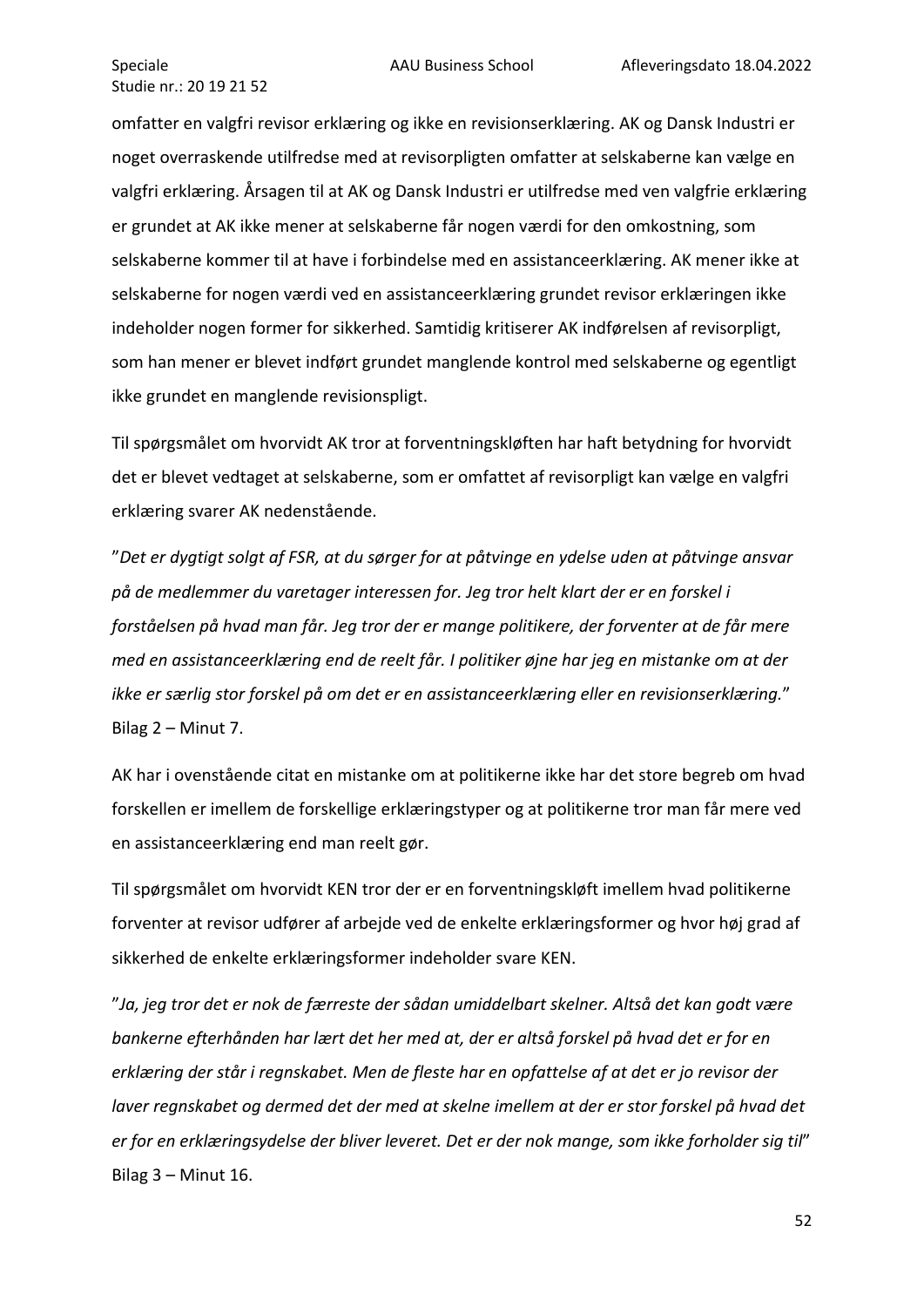"*Jeg tror i hvert fald at det er noget af det der gør det svært at have drøftelsen politisk, fordi det kræver noget faglig indsigt og kunne forholde sig til det at der faktisk er fire erklæringstyper. Og det har jeg jo også set i forbindelse med hjælpepakkerne hvor der skulle revisorerklæring på. At der var der jo store diskussioner for hver enkelt hjælpepakke, hvad er det egentligt for en type erklæring der skal på og hvor man fra politisk side nogen gange havde det sådan at det skal jo bare være en erklæring med den højeste grad af sikkerhed og hvor man kan sige at havde det været normal situation, så var der slet ikke krav om en revisorerklæring, men når man nu pludselig beder om at få udbetalt en skat et halvt år før man ellers var berettiget til, skal man så lige pludselig til at have høj grad af sikkerhed på noget hvor hvis man ventede et halvt år så skulle der slet ikke være en revisor involveret. Og sådan nogen ting illustrerer jo bare det her med at man kan bare ikke forvente at folk udenfor branchen lige umiddelbart er klædt på til at kunne forholde til det, fordi det er noget fagteknisk*" Bilag 3 – Minut 17-18.

KEN's vurdering er meget lig AK's. KEN vurderer at det udover bankerne generelt er de færreste udenfor revisionsbranchen, som rent faktisk skelner imellem de forskellige erklæringstyper, som b.la. han mener er grundet at mange tror det er revisor, som laver regnskabet. Han vurderer at ovenstående er noget af det der gør det svært at drøfte politisk, da han vurderer at det kræver faglig indsigt at kunne forstå forskellene. Foruden ovenstående fremhæver han et eksempel omkring covid-19 hjælpepakkerne hvor man fra politisk side vil have den højeste grad på en erklæring hvor det efter normale forhold slet ikke havde krævet en revisor.

AK og KEN vurderer dermed begge at der er en klar forventningskløft imellem hvad politikerne tror de får med indførslen af revisorpligt og hvad de reelt får.

#### <span id="page-53-0"></span>12.1 Forventet valg af erklæring og effekt heraf

Selskaberne, som fremover bliver omfattet af revisorpligt kommer til at skulle vælge imellem de gennemgåede erklæringer i afsnit 9. Selskaberne, som fremadrettet alle vil kunne vælge frit imellem de forskellige erklæringer, hvilket betyder at selskaberne b.la. skal overveje flere elementer i forhold til deres valg af erklæring. De skal b.la. overveje hvilken grad af sikkerhed de har behov for i deres erklæring, hvilken omkostning den enkelte erklæring medfører eller hvor tung en administrativ byrde den enkelte erklæring er.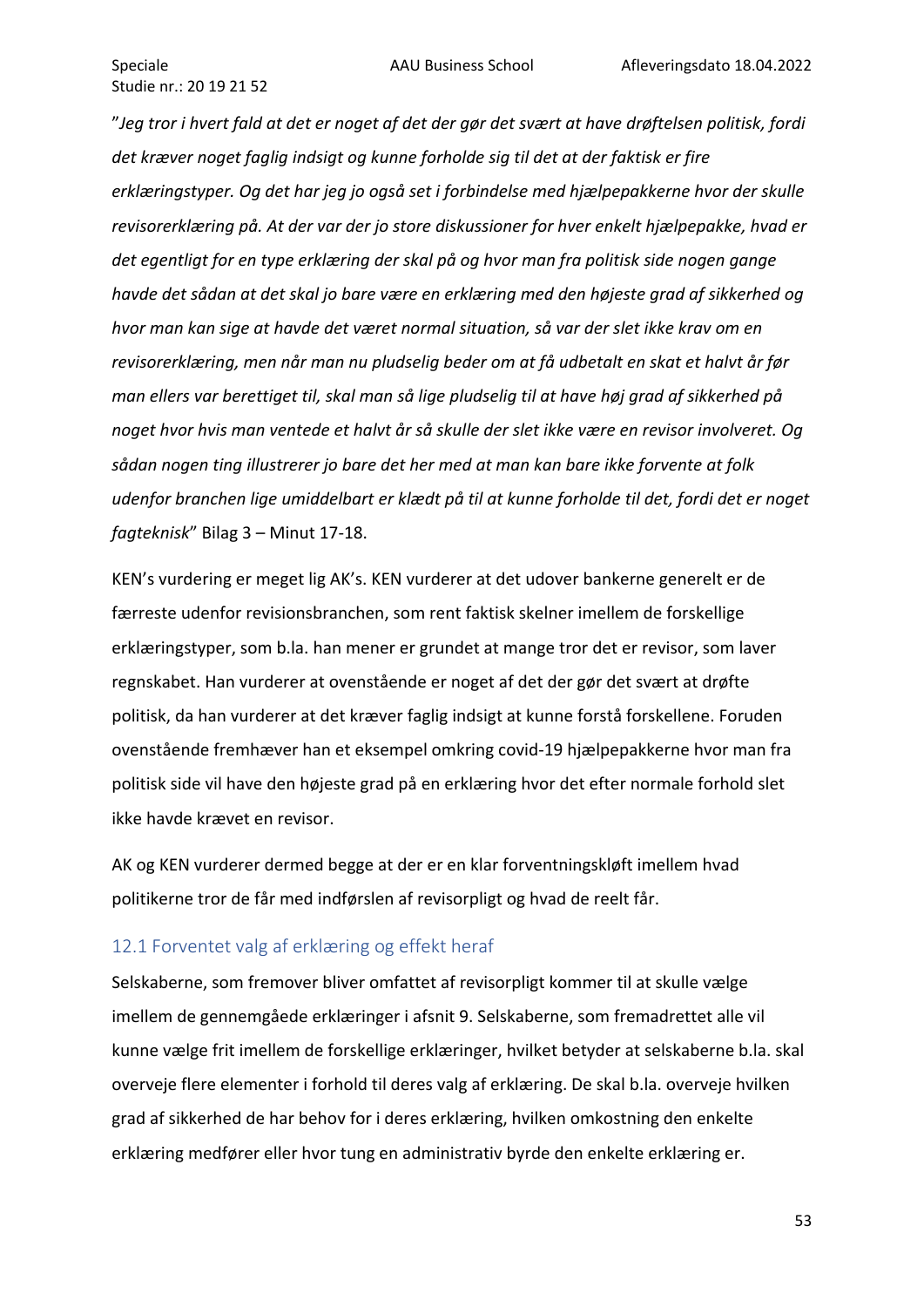De selskaber, som bliver omfattet af revisorpligt er mindre selskaber, som med få medarbejdere og som typisk har en simpel balance og resultatopgørelse. Disse selskaber har typisk ikke et stort fokus på deres regnskab, hvorfor de måske ikke får gjort sig de relevante overvejelser. Forventningen til erklæringen, som selskaberne kommer til at vælge, er assistanceerklæring. Dette er primært grundet det er den billigste erklæringsform, samt at det er den erklæring, som bør give selskaberne den mindste administrative byrde.

KEN beskriver nedenfor hvorvidt han tror der er en væsentlig forskel i betydningen af revisorerklæring for antallet og størrelsen fejl vedrørende skat.

"*I forhold til det skattemæssige, så tror jeg ikke det gør den store forskel hvilken erklæring der er på. For der tror jeg generelt hvis der er en revisor involveret i også at lave de skattemæssige opgørelser, så er det ikke så afgørende hvilken erklæringstype der afviges på regnskabet. Så ligger det i det assistance arbejde der er forbundet med at opstille skatten.*" – Bilag 3 – Minut 9

"*Så man kan sige det gør en større forskel i at opdage besvigelser i regnskabet, men i forhold til et skattegab, så tror jeg ikke det gør den store forskel hvilken erklæring der skal afgives.*" Bilag 3 – Minut 10.

KEN vurderer at det ikke har den store betydning hvilken form for revisorerklæring, som et regnskab indeholder i forhold til fejl i relation til skat. Det er hans vurdering at det mere er det at der er en revisorerklæring i et regnskab, samt at revisor assistere med at opstille skatten, som gør at der vil være færre skattefejl. Dette er grundet at KEN vurderer at det afgørende er den assistance, som revisor udfører i forbindelse med opstilling af skatten.

KEN vurderer yderligere at revisorpligten vil have en positiv effekt i og med at de selskaber, som bliver omfattet af revisorpligten er selskaber, som ikke tidligere har haft en revisor tilknyttet.

"*Ja, hvis man får ramt de rigtige virksomheder, så tror jeg bestemt på at det har en effekt, fordi man har jo set i undersøgelser at dem der helt har fravalgt revisor, der er der langt flere fejl end dem der har en revisor uanset hvad erklæring det er på det. Så det der er revisorpligt, det der er en revisor der skal kigge på det og der skal afgive en erklæring. Det tror jeg helt bestemt det flytter noget for mange virksomheder.*" Bilag 3 – Minut 3.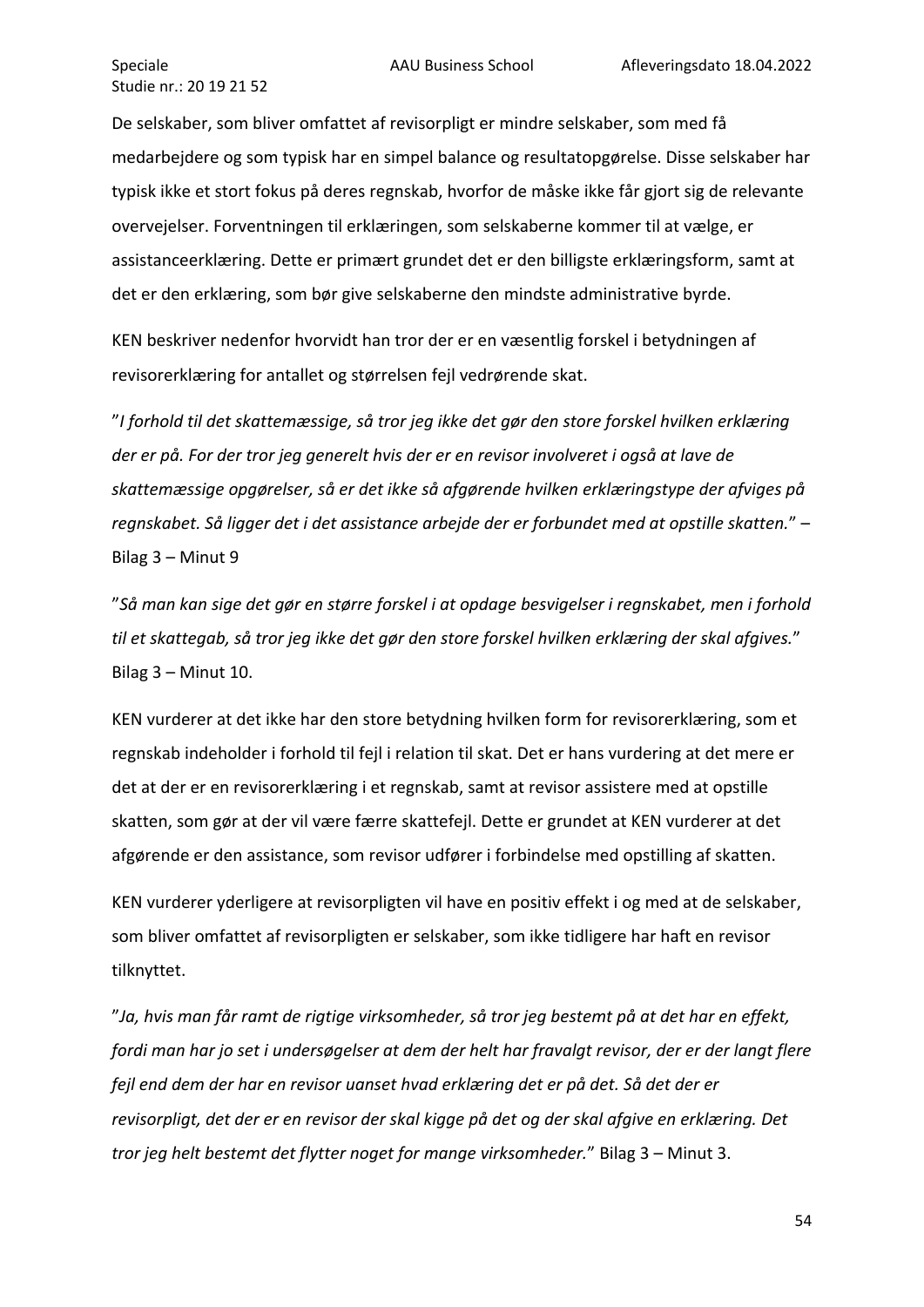Til spørgsmålet om hvad KEN tror der vil rykke noget i forhold til skattegabet, svarer han nedenstående.

"*Altså det jeg tror der gør den store forskel, det er revisorpligten. Det er det at revisor skal afgive en erklæring på regnskabet og dermed som regel også afgiver en erklæring på skatten. Jeg tror det er det der flytter noget i hvert fald i forhold til skattegabet. Og så kan man sige at det at opdage andre former for besvigelser, som eksterne parter kunne lide tab på, det er nok typisk ikke de virksomheder, som i dag er undtaget revisionspligten, det er nok ikke der man ser dem alligevel. Altså der hvor der kan ligge noget, som man ikke opdager ved at opstille regnskabet der er vi nok oppe i en størrelse hvor de ihvertfald allerede er omfattet af udvidet gennemgangspligten*". Bilag 3 – Minut 15.

KEN tror altså at revisorpligten er et skridt i den rigtige retning eftersom han tror på at revisorpligten vil fange mange af fejlene i forbindelse med opstilling af skatten. Som beskrevet tidligere i afsnit 12 tror KEN dog ikke helt på risikobrancherne da han mener det mere er signalværdien i det end det reelt er en realitet. Som beskrevet tidligere i afsnit 12 mener han derimod at man burde fokusere på størrelsen af selskaberne, da han mener at størrelsen på risikoen følger størrelsen på selskabet. Dette vil formentligt betyde at flere selskaber vil blive omfattet af revisorpligt, såfremt man droppede risikobrancherne og udelukkende, fokuserer på størrelsen af selskaberne, som man også førhen udelukkende har gjort.

Til spørgsmålet om hvorvidt KEN mener at aftalen er uambitiøs svarer han nedenstående.

"*Jo, det kan man sige og tilsvarende kunne man forestille sig en revisorpligt, som skulle bestå af en assistanceerklæring plus nogen ekstra handlinger.* Det kunne være man skulle gennemgå en momsafstemning, en lønafstemning eller noget i den dur." Bilag 3 - Minut 13.

Til spørgsmålet om hvorvidt aftalen er uambitiøs svarer KEN altså klart ja. KEN beskriver derudover at man f.eks. kunne have forslået en assistanceerklæring med nogen bestemte yderligere handlinger.

Yderligere alternative løsningsforslag vil blive gennemgået i afsnit 13.

På trods af AL og FSR er tilfredse i forhold til indførslen af revisorpligten og at selskaberne kan vælge en valgfri revisorerklæring. Så ser AL det, som en kedelig tendens at flere og flere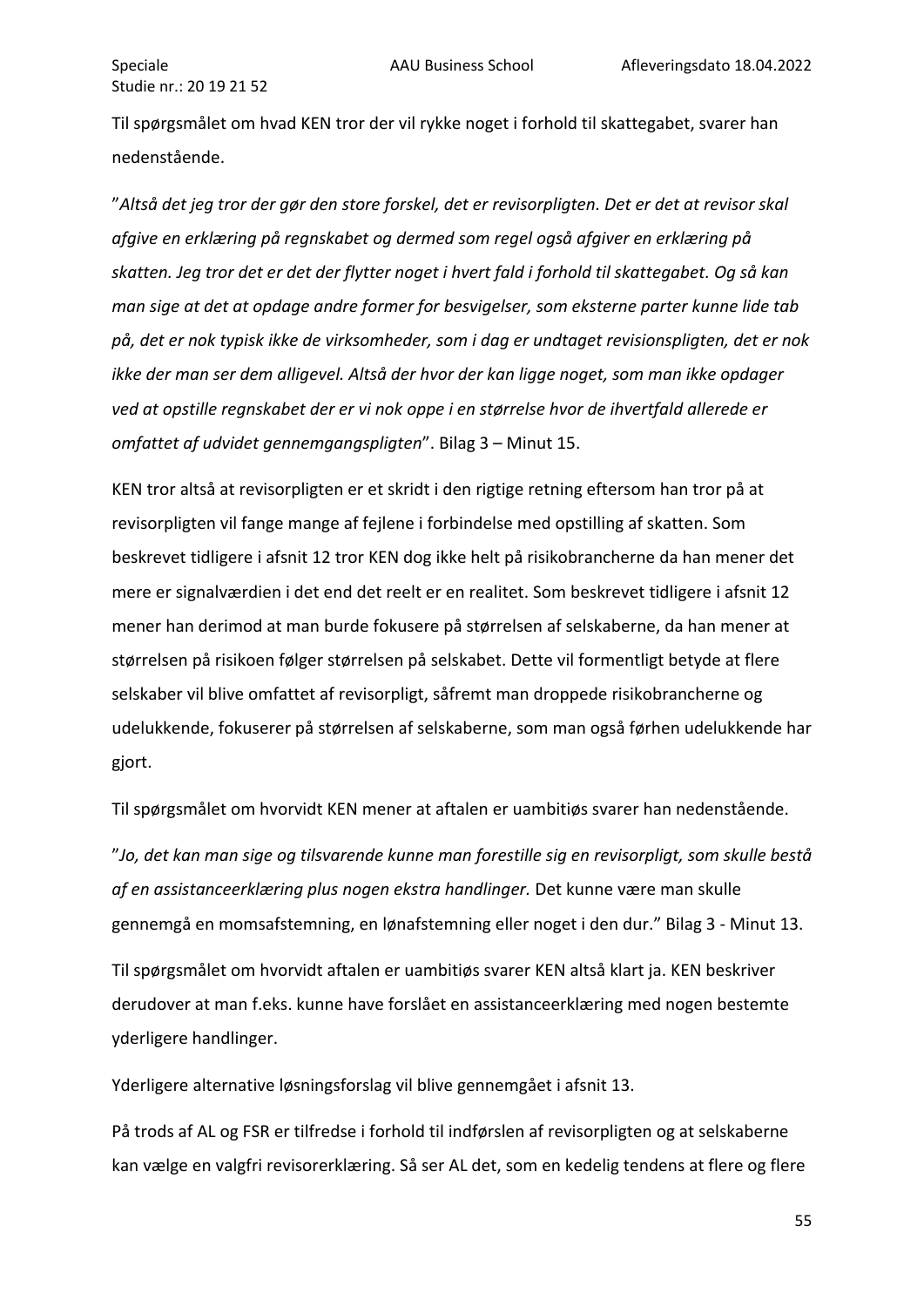selskaber over en længere årrække har tilvalgt en assistanceerklæring fremfor en revisorerklæring med sikkerhed.

"*Det er jo næsten halvdelen af alle selskaber der i dag har assistance og det sker jo i høj grad, det er noget man aftaler sammen med sin revisor, på den måde kryber revisorerne under den her kvalitetskontrol. Og det er en lidt kedelig tendens, som jeg tror der bliver reageret på politisk på et eller andet tidspunkt*" Bilag 1 – Minut 34 – 35.

AL uddyber med nedenstående, hvor han tror at når det går op for politikerne at hovedparten af alle erklæringer fra revisorer er assistanceerklæringer, vil der blive reageret ved at påtvinge revisorerne til at afvige en grad af sikkerhed.

"*Problemet er så at man på et eller andet tidspunkt får øje på det her fra politisk hold og så siger man det går ikke og så kommer man til at indfører nogen regler, hvor man kommer til at skulle give noget mere sikkerhed, det tror jeg, det er i hvert fald en risiko ved den udvikling vi ser*" Bilag 1 – Minut 35 – 37.

I ovenstående citater udtrykker AL en bekymring for at revisorerne bevidst "kryber" udenom kvalitetskontrollen ved at afgive assistanceerklæringer. Derudover siger han også indirekte at der er en forventningskløft imellem hvad politikerne forventer man får med en assistanceerklæring til hvad man reelt får. Dette tolkes ud fra citatet hvor AL siger "… *at man på et eller andet tidspunkt får øje på det her fra politisk hold*…".

## <span id="page-56-0"></span>12.2 Delkonklusion

På baggrund af ovenstående afsnit må det konkluderes at der er en noget forskellig modtagelse af revisorpligten. FSR er generelt tilfredse med at der er sket en form for tilbagerulning af tidligere lempelser, hvor om end den tilbagerulning der er sket må betragtes, som værende relativ lille. AL og FSR er dog godt tilfredse med at indførslen af revisorpligt betyder at de omfattede selskaber selv kan vælge hvilken revisorerklæring, som de ønsker.

AK og Dansk Industri er derimod overordnet utilfredse med at der overhovedet sker en form for tilbagerulning af de administrative byrder, men derudover er de også yderst kritiske overfor at revisorpligten medfører en valgfri revisorerklæring. Årsagen til at AK og Dansk Industri er kritiske herfor er grundet at AK mener at selskaberne bliver pålagt at betale for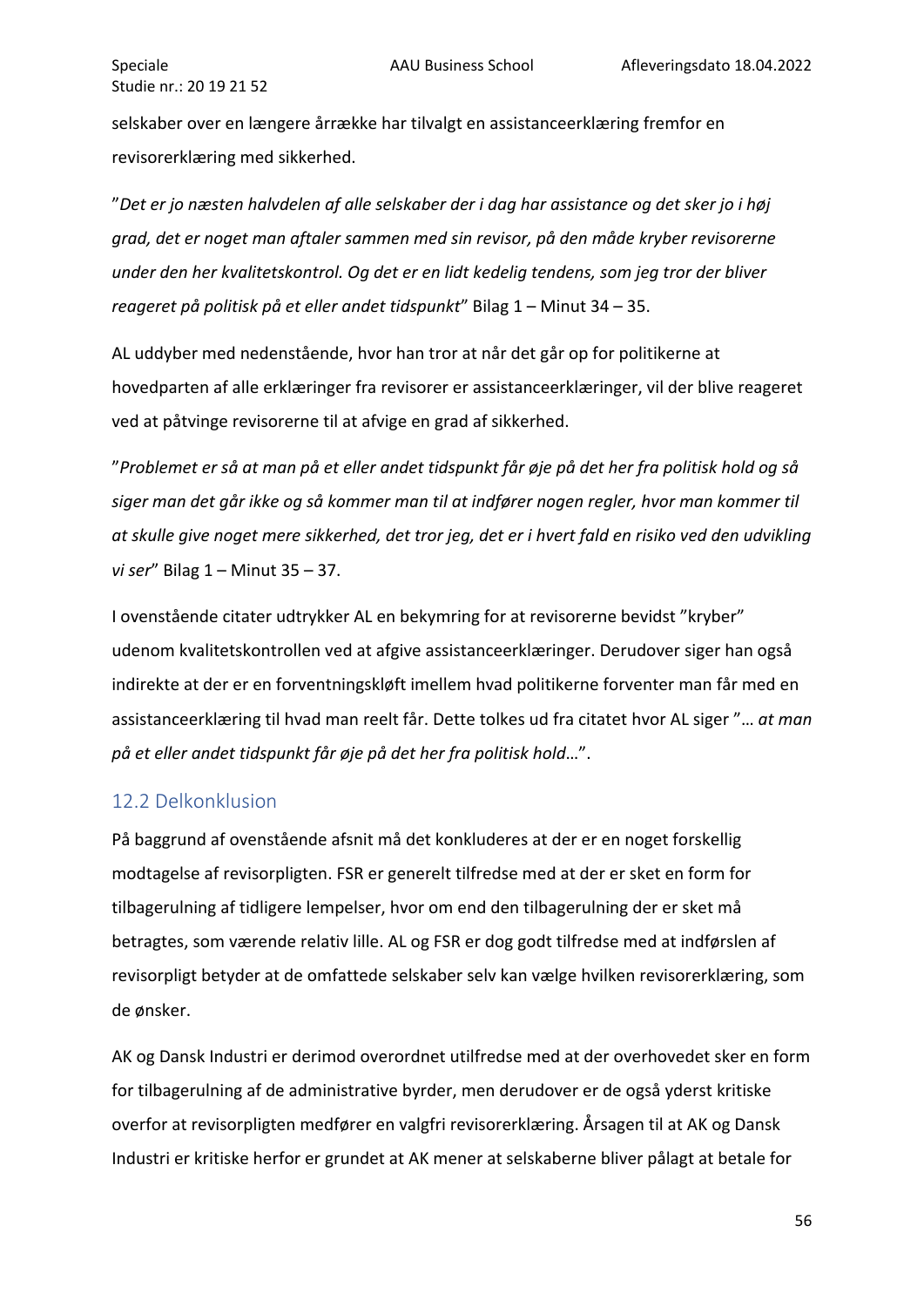en ydelse, som de reelt ikke får nogen værdi for. Derudover mener AK at indførslen af revisorpligt skyldes et vakuum i kontroltrykket, som man så forsøger at modvirke med en revisorerklæring uden sikkerhed.

KEN mener at revisorpligt er det rigtige at indføre, samt at revisorpligten skal betyde at selskaberne, som bliver omfattet heraf, har mulighed for at være en valgfri revisorerklæring. Årsagen hertil er at KEN mener at en assistanceerklæring vil opfange mange af fejlene, som vedrør skattefejl. KEN mener dog alligevel at aftalen omkring revisorpligt er uambitiøs grundet risikobrancherne i hans vurdering er mere en signalværdi end det er en realitet, hvor han i stedet mener der burde være fokus på størrelsen af selskaberne. Derudover havde KEN gerne set at man havde pålagt revisor at udfører særlige handlinger i forbindelse med assistanceerklæringen.

Foruden ovenstående bekræfter alle tre parter enten direkte eller indirekte at der er en forventningskløft imellem hvad politikerne tror man får af sikkerhed ved en assistanceerklæring og hvad man reelt får. Dette er ifølge KEN med til at gøre det svært at diskutere emnet politisk, da han mener at det kræver faglig indsigt i de forskellige erklæringstyper.

# <span id="page-57-0"></span>13. Alternativt løsningsforslag til at mindske skatte- og

## momsgab

I forbindelse med mit interview med FSR, kom AL med et alternativt løsningsforslag til hvordan revisorpligten skulle have været risikovurderet. I dette afsnit vil det alternative løsningsforslag fra AL og FSR blive gennemgået. Løsningsforslaget er blevet forklaret for AK og KEN, så de har haft mulighed for at give deres vurdering af om de ser det alternative løsningsforslag fra FSR, som et bedre alternativ.

#### <span id="page-57-1"></span>13.1 Alternativt løsningsforslag – Gæld som risikoparameter

AL fra FSR forklarede i forbindelse med interviewet omkring hvordan FSR havde ønsket at revisorpligten skulle have set ud, såfremt det skulle have været efter deres ønske. AL beskriver i nedenstående citat hvordan han og FSR ønskede at revisorpligtens risikovurdering skulle have set ud hvis det stod til dem.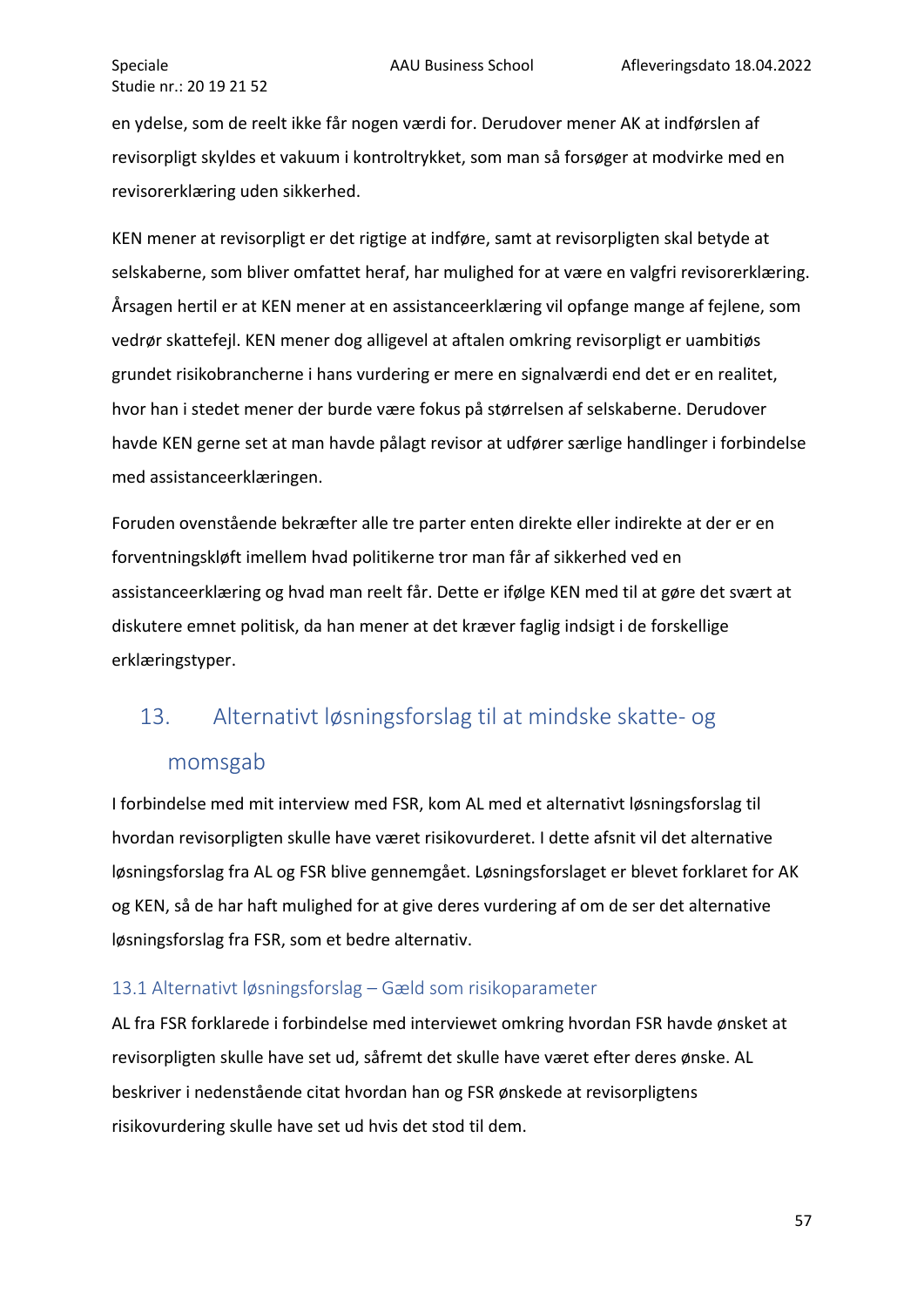*"Vi havde gerne set en anden ændring, vi havde gerne set at man havde haft en anden risikobetragtning i virkeligheden. Vi havde lagt op til, syntes vi at den reelle måde at kigge på det på det er at man ser på gæld og især gæld til det offentlige, som et udtryk for at der er en risiko som man skal kigge ind i, i virkeligheden ikke, for det er især når du har selskaber, som har en høj gæld og især en høj gæld til det offentlige at staten risikerer at miste penge kan man sige. Der tror jeg også at Finans Danmark, der er bankernes brancheorganisation de er helt på linje med os, de ser også meget gerne gæld, som et risikoparameter, og det er jo også i deres interesse, som kreditor, det er der de risikere at lide tab. Det som vi syntes lidt er problemet med at udpege nogen risikobrancher, så skærer man alle selskaber i de her brancher over en kam og siger at alle de her skal underlægges den her byrde uden at der måske er en reel risiko og omvendt når du har gæld, hvis man sætter sig i en høj gæld og oparbejder en høj gæld til det offentlige og der dermed er en risiko for at det offentlige lider tab, jamen er det så ikke rimeligt at man så lader sig kigge over skulderen af en revisor i virkeligheden, det er det der har været vores organisation. Og den argumentation vil vi også forfølge i fremtiden.*" Bilag 1 – Minut 19-22.

AL uddyber nedenfor argumenterne for hvorfor FSR mener at det bør være gælden og ikke risikobrancher, som afgør hvilke selskaber, som er omfattet af revisorpligten.

"*Der er et stort finsk studie, som viser at når et selskab har en vis gæld, hvor det ligger lige omkring de der 2 millioner kroner i bankgæld eller kredit gæld. Så vil selskabets renteudgifter forbundet med at optage lån, pga. de usikkerheder, som det giver, hvis ikke de har en revisor inde over så vil renteudgifterne være højere end udgifterne til revision. Hvis du har en gæld over en vis grænse, så er det jo en gratis omgang at få udført revision. Så derfor er det jo et eller andet sted en omkostningsneutralt forslag, det har vi i hvert fald hævdet. Det viser i hvert fald et finsk studie og Copenhagen Economics, som også har lavet den her undersøgelse af de skattemæssige konsekvenser. På den måde giver gæld rigtig god mening, som et risikoparameter rigtig god mening for når du har en gæld på over en vis størrelse, hvis ikke du har revision, så vil dine renteudgifter, den ekstra betaling du kommer til at betale for at få dine lån den vil være højere end den udgift du rent faktisk vil have til at have din revisor til at gennemgå dine regnskaber*." Bilag 1 – Minut 33-35.

Den store forskel på revisorpligten, som er blevet indført over til den revisorpligt, som FSR ønsker ligger i hvilke selskaber, som bliver omfattet af revisorpligten. Som tidligere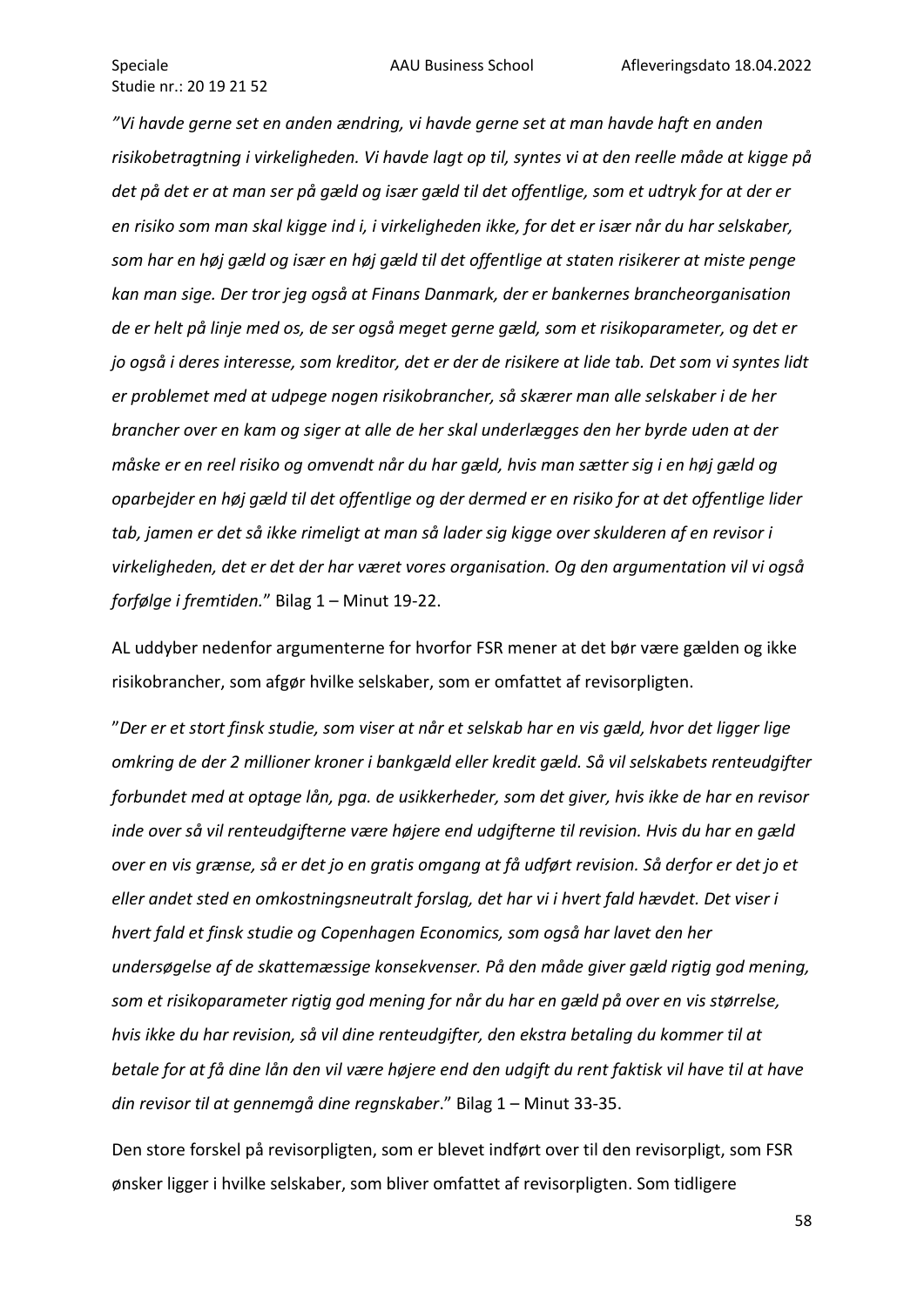beskrevet afsnit 5.1 er det selskaber med en omsætning på mellem 5 – 8 millioner kr. og som hører under en af de 11 definerede risikobrancher. FSR mener at problemet ved risikobrancherne er at man her skærer alle selskaber over en karm, som opererer i de definerede risikobrancher.

AL og FSR mener i stedet at risikoparameteret for hvilke selskaber, som skal være omfattet af revisorpligten burde være gælden til eksterne parter, som f.eks. banker, eksterne kreditorer eller offentlige myndigheder. FSR lægger her særligt vægt på gælden til de offentlige institutioner, da det er her det offentlige har risici for at lide tab og siger spørgende:

"… *hvis man sætter sig i en høj gæld og oparbejder en høj gæld til det offentlige og der dermed er en risiko for at det offentlige lider tab, jamen er det så ikke rimeligt at man så lader sig kigge over skulderen af en revisor i virkeligheden…".*

Udover AL argumenterer med at der er risici for det offentlige og eksterne kreditorer har risici for at lide tab når der er en større gæld i selskaberne, så er et af deres argumenter også at det er en "gratis omgang" for selskaber med en bankgæld på 2 millioner kr. eller derover. Argumentet omkring det "er en gratis omgang" skyldes at et finsk studie iflg. AL viser at selskaber, som har en bank- eller kreditgæld i niveauet omkring 2 millioner kr. kan spare omkostningen til en revisionserklæring på deres bankengagementer i form af forbedret kreditvurderinger, som bidrager til lavere omkostninger til banken.

Til spørgsmålet om hvis man nu valgte at benytte gælden i selskaberne, som risikoparameter om FSR så stadig mener at selskaberne skal have mulighed for at benytte en valgfri erklæring svarer AL:

"*For den her gruppe selskaber, med en omsætning på under 8 millioner kroner, som i dag ikke er omfattet af revisionspligt ja*." Bilag 1 – Minut 35.

Argumentet om at det skulle være "en gratis omgang" for selskaberne virker til at falde til jorden i og med at FSR fortsat mener at selskaberne skal kunne vælge en valgfri erklæring. Hele argumentet for at "en gratis omgang" ligger i at selskaberne får en revisionserklæring i deres regnskab og ikke f.eks. en assistanceerklæring.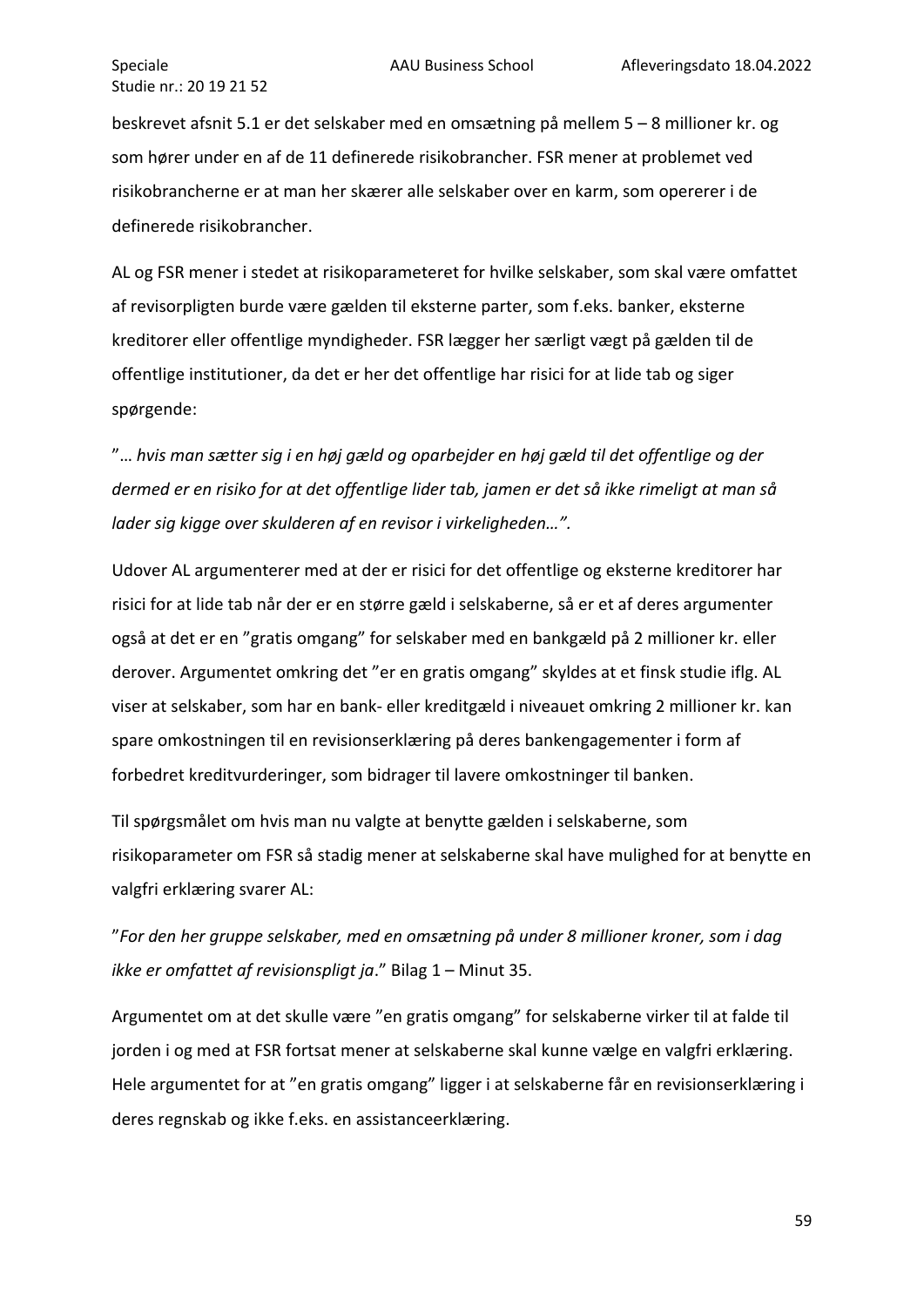AK fra Dansk Industri er blevet forholdt FSR's alternative løsningsforslag til problemstillingen for at få hans vurdering og tanker omkring gælden, som et muligt risikoparameter.

"*I tilgangen havde vi lagt op til at man skulle fokusere på hvor er det du har en fremmed kapital og dermed nogen tredjepart, som finansiere det her og så vidt jeg husker, så ligger der en undersøgelse der viser at hvis du har omkring 1,6 millioner kroner, det bliver jeg usikker på, jeg mener der ligger en undersøgelse fra Copenhagen Economics der viser med en fremmed gæld på jeg tror det er deromkring, der balancerer gevinsten ved en revision i forhold til omkostningen, fordi gevinsten er i forhold til dine kreditvilkår og det vil sige der havde vi faktisk noget balancepunkt hvor man kan sige jamen der var der i hvert fald noget grundlag for at sige dem man påligger en revisionspligt i givet faldt har faktisk også en glæde af det, ikke bare i forhold til samfundets kontrol, men der var en eller anden indikator for at sige hvornår er der egentligt et balancepunkt imellem den omkostning du har ved en revision og så den risiko en ekstern kreditgiver påtager sig.*" Bilag 2 – Minut 11-12.

AK forklarer i ovenstående citat at Dansk Industri også havde lagt op til at man i stedet for risikobrancherne skulle afgøre hvilke selskaber, som bliver omfattet af revisorpligten, så skulle man i stedet bruge fremmede kapitalen, som parameter. AK forklare i lighed med AL at der er et studie, som viser hvis selskaber har en fremmed gæld på omkring 1,6 millioner kr., så vil selskabet kunne spare omkostningen til revisionserklæringen ved at deres kreditvurdering bliver forbedret.

I henhold til de gældsgrænser, som AK og AL kommer med er der en afvigelse imellem hvad de siger gælden skal beløbe sig i før at selskaberne kan spare revisionsomkostningen ved et tilvalg af revision, afvigelsen imellem deres gældsgrænser er på 400.000 kr. AK siger dog i interviewet at "… det bliver jeg usikker på…" i forhold til størrelsen på gældsgrænsen.

Både AL og AK henviser til en rapport, som Copenhagen Economics i 2014 har offentliggjort, hvor Copenhagen Economics belyser hvordan selskabernes kreditvurdering og udvikling i omkostningerne til finansiering af gæld bliver påvirket af at have et revideret regnskab kontra et ikke revideret regnskab. Det fremgår af denne rapport på side 14 at Copenhagen Economics har opstillet to forskellige scenarier hvor låneomkostningerne stiger med henholdsvis 110 basispoint og 360 basispoint. I det optimistiske scenarie hvor låneomkostningerne stiger med 110 basispoint vil besparelsen i låneomkostningerne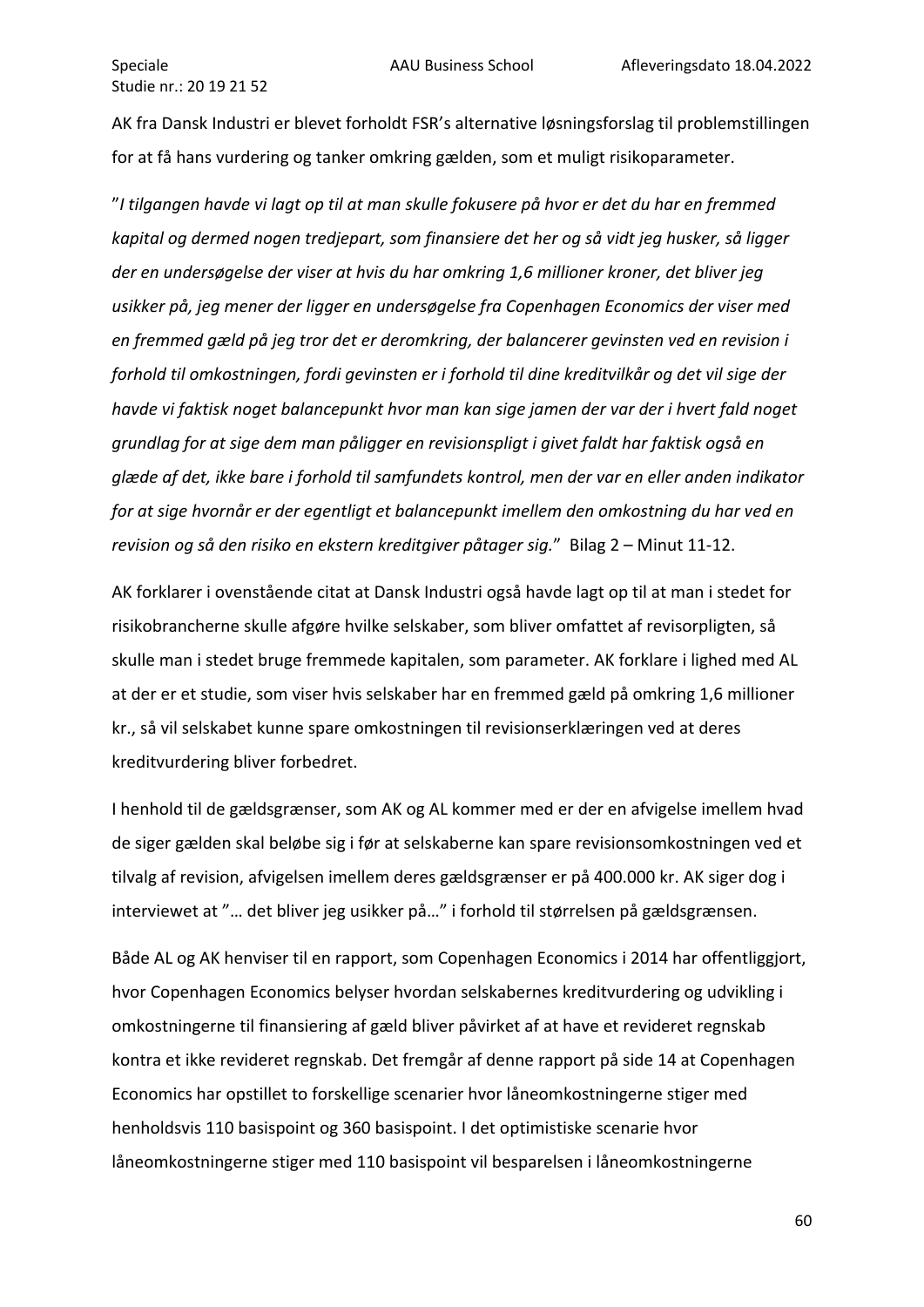overstige omkostningen til en revisionserklæring ved en gæld på 3 millioner kr. I det mindre optimistiske scenarie hvor låneomkostningerne stiger med 360 basispoint vil besparelsen i låneomkostninger overstige omkostningen til revision ved en gæld på 1 million kr. Det er på baggrund af de opstillede scenarier estimeret at den gennemsnitlige gældspost hvor besparelsen i låneomkostningerne vil overstige omkostningen til en revisionserklæring er en gældspost på 2 millioner kr., hvilket stemmer overens med citatet fra AL. (Copenhagen Economics, 2014)

Til spørgsmålet om hvorvidt KEN tror at gælden i selskaberne vil være en bedre risikoparameter, svarer han:

"*Jeg vil sige det vil igen afhænge af hvad man gerne vil ramme med det, fordi hvis det rent er skattegabet så er det nok ikke størrelsen af gælden man skal kigge på, så giver det mere mening at kigge på brancher og aktiviteter og sådan noget, størrelsen af omkostninger eller et eller andet. Hvor i mod man kan sige hvis det er besvigelser generelt, tiltro til regnskabet, jamen så kan det godt give mening at sige jamen jo mere gældsat en virksomhed er jo mere vigtigt er det at der kommer en revisor ind og kigger på det fordi risikoen for tab er større. Jeg tror det er et spørgsmål om hvad man godt vil opnå.*" Bilag 3 – Minut 8.

KEN vurderer altså ikke at man kan benytte gælden, som risikoparameter for at mindske skattegabet. Han tror mere gælden kan benyttes, som risikoparameter såfremt det er generelle besvigelser man vil ramme eller man vil have en større overbevisning for regnskabet.

#### <span id="page-61-0"></span>13.2 Vurdering af alternativt løsningsforslag

Forslaget om at benytte gæld, som risikoparameter, frem for risikobrancherne vurderes, som et godt alternativ i og med at der ved at benytte gælden, som parameter er en balance imellem omkostningerne til revisor og besparelsen på finansieringsomkostningerne. FSR' forslag om en frivillig revisorerklæring hvor gælden er risikoparameter virker som et modsigende argument i forhold til argumentet om i første omgang at benytte gælden, som risikoparameter i og med at kreditvurderingen af selskaberne ikke vil blive den samme om de får en assistanceerklæring eller om de får en revisionserklæring. Selskaberne, som vil blive omfattet med gælden, som risikoparameter skulle derfor blive pålagt revisionspligt. Dette vil også for et samfundsmæssigt perspektiv give en langt højere sikkerhed for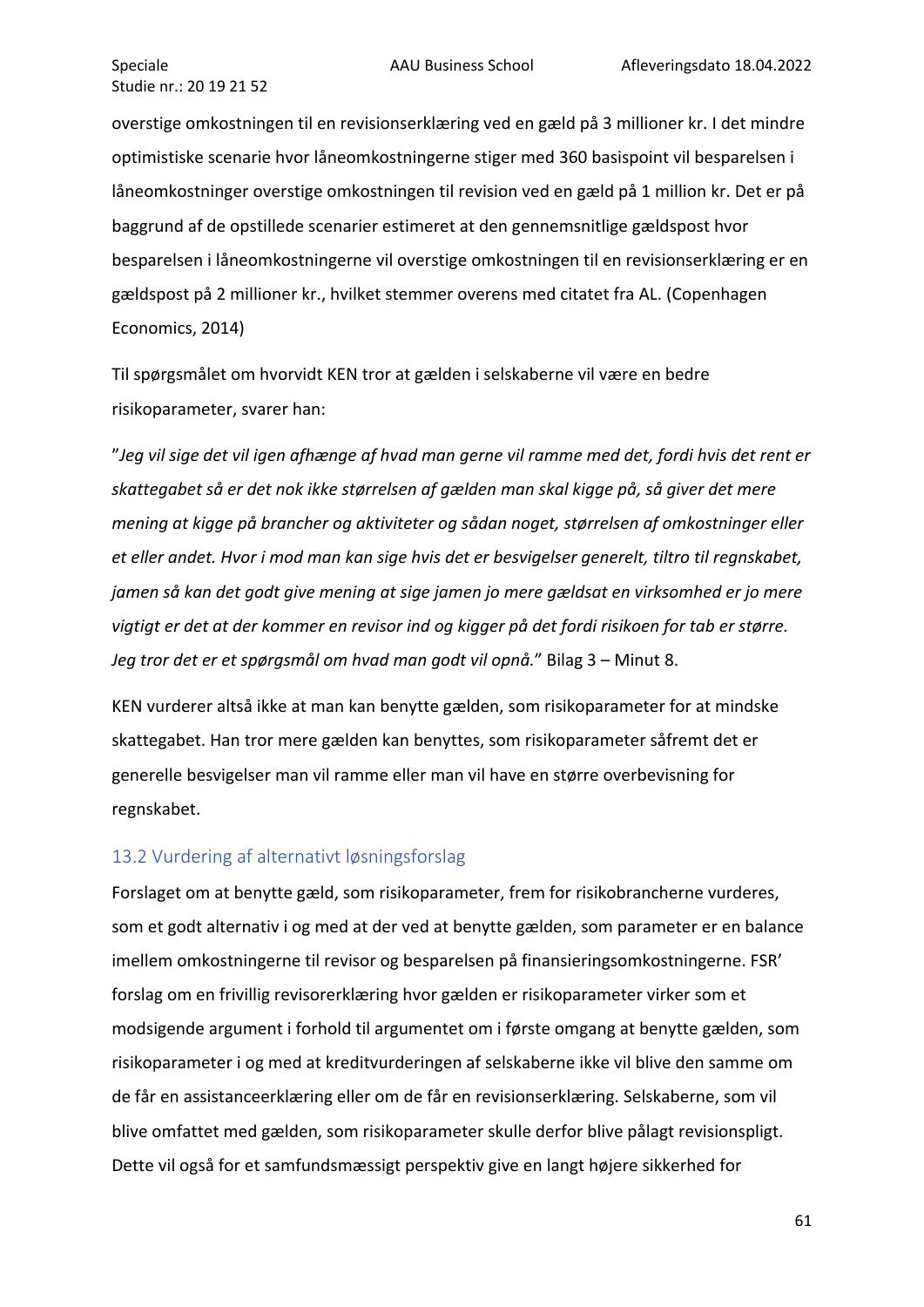oplysningerne i regnskaberne. Ved at skifte til gæld, som risikoparameter forventes det også at langt flere end de ca. 700 selskaber vil blive omfattet og man derved vil kunne få en større effekt.

## <span id="page-62-0"></span>13.3 Delkonklusion

FSR's alternative løsningsforslag til mindskning af skattegabet går på at man i stedet for at benytte risikobrancher, som risikoparameter i stedet benytter gælden i selskabet som risikoparameter. Årsagen til FSR mener dette er en bedre løsning er at de ved at benytte gælden, som risikoparameter ikke skærer alle selskaber over en karm, som man gør ved risikobrancherne. Derudover begrunder FSR med at der er et stort finsk studie (som også er benyttet af Copenhagen Economics), som viser at selskaber, som har en bank- eller kreditgæld på minimum 2 millioner kr. opnår en besparelse på deres finansieringsomkostninger, som overstiger den omkostning, som selskaberne vil have ved en revisionserklæring.

FSR mener dog fortsat at selskaberne med en omsætning imellem 5-8 millioner kr. skal kunne vælge en valgfri erklæring. I og med at FSR foreslår at selskaberne fortsat skal kunne vælge en valgfri revisorerklæring, virker hele ideen med at benytte gælden som risikoparameter til at falde til jorden, i og med at det er revisionserklæringen, som gør at besparelsen som selskaberne opnår i deres finansieringsomkostninger, overstiger omkostningen til selve revisionserklæringen.

AK og Dansk Industri er som udgangspunkt positive overfor at benytte gælden, som risikoparameter. AK beskriver at der her er et balancepunkt imellem hvad selskaberne har af omkostninger, kontra hvad selskaberne får af besparelser på deres finansieringsomkostninger, samt at selskaberne opnår en højere grad af sikkerhed på deres regnskab.

Det overraskende i forbindelse med interviewene af FSR og Dansk Industri er at det er Dansk Industri, som ønsker at såfremt selskaberne skal pålægges at benytte en revisor, så advokere Dansk Industri for at det skal være en revisionserklæring og ikke en frivillig revisorerklæring. Årsagen til at Dansk Industri advokere herfor er, som tidligere gennemgået at AK og Dansk Industri har det "stramt" med en revisorpligt, som omhandler en frivillig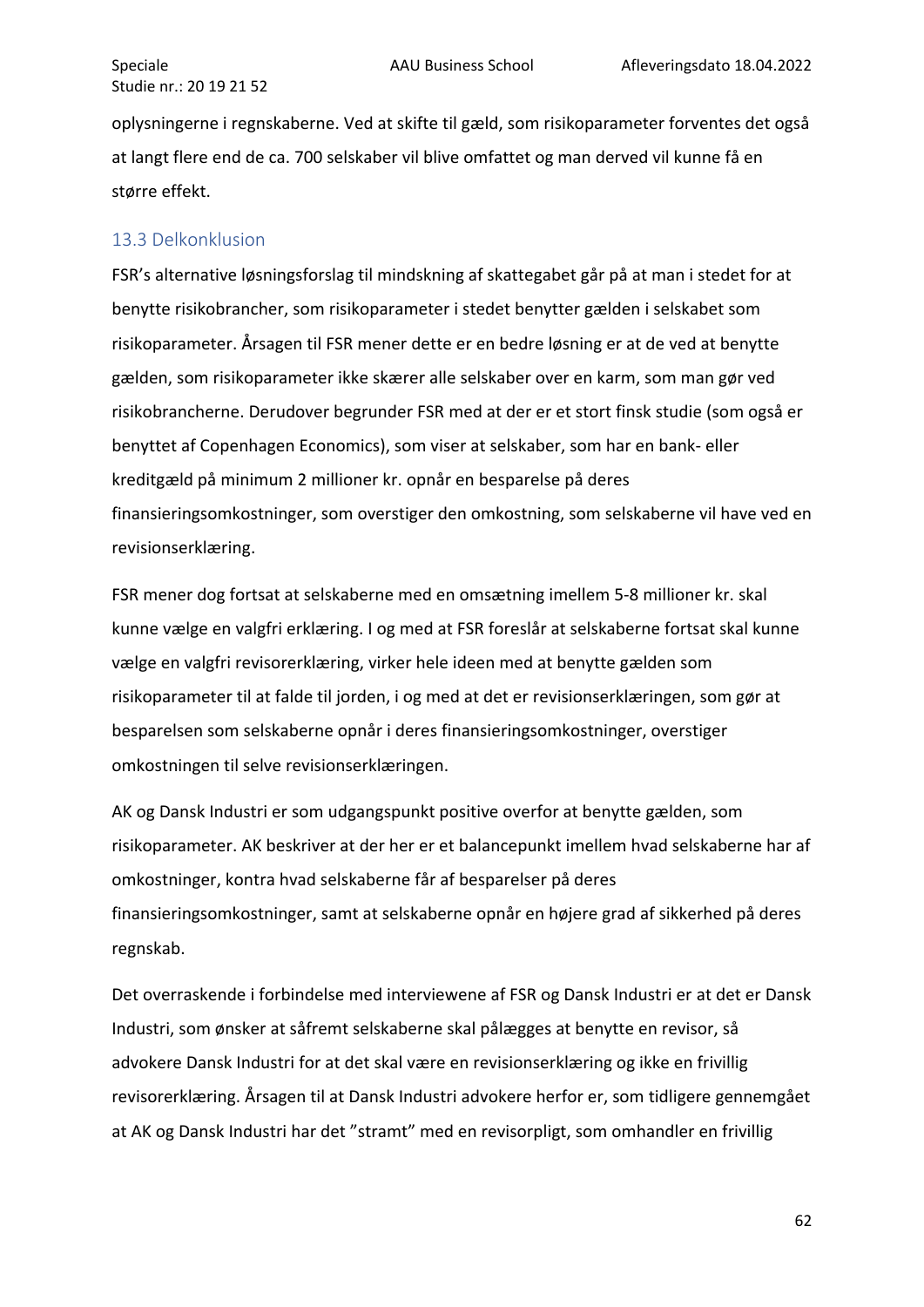erklæring da de mener at selskaberne, som Dansk Industri repræsenterer, kommer til at betale for en erklæring uden værdi for selskabet.

KEN vurderer dog at gælden, som risikofaktor er den rigtige i forhold til hvis man ønsker at mindske skattegabet. KEN Mener derimod at man burde kigge på størrelsen af selskaberne. Gælden, som risikoparameter vurderes dog at være et rimeligt risikoparameter i forhold til de risikobrancher, som der er blevet indført, som KEN også selv pointere at han tror er indført mere af signalværdi end af en realitet. Derudover giver gæld, som risikoparameter også en form for balancepunkt imellem hvad selskaberne skal betale for en revision og de besparelser selskaberne har i deres finansieringsomkostninger.

# <span id="page-63-0"></span>14. Konklusion

Formålet med specialet var at undersøge hvorvidt indførslen af revisorpligt ville have en effekt i forhold til at mindske svindel med skat og moms, hvilket var hele formålet med indførslen. Specialets problemformulering er i indledningen beskrevet, som:

"Hvor vidt vil indførelsen af revisorpligten medføre færre fejl og besvigelser for skat og moms, samt kunne andre tiltag afhjælpe problemet?"

Jeg har i specialet redegjort for aftalegrundlaget, som omhandler revisorpligt og beskrevet hvad dette kommer til at have af betydning. Jeg har yderligere redegjort for de forskellige revisorerklæringer, samt revisors rapporteringspligter i forbindelse med erklæringerne. I forbindelse med dataindsamlingsprocessen (interview delen) har det hurtigt fremgået at der er en forventningskløft, som har påvirket den politiske diskussion og de beslutninger der er blevet truffet i forbindelse med indførslen af revisorpligten, hvorfor jeg har redegjort for den bagvedliggende teori omkring forventningskløften.

Specialets analyser viser tydeligt at der eksisterer et skatte- og momsgab, som efter lempelserne af revisionspligten har vist sig at være voksende. Analyserne viser også at der er en forventningskløft imellem hvad politikerne tror de får ved en assistanceerklæring og hvad de reelt får. Derudover er der klare indikationer på at forventningskløften har påvirket indførslen af revisorpligt i og med at politikerne umiddelbart tror de får mere end de egentligt gør ved indførelsen af revisorpligt. På baggrund af må det vurderes væsentligt at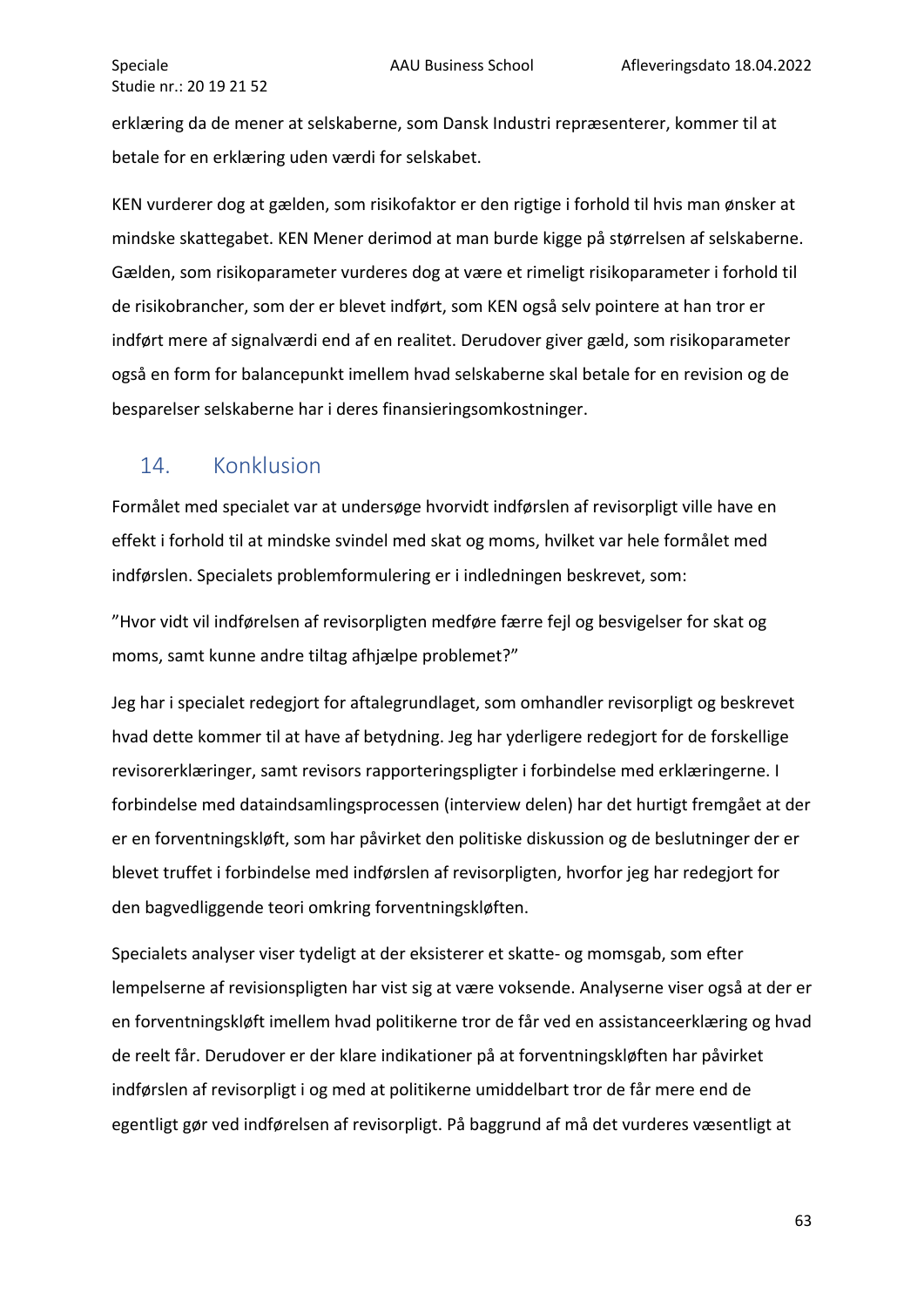forventningskløften bliver mindsket for at sikre at der i fremtiden bliver indgået aftaler hvor politikerne er indforstået med hvad der lægger i de enkelte erklæringstyper.

De afholdte interviews med FSR, Dansk Industri og PwC sammenholdt med analysen har givet grundlag for et alternativt løsningsforslag til hvordan man kan nedbringe fejl og svindel med skat og moms for selskaberne med en omsætning op til 8 millioner kr.

Som alternativt løsningsforslag til nedbringelse af fejl og svindel med skat og moms, er at man benytter bank- og kreditgæld, som risikoparameter. Selskaberne, som bliver omfattet heraf, vil så skulle være pålagt revisionspligt, grundet der her for selskaberne med bank- og kreditgæld vil være et balancepunkt, hvor selskaberne vil spare omkostningen til revisionen i deres finansieringsomkostninger. For samfundets side vil man styrke kontrollen med selskaberne og mindske fejl og svindel med skat og moms, da det i analysen fremgår at selskaber med en revisortilknyttet både har færre og mindre fejl. Ved at benytte bank- og kreditgæld, som risikoparameter skærer man ikke specifikke brancher over en karm. Derudover er de risikobrancher, som man har indført, måske mest af alt blevet indført på grund af den en signalværdi, som der ligger i det.

På baggrund af gennemgangen af aftalegrundlaget fremgår det hurtigt at aftalen omkring revisorpligt er en meget lille aftale i og med at den kun omfatter ca. 700 selskaber, som nu bliver omfattet af revisorpligten. For at belyse hvor lille aftalen om revisorpligt er var der i 2019, 66.843 selskaber, som ikke benyttede en revisor, hvorfor de ca. 700 selskaber virker næsten ubetydelige. Analyserne viser dog at der er klare indikationer på at der er færre fejl og besvigelser i regnskaber som indeholder en valgfri revisorerklæring i modsætning til regnskaber, som ikke indeholder en revisorerklæring.

På baggrund af mit arbejde i forbindelse med specialet kan det konkluderes at indførslen af revisorpligt vil få en effekt i forhold til de få selskaber, som bliver omfattet af revisorpligten. Dog må aftalen omkring revisorpligt konkluderes, som værende uambitiøs, samt at den næppe vil få en væsentlig effekt i forhold til det samlede skattegab. Dette er grundet antallet af selskaber, som bliver omfattet af revisorpligt. Det er kun 700 selskaber, som bliver omfattet af revisorpligt, ud af samlede 66.843 selskaber (pr. 2019), som ikke benytter en revisor. På baggrund af aftalens størrelse vil det formentligt blive svært at måle effekten af indførslen af revisorpligten.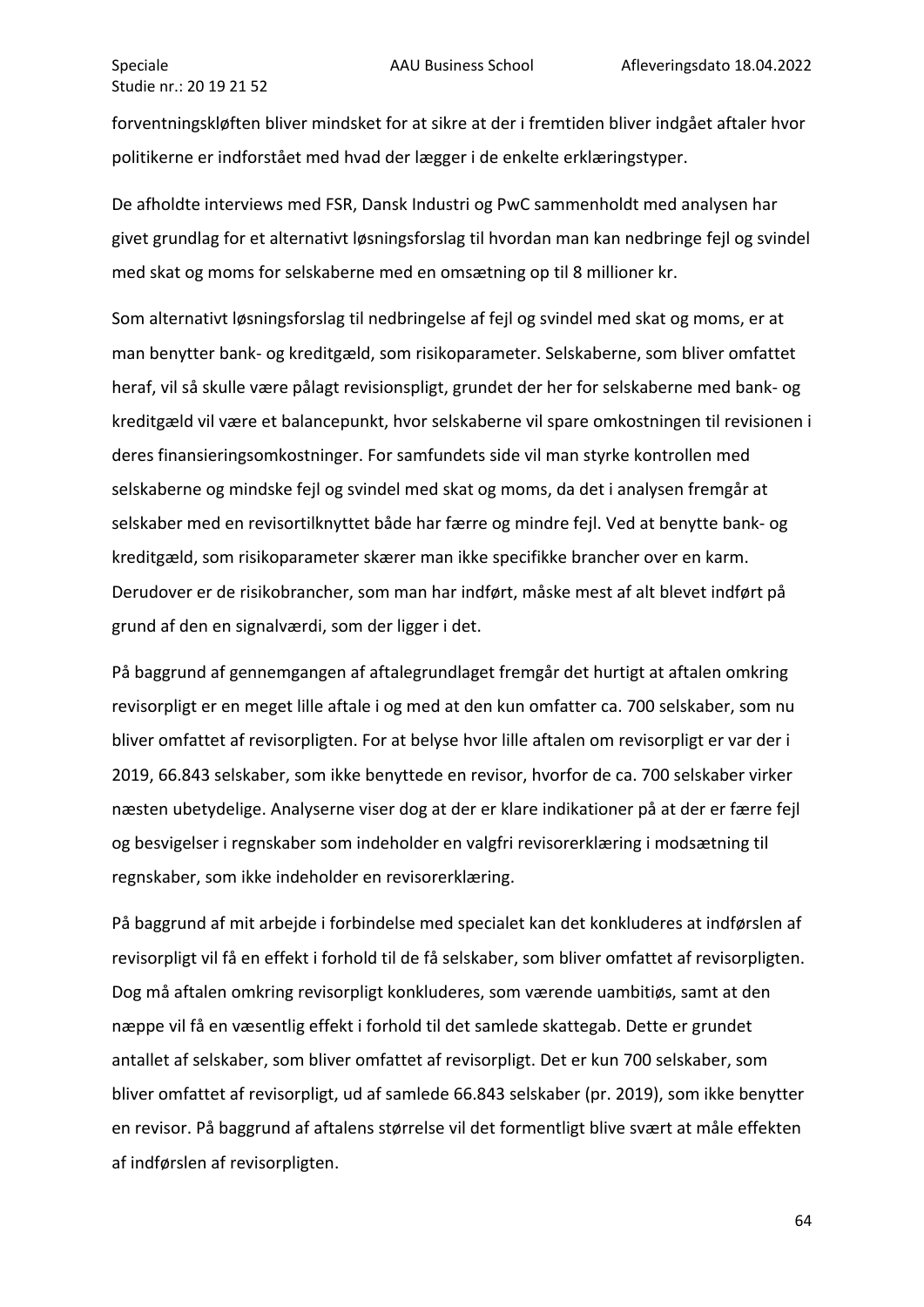# <span id="page-65-0"></span>15. Perspektivering

Specialets problemformulering tager udgangspunkt i indførslen af revisorpligten. Revisorpligten er indført grundet man fra politisk side har ønsket at mindske antallet af fejl og svindel med skat og moms. I specialet kommer de involverede interessenter med alternative tiltag, som kan indføres for at mindske det nuværende skatte- og momsgab. I dette afsnit vil jeg perspektivere til yderligere undersøgelsesspørgsmål, som ville kunne være med til at understøtte og eller uddybe den viden jeg allerede har indsamlet i forbindelse med specialet.

I forbindelse med interviewet af AL, fremhævede AL at han var sikker på at omfanget af revisorpligten blev påvirket af Covid-19. Han mener at grundet sammenfaldet imellem forhandlingerne omkring revisorpligt og Covid-19 samtidig ramte Danmark havde en stor betydning for hvor lille aftalen omkring revisorpligt endte med at blive. Årsagen til at AL mener at Covid-19 havde påvirkning på den endelige aftale omkring revisorpligt, skyldes at politikerne ikke iflg. AL ikke ville pålægge selskaber yderligere administrative byrder i den uvisse situation, som landet stod i på daværende tidspunkt. Det kunne på baggrund af ovenstående være interessant at undersøge hvorvidt Covid-19 havde en reel effekt på den indgåede aftale. Foruden undersøgelsen af hvorvidt Covid-19 havde en reel effekt på den indgåede aftale, så kunne det være interessant at undersøge hvorvidt der har været en stigning i antallet af bevidste fejl med skat og moms. Årsagen til dette kunne være interessant ligger i at flere selskaber har været likviditetspresset under Covid-19, hvilket man kan forestille sig vil fører til en stigning i bevidst svindel med skat og moms.

I forbindelse med specialet fremgår det at der uanset hvilke tiltag man vil indføre for at begrænse fejl og svindel med skat og moms vil der være fordele og ulemper ved tiltagene. Det fremgår også at specialet at fordelene og ulemperne varierer efter hvilken interessent, som ser på de enkelte tiltag. Det kunne på baggrund heraf være spændende at sammenholde situationen i Danmark med de øvrige nordiske lande og se hvordan de øvrige nordiske lande har forsøgt at dæmme op for lignende problemstilling.

I forbindelse med interview af AK, forklarede han at han mente at indførelsen af revisorpligten var et udtryk for at vakuum i kontrolindsatsen fra SKAT. Så indførslen af revisorpligten er et forsøg på at lægge kontrolindsatsen over på revisorerne. Det kunne her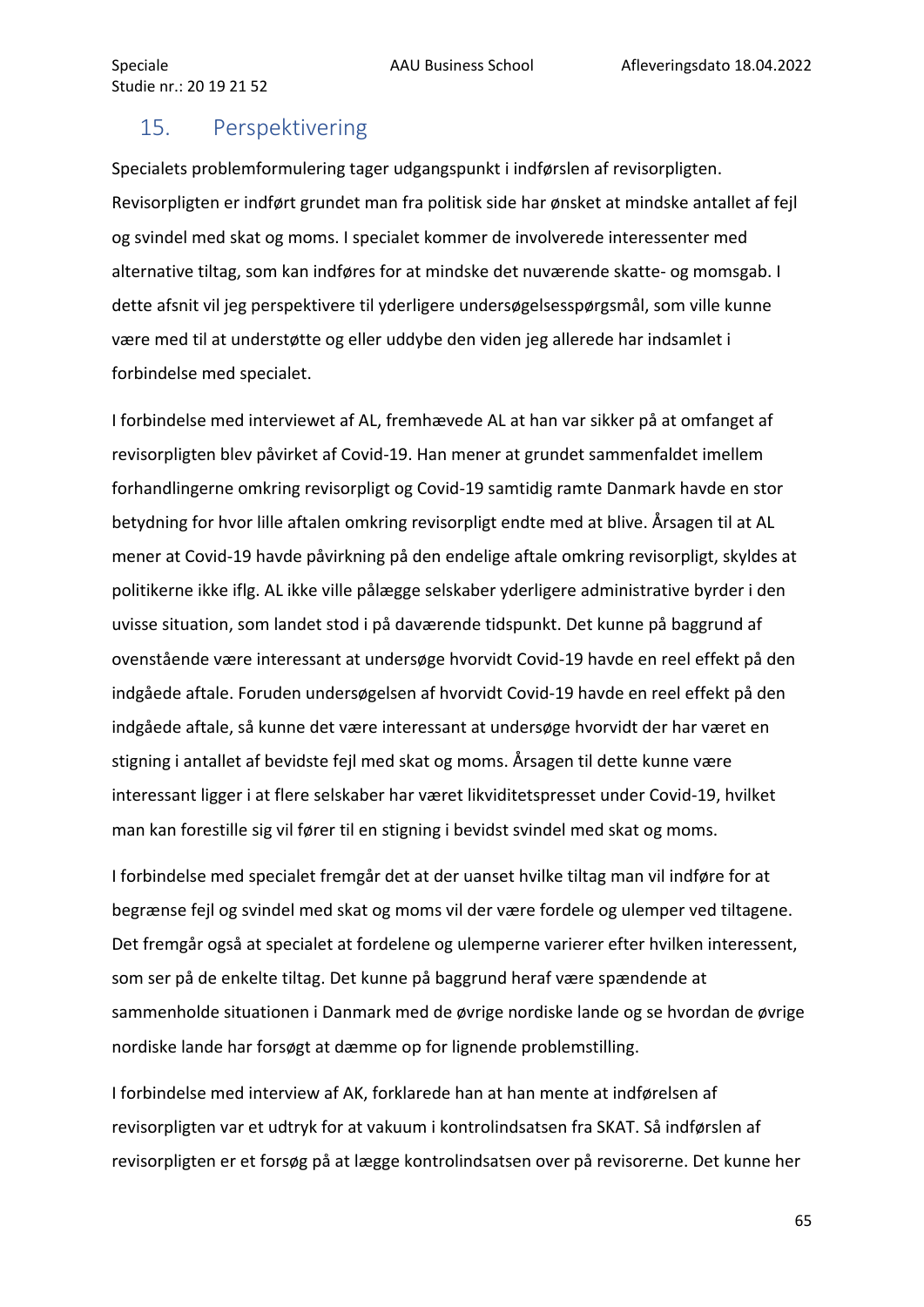være interessant at undersøge hvordan SKAT selv kunne optimere deres kontrolindsats og derved tidligere og nemmere vil kunne opdage svindel med skat og moms.

Arbejdet i forbindelse med specialet har ledt til flere alternative emner og problemstillinger, som sagtens kunne have været indeholdt i specialet eller have dannet grundlag for egen særskilt opgave. Dog har jeg i specialet valgt at behandle den givende problemstilling omkring hvorvidt indførslen af revisorpligt vil have den ønskede effekt på skatte- og momsgabet.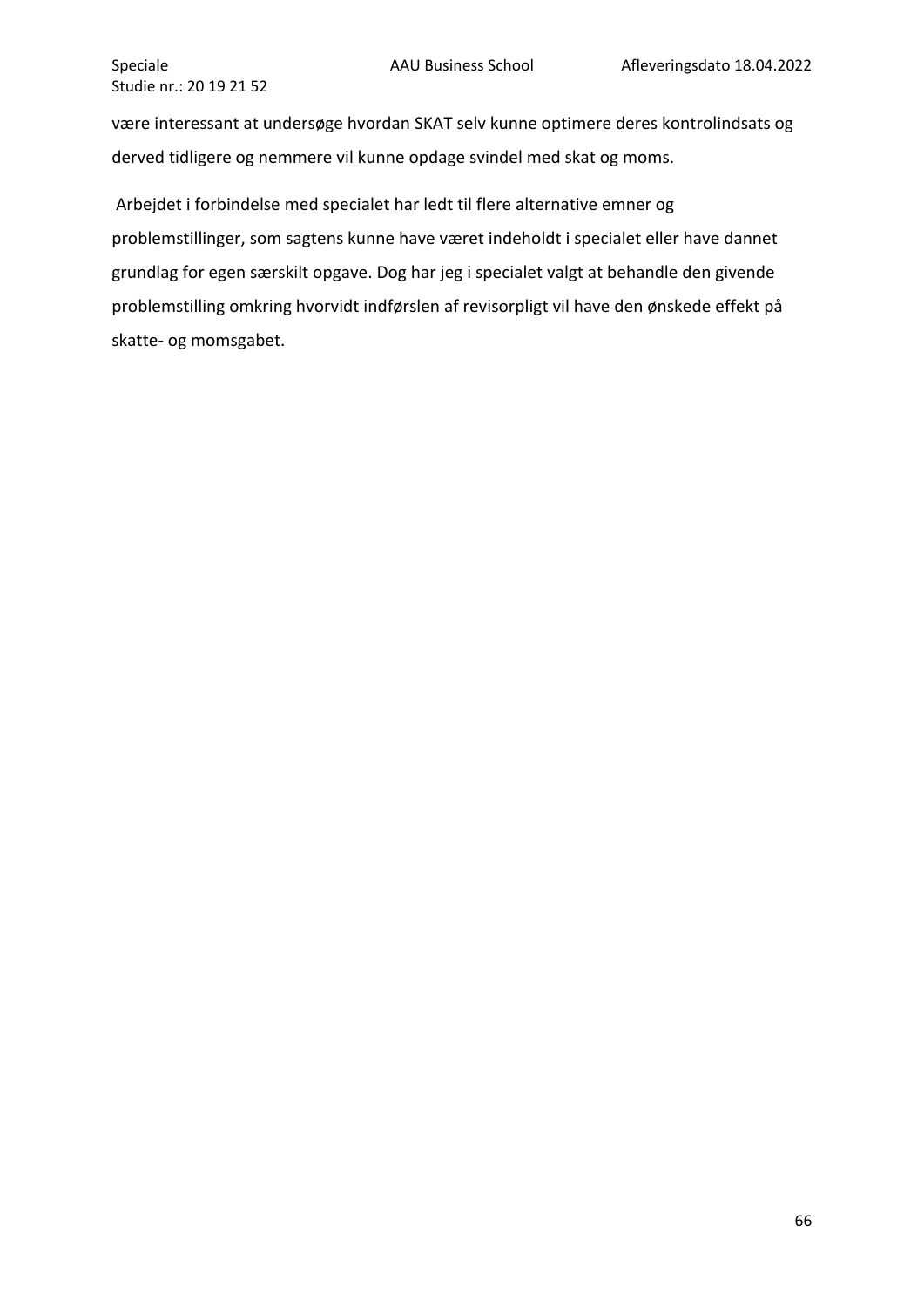## <span id="page-67-0"></span>16. Referencer

190, R. 2. (26. . marts 2010). *Retsinformation.dk*. Hentet 22.. Marts 2022 fra https://www.retsinformation.dk/eli/ft/200912L00190

Andersen, I. (2019). *Den Skinbarlige Virkelighed.* København.

Copenhagen Economics. (13. November 2014). *Effekten af lempet revisionspligt på det samlede skattegab*. Hentet 6. December 2021 fra https://www.copenhageneconomics.com/dyn/resources/Publication/publicationPDF/8/468 /1544425826/effekten-af-lempet-revisionspligt-paa-det-samlede-skattegab.pdf

- Ebdrup, N. (15.. Februar 2012). *www.Videnskab.dk*. Hentet 4.. Marts 2022 fra https://videnskab.dk/kultur-samfund/hvad-er-hermeneutik
- Ebdrup, N. (3.. Marts 2015). *www.Videnskab.dk*. Hentet 3. Marts 2022 fra https://videnskab.dk/miljo-naturvidenskab/hvad-er-videnskabelig-metode
- Erhvervsministeriet. (23.. Juni 2021). Aftale mellem regeringen (Socialdemokratiet), Venstre, Socialistisk Folkeparti, Radikale Venstre, Enhedslisten, Nye Borgerlige og Alternativet om Det fremadrettede behov for revision. Hentet 10.. December 2021 fra https://em.dk/media/14220/revisionspligt-aftaletekst.pdf
- Erhvervsstyrelsen. (7. December 2018). Undersøgelse af det fremadrettede behov for revisionspligt. Hentet 6. December 2021 fra https://www.ft.dk/samling/20181/almdel/SAU/bilag/75/1983953.pdf
- Erhvervsstyrelsen. (August 2020). Tidsplan fra 2020 for Erhvervsstyrelsens tilsyn med godkendte revisorer og revisionsvirksomheder. s. 14. Hentet 9. December 2021 fra https://erhvervsstyrelsen.dk/sites/default/files/2020- 08/Tilsynsplan%20fra%202020%20for%20Erhvervsstyrelsens%20tilsyn%20med%20godkendt e%20revisorer%20og%20revisionsvirksomheder.pdf
- FSR. (4.. Januar 2018). Den svenske rigsrevision anbefaler den svenske regering at geninføre revisionspligten. Hentet 10.. December 2021 fra https://www.fsr.dk/den-svenskerigsrevision-anbefaler-den-svenske-regering-at-genindfoere-revisionspligten
- Füchsel, G. L. (2017). *Revisor - Regulering & Rapportering.* Karnov Group.
- Füchsel, G. L. (2017). *Revisor - Regulering & Rapportering.* Karnov Group.
- Holm, S. S. (18.. Marts 2018). Årsregnskabet Hvilken sikkerhed skal du vælge? Hentet fra https://www.fsr.dk/aarsregnskabet-hvilken-sikkerhed-skal-du-vaelge
- Juel, F. M. (21. . Marts 2012). 75.000 firmaer slipper for revision. *Berlingske Tidende*.
- Kiertnzer, L. (2018). *Når revisorer "sladrer" - Særlig rapporteringspligter.* Karnov.
- Kiertnzer, L. (2019). Når regnskaber ikke revideres.
- Kiertzner, K. C. (2007). *Professionsetik for revisorer.* Viborg: Foreningen af statsautoriserede revisorer .
- Lau, A. (15.. November 2017). *WWW.FSR.dk*. Hentet fra https://www.fsr.dk/112-000-virksomhederhar-fravalgt-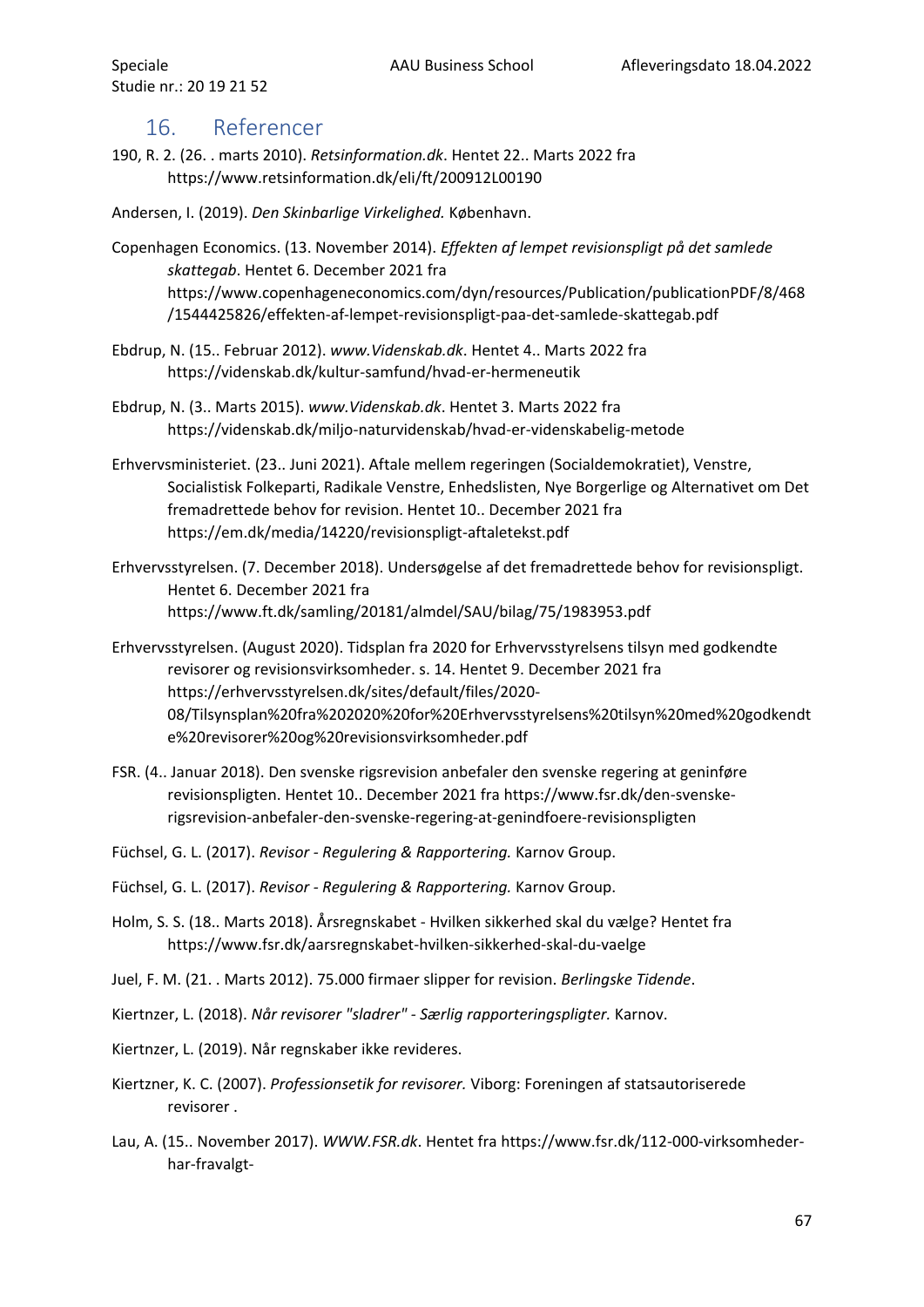revision#:~:text=Siden%20er%20revisionspligten%20lempet%20yderligere,kroner%20og%20 89%20mio.

Lau, A. (10. Marts 2022). (M. Magnussen, Interviewer)

- Louise Nellemann FSR. (3. . April 2013). Standard om udvidet gennemgang af årsregnskaber, der udarbejdes efter årsregnskabsloven. Hentet 1.. December 2021 fra https://www.fsr.dk/standard-om-udvidet-gennemgang-af-aarsregnskaber-der-udarbejdesefter-aarsregnskabsloven
- Nævnenes Hus. (u.d.). Revisornævnet er en uafhængig administrativ klageinstants Et såkaldt "domstolslignende klagenævn". Hentet 9. December 2021 fra https://naevneneshus.dk/start-din-klage/revisornaevnet/om-naevnet/
- Porter, B. (1993). *An Empirical Study of the Audit Expentation-Performance Gap.*
- Retsinformation LBK nr 647 af 15/06/2006. (15.. Juni 2006). *Retsinformation.dk*. Hentet fra https://www.retsinformation.dk/eli/lta/2006/647
- Retsinformation.dk Lov nr 720 af 25/06/2010. (25. Juni 2010). Hentet fra https://www.retsinformation.dk/eli/lta/2010/720
- Retsinformation.dk 2012/1 LSF 26. (10. Oktober 2012). Hentet fra https://www.retsinformation.dk/eli/ft/201212L00026
- Revisionskommissionen. (14. november 2002). Revisorlovgivning Uafhængighed og liberalisering. *https://erhvervsstyrelsen.dk/sites/default/files/2019-04/RKSrevisorlovgivning\_uafhaengighed\_liberalisering\_januar2002.pdf*, s. 45.
- SKAT. (2014). Virksomhedernes efterlevelse af skattereglerne. Hentet 6. December 2021 fra https://www.ft.dk/samling/20171/almdel/sau/spm/461/svar/1499617/1914845.pdf
- Skatteministeriet. (3.. April 2018). Skattegab og offentlige finanser. *Sammenhængen mellem ressourcer til skatteforvaltningen, skattegabet og offentlige finanser*, s. 32. Hentet 3.. December 2021 fra file:///C:/Users/DKMAMN/Downloads/skattegab-og-offentligefinanser.pdf
- Thurén, T. (2008). *Videnskabsteori for begyndere.* København: Rosinante.
- V., S. (25. maj 2020). Stort antal revisionspåtegninger afgivet af ikke-godkendte revisorer. *FSR.dk: https://www.fsr.dk/stort-antal-revisionspaategninger-afgivet-af-ikke-godkendte-revisorer*.